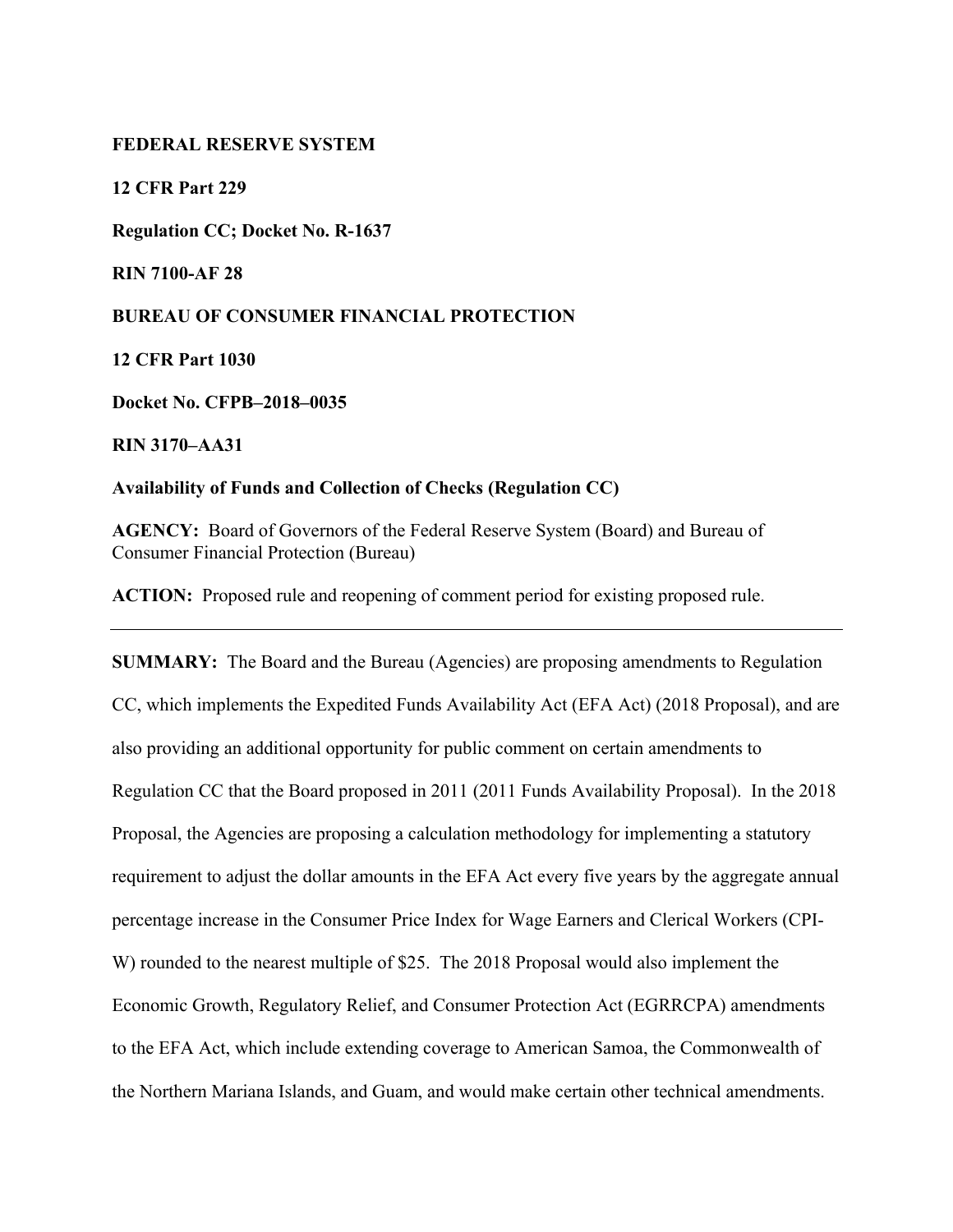With regard to reopening comments on the 2011 Funds Availability Proposal, the Board published proposed amendments to Regulation CC in the *Federal Register* on March 25, 2011. As discussed below, the Board and the Bureau now have joint rulemaking authority with respect to subpart B of Regulation CC, related definitions, and appendices of the amendments that the Board proposed on that date. The Board and the Bureau are reopening the comment period for the 2011 Funds Availability Proposal.

**DATES:** Comments on the 2018 Proposal and the 2011 Funds Availability Proposal must be received on or before [**INSERT DATE 60 DAYS AFTER PUBLICATION IN THE**  *FEDERAL REGISTER***]**.

**ADDRESSES:** Comments should be directed to:

*Board:* You may submit comments, identified by Docket No. R-1637; RIN 7100 AF-28, by any of the following methods:

- *Agency Web site*: *http://www.federalreserve.gov.* Follow the instructions for submitting comments at *http://www.federalreserve.gov/generalinfo/foia/ProposedRegs.cfm.*
- *Email*: *regs.comments@federalreserve.gov*. Include the docket number and RIN in the subject line of the message.
- *Fax*: (202) 452-3819 or (202) 452-3102.
- *Mail*: Ann E. Misback, Secretary, Board of Governors of the Federal Reserve System, 20th Street and Constitution Avenue NW, Washington, DC 20551.

All public comments will be made available on the Board's web site at

*http://www.federalreserve.gov/generalinfo/foia/ProposedRegs.cfm* as submitted, unless modified for technical reasons or to remove personally identifiable information at the commenter's request. Accordingly, comments will not be edited to remove any identifying or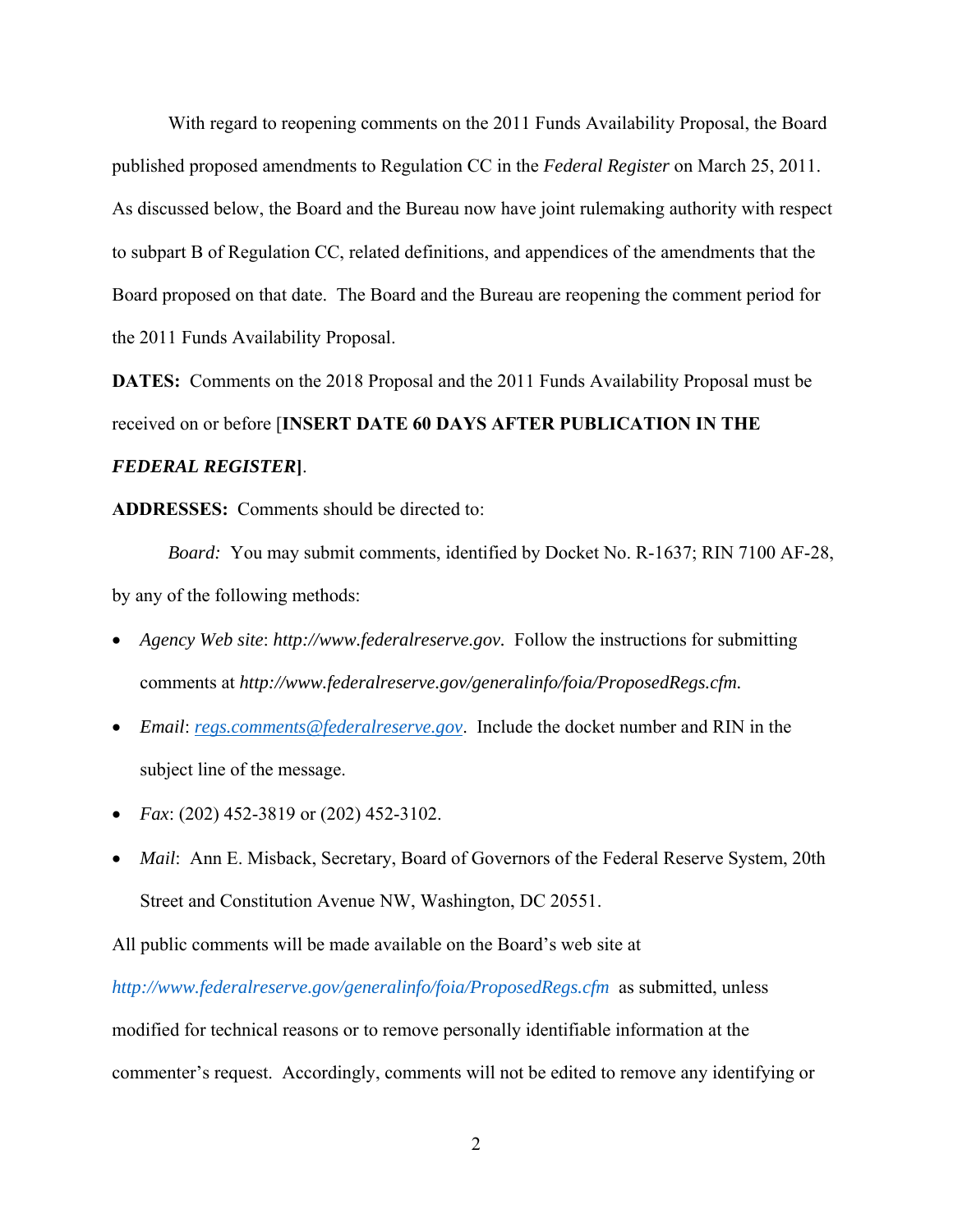contact information. Public comments may also be viewed electronically or in paper in Room 3515, 1801 K Street NW (between 18th and 19th Streets NW), between 9:00 a.m. and 5:00 p.m. on weekdays.

*Bureau:* You may submit comments, identified by Docket No. CFPB-2018-0035 or RIN 3170-AA31, by any of the following methods:

- *Federal eRulemaking Portal*: *http://www.regulations.gov*. Follow the instructions for submitting comments.
- *Email*: *FederalRegisterComments@cfpb.gov*. Include Docket No. CFPB-2018-0035 or RIN 3170-AA31 in the subject line of the email.
- *Mail/Hand Delivery/Courier*: Comment Intake, Bureau of Consumer Financial Protection, 1700 G Street, NW, Washington, DC 20552.

*Instructions*: All submissions should include the agency name and docket number or Regulatory Information Number (RIN) for this rulemaking. Because paper mail in the Washington, DC area and at the Bureau is subject to delay, commenters are encouraged to submit comments electronically. In general, all comments received will be posted without change to *http://www.regulations.gov.* In addition, comments will be available for public inspection and copying at 1700 G Street, NW, Washington, DC 20552, on official business days between the hours of 10 a.m. and 5 p.m. Eastern Time. You can make an appointment to inspect the documents by telephoning (202) 435-7275.

All comments, including attachments and other supporting materials, will become part of the public record and subject to public disclosure. Sensitive personal information, such as account numbers or Social Security numbers, should not be included. Comments will not be edited to remove any identifying or contact information.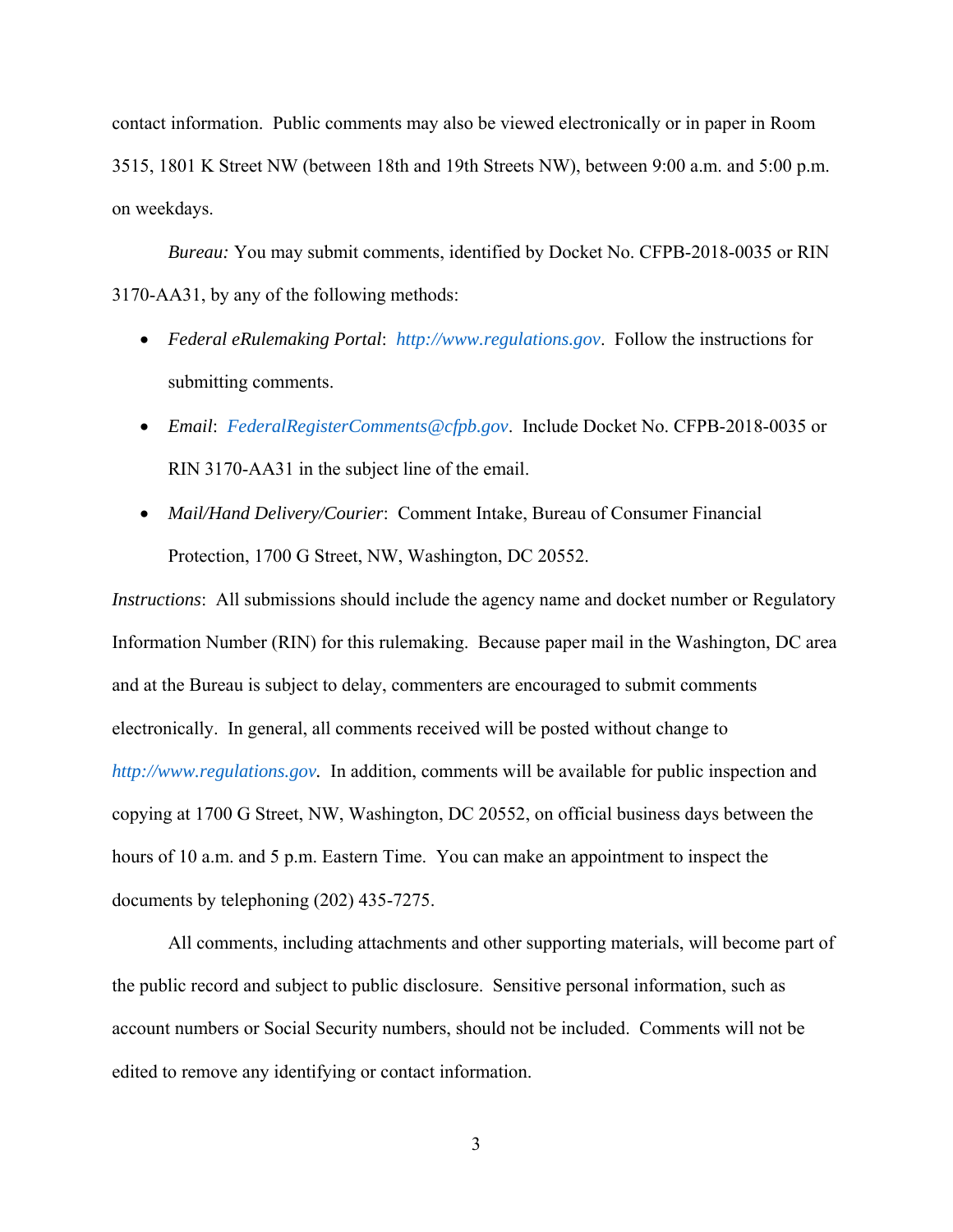## **FOR FURTHER INFORMATION CONTACT:**

*Board:*Gavin L. Smith, Senior Counsel (202) 452-3474, Legal Division, or Ian C.B. Spear, Manager (202) 452-3959, Division of Reserve Bank Operations and Payment Systems; for users of Telecommunications Device for the Deaf (TDD) only, contact (202) 263-4869.

*Bureau:* Joseph Baressi and Marta Tanenhaus, Senior Counsels, Office of Regulations, at (202) 435-7700. If you require this document in an alternative electronic format, please contact *CFPB\_accessibility@cfpb.gov*.

#### **SUPPLEMENTARY INFORMATION:**

### **I. 2018 Proposal**

### *A. Background*

 $\overline{a}$ 

Regulation CC (12 CFR part 229) implements the Expedited Funds Availability Act (EFA Act) and the Check Clearing for the  $21<sup>st</sup>$  Century Act (Check 21 Act).<sup>1</sup> Subpart B of Regulation CC implements the requirements set forth in the EFA Act regarding the availability schedules within which banks must make funds available for withdrawal, exceptions to those schedules, disclosure of funds availability policies, and payment of interest. The EFA Act and subpart B of Regulation CC contain specified dollar amounts, including the minimum amount of deposited funds that banks must make available for withdrawal by opening of business on the next day for certain check deposits ("minimum amount"), $^2$  the amount a bank must make available when using the EFA Act's permissive adjustment to the funds-availability rules for withdrawals by cash or other means ("cash withdrawal amount"), $3$  the amount of funds deposited

<sup>1</sup> Expedited Funds Availability Act, 12 U.S.C. 4001 *et seq.*; Check Clearing for the 21st Century Act, 12 U.S.C. 5001 *et seq.* 

<sup>&</sup>lt;sup>2</sup> The minimum amount is currently \$200. See section  $1086(e)$  of the Dodd-Frank Act; 12 U.S.C. 4002(a)(2)(D).

 $3$  The cash withdrawal amount is currently \$400. 12 U.S.C. 4002(b)(3)(B).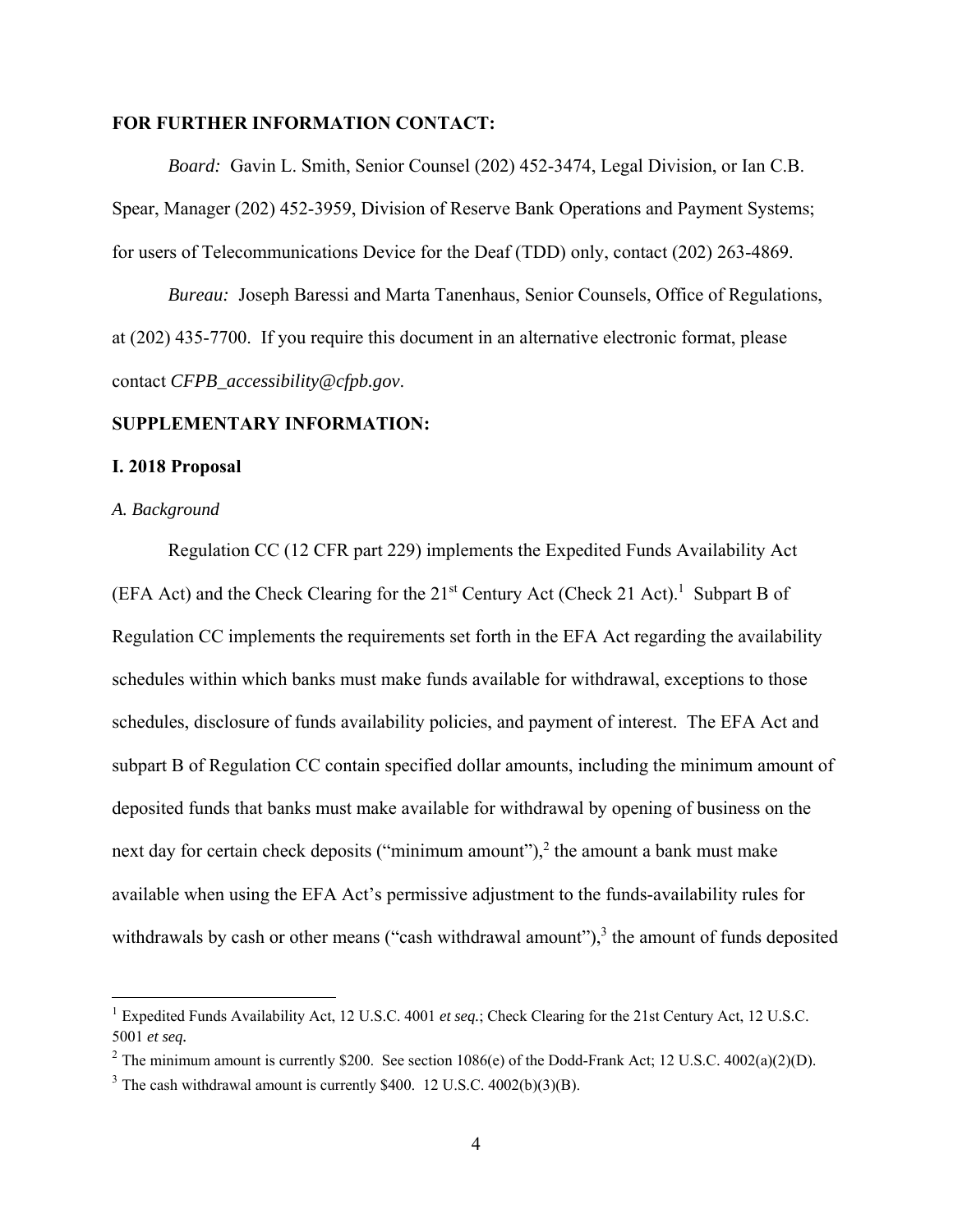by certain checks in a new account that are subject to next-day availability ("new-account amount"), $4$  the threshold for using an exception to the funds-availability schedules when the aggregate amount of checks on any one banking day exceed the threshold amount ("large-deposit threshold"), $5$  the threshold for determining whether an account has been repeatedly overdrawn ("repeatedly overdrawn threshold"), $6$  and the civil liability amounts for failing to comply with the EFA Act's requirements.<sup>7</sup>

The Dodd-Frank Wall Street Reform and Consumer Protection Act (Dodd-Frank Act) made certain amendments to the EFA Act, and these amendments were effective on a date designated by the Secretary of the Treasury, July 21, 2011.<sup>8</sup> Section 609(a) of the EFA Act, as amended by section 1086(d) of the Dodd-Frank Act,<sup>9</sup> provides that the Board and the Director of the Bureau shall jointly prescribe regulations to carry out the provisions of the EFA Act, to prevent the circumvention or evasion of such provisions, and to facilitate compliance with such provisions.

Additionally, section 1086(f) of the Dodd-Frank Act added section 607(f) of the EFA Act, which provides that the dollar amounts under the EFA Act shall be adjusted every five years

<sup>&</sup>lt;sup>4</sup> The new-account amount is currently \$5,000. 12 U.S.C.  $4003(a)(3)$ .

 $5$  The large-deposit threshold is currently \$5,000. 12 U.S.C. 4003(b)(1).

<sup>&</sup>lt;sup>6</sup> The repeatedly overdrawn threshold is currently \$5,000. 12 CFR 229.13(d). This dollar amount is not specified in the EFA Act, but is a result of the authority of the Board and the Bureau under section 604(b)(3) of the EFA Act (12 U.S.C. 4003(b)(3)) to establish reasonable exceptions to time limitations for deposit accounts that have been overdrawn repeatedly. The Board and the Bureau propose to use their authority under section 604(b)(3) and also their authority under section 609(a) (12 U.S.C. 4008(a)), which is discussed below, to index the repeatedly overdrawn threshold in the same manner as the other dollar amounts. The Board and the Bureau believe that indexing the repeatedly overdrawn threshold would be consistent with the need identified by Congress to prevent such dollar amounts from being eroded by inflation.

<sup>&</sup>lt;sup>7</sup> The civil liability amounts are currently "not less than \$100 nor greater than \$1,000" for an individual action and "not more than \$500,000 or 1 percent of the net worth" of a depository institution for a class action. 12 U.S.C. 4010(a).

<sup>8</sup> Public Law 111-203, sections 1062, 1086, 1100H, 124 Stat. 2081 (2010); 75 FR 57252 (Sept. 20, 2010).

<sup>&</sup>lt;sup>9</sup> 12 U.S.C. 4008(a).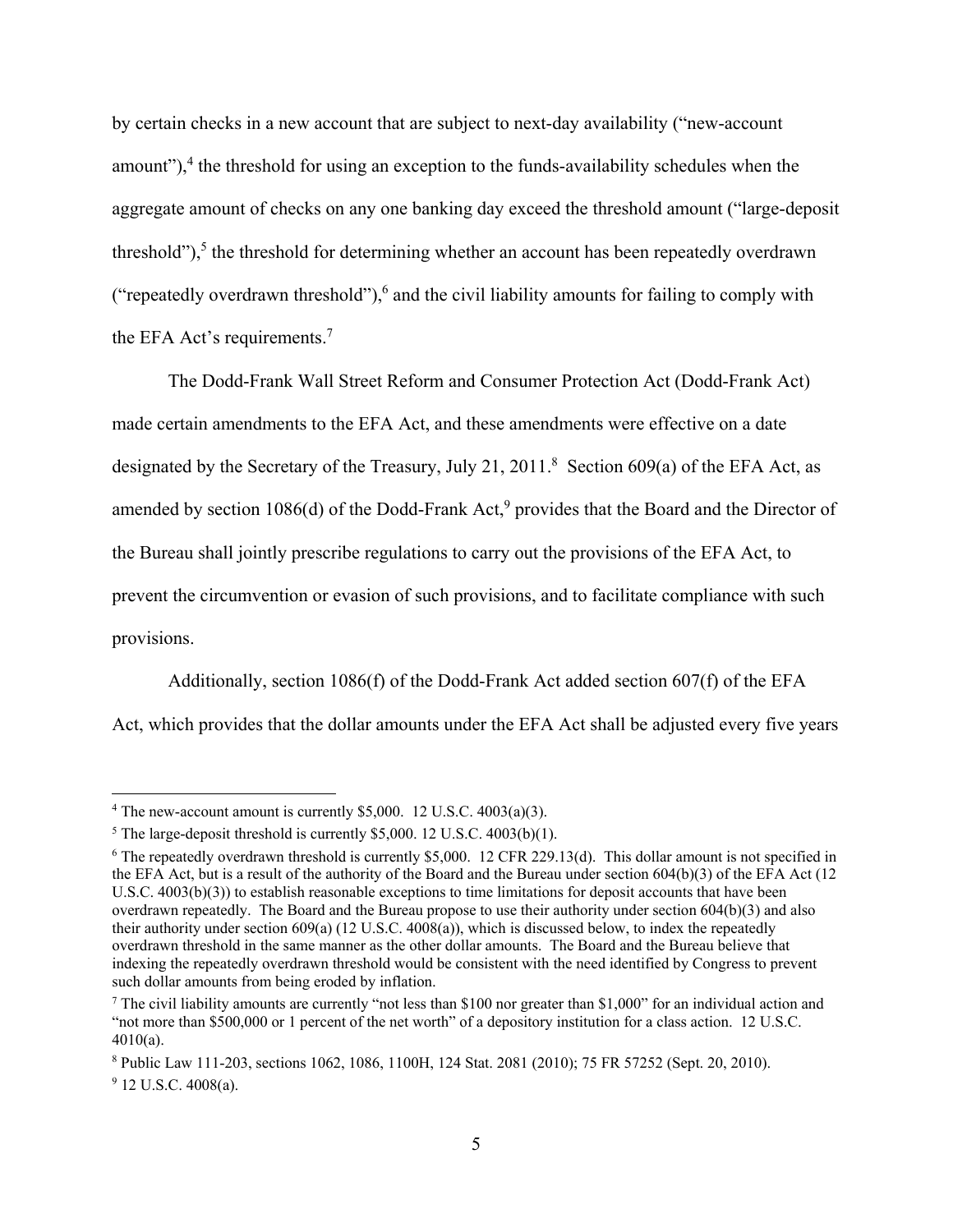after December 31, 2011, by the annual percentage increase in the Consumer Price Index for Urban Wage Earners and Clerical Workers (CPI-W), as published by the Bureau of Labor Statistics, rounded to the nearest multiple of \$25.<sup>10</sup>

## *B. Proposed Effective Dates for Adjustments*

The Agencies believe that section 607(f) is reasonably interpreted to provide for five years to elapse between a given set of adjustments and the next set of adjustments, with the first set of adjustments occurring sometime after December 31, 2011. As regulators of financial institutions, the Agencies are familiar with the challenges that institutions can face if changes to regulatory requirements are too frequent or abrupt. The Agencies believe that Congress intended to balance that concern with the need to prevent the EFA Act's dollar amounts from being eroded by inflation. Congress did so by providing that the adjustments would be effective at five-year intervals; by providing that the first set of adjustments would not occur until after December 31, 2011, which ensured that at least a full calendar year would elapse after the Dodd-Frank Act's enactment in mid-2010; and by providing that the adjustments would be rounded to the nearest multiple of \$25. Several years have now elapsed since December 31, 2011, and the Agencies intend to move towards issuing a final rule implementing section 607(f), while providing appropriate time after the issuance of that final rule for implementation by institutions.

The Agencies anticipate publishing the first set of adjustments as a final rule in the first quarter of 2019. They propose that the first set of adjustments have an effective date of April 1, 2020. The Agencies anticipate publishing the second set of adjustments in the first quarter of 2024. They propose that the second set of adjustments have an effective date of April 1, 2025.

 $10$  12 U.S.C. 4006(f).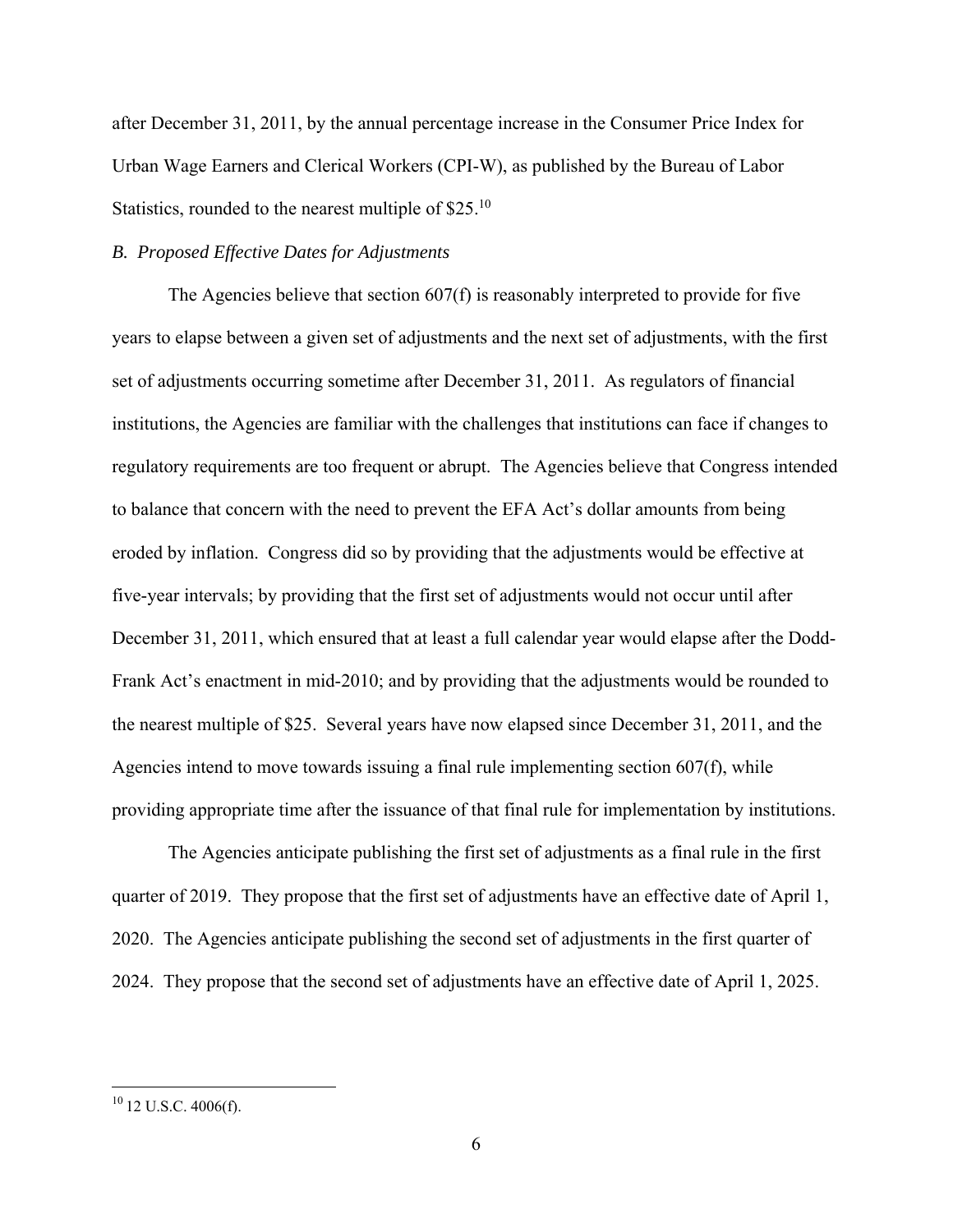The Agencies propose that each subsequent set of adjustments have an effective date of April 1 of every fifth year after 2025.

The proposed effective dates should provide institutions with sufficient time to make any necessary disclosure and software changes.<sup>11</sup> The Agencies request comment on the proposed effective dates for the adjustments. The Agencies request that entities affected by the adjustments provide details of the measures that would be necessary to implement them.

## *C. Proposed Methodology for Adjustments*

 $\overline{a}$ 

Section 607(f) does not specify which month's CPI-W should be used to measure inflation. The Agencies propose to use the July CPI-W, which is released by the Bureau of Labor Statistics in August. The Agencies propose to use the aggregate percentage change in the CPI-W from July 2011 to July 2018 as the initial inflation measurement period for the first set of adjustments. (As discussed above, the Agencies anticipate that the first set of adjustments would be published as a final rule in the first quarter of 2019 and propose that it have an effective date of April 1, 2020.) The second set of adjustments would be based on the aggregate percentage change in the CPI-W for an inflation measurement period that begins in July 2018 and ends in July 2023. (As discussed above, the Agencies anticipate that the second set of adjustments would be published in the first quarter of 2024 and have a proposed effective date of April 1, 2025.) Each subsequent set of adjustments would be based on the aggregate percentage change in the CPI-W for an inflation measurement period that begins in July of every fifth year after 2018 and ends in July of every fifth year after 2023. This use of July CPI-W, starting with the

 $11$  The proposed effective dates would be consistent with section 302 of the Riegle Community Development and Regulatory Improvement Act of 1994 (Public Law 103-325, 108 Stat. 2160, 12 U.S.C. 4802). That section provides that new regulations and amendments to regulations prescribed by Federal banking agencies, including the Board, that impose additional reporting, disclosures, or other new requirements on insured depository institutions shall take effect on the first day of a calendar quarter which begins on or after the date on which the regulations are published in final form (with certain exceptions).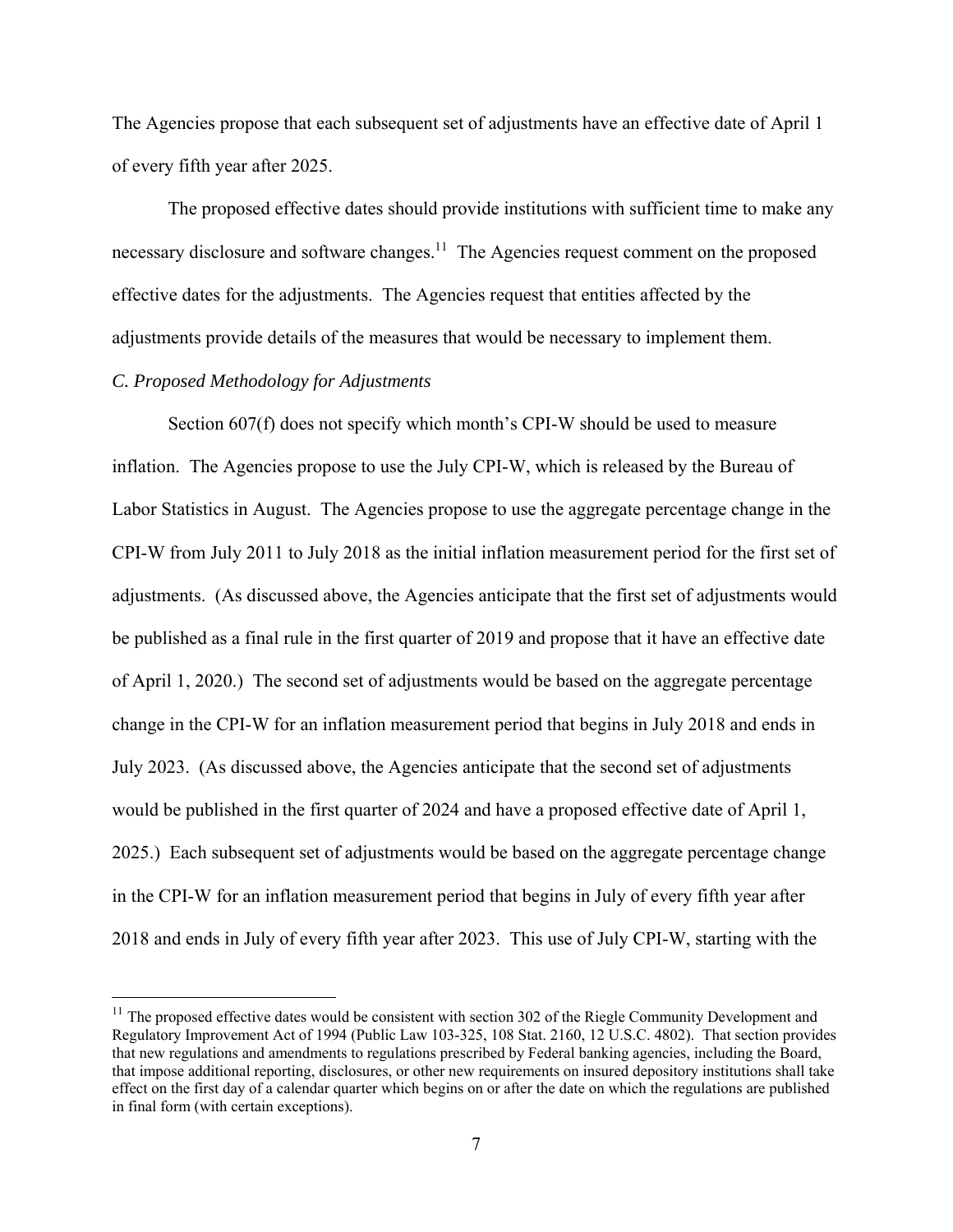July 2011 CPI-W, would align with section 607(f)'s effective date of July 21, 2011, and the Agencies expect it to provide a reasonable period of time after the CPI-W data becomes available for the Agencies to publish the requisite adjustments and for financial institutions to implement them. The Agencies request comment on this approach and its interaction with the proposed effective dates discussed above.

If there is an aggregate percentage increase in any inflation measurement period, then the aggregate percentage change would be applied to the dollar amounts in Regulation CC, and those amounts would be rounded to the nearest multiple of \$25 to determine the new adjusted dollar amounts.<sup>12</sup> Section 607(f) of the EFA Act provides that the adjustments are to be based on the "annual percentage increase" in the CPI-W, but does not specify how the adjustment is to be made in the event that the CPI-W is negative for one or more years in the inflation measurement period. The Agencies believe it is a reasonable interpretation of section 607(f) to account for negative movements in the CPI-W on a year-to-year basis and to factor those movements into the calculation. The Agencies believe that the purpose of section  $607(f)$  is to keep the dollar amounts in the EFA Act on a pace with inflation, as represented by the CPI-W. The fundsavailability provisions of the EFA Act represent a balancing of interests—the interests of account customers in receiving prompt availability of their deposited funds and the interests of depository institutions in minimizing the risks from making funds available before learning of checks or other items being returned.13 Accounting for upward and downward movements in the CPI-W in

 $12$  For example, if the CPI-W in July of the year the last publication of an adjusted dollar amount occurred and the CPI-W in July of the year that is five years later were 100 and 114.7, respectively, the aggregate percentage change that results from changes in the CPI-W for each year of the period using the CPI-W values in July would be 14.7%. If the applicable dollar amount was \$200 for the prior period, then the adjusted figure would become \$225 as the change of \$29.40 results in rounding to \$25.

<sup>&</sup>lt;sup>13</sup> The EFA Act's legislative history shows that one intent of the Act was to "provide a fairer balance between the banks' interest in avoiding fraud and consumers' interests in having speedy access to their funds." S. Rep. No. 100-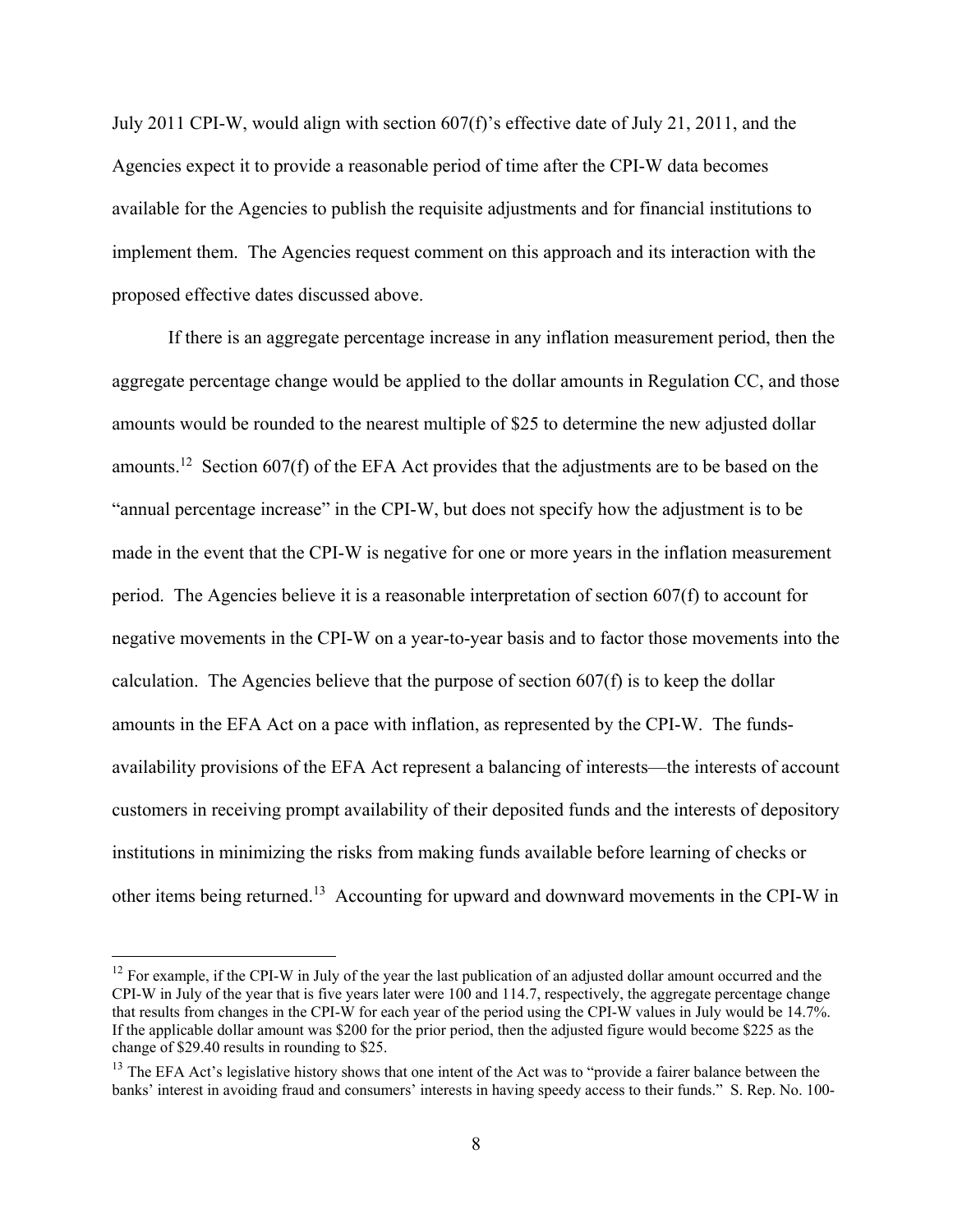calculating any cumulative increase to the dollar amounts is consistent with the approach Congress took in the EFA Act of balancing the interests of depository institutions and their customers.

Under the proposed calculation methodology, the dollar amount adjustments would always be zero or positive.<sup>14</sup> If there is no aggregate percentage increase during the inflation measurement period (zero increase or net decrease) or if the aggregate percentage change when applied to the dollar amount does not result in a change because of rounding, the Agencies would not adjust that dollar amount. Moreover, in either of those situations, the aggregate percentage change would be calculated either from the CPI-W in July of the year that corresponds with the last publication of an adjusted dollar amount or, if there has never been an adjusted dollar amount, from the CPI-W in July 2011.<sup>15</sup>

The Agencies are proposing a new § 229.11 and accompanying commentary to implement the CPI-W index calculation method to be used by the Agencies to adjust the dollar amounts in the EFA Act. The new § 229.11 provides for the CPI-W calculation for the dollar amounts in § 229.10(c)(1)(vii) regarding the minimum amount, § 229.12(d) for the cash withdrawal amount, § 229.13(a) for the new-account amount, § 229.13(b) for the large-deposit

<u>.</u>

<sup>19,</sup> at 28 (1987); see also H.R. Rep. No. 100-52, at 14 (1987) (describing the efforts "to protect depository institutions while furthering the original goals of the legislation to provide shorter time periods for funds availability.")

<sup>&</sup>lt;sup>14</sup> Since 1939, no aggregate change in the CPI-W across a five-year period has been negative. However, the proposed rule would also cover this potential scenario.

<sup>&</sup>lt;sup>15</sup> For example, if the aggregate percentage change in the CPI-W for an inflation measurement period was 4.0% and the applicable dollar amount was \$200 from the prior period, then the adjusted figure would remain \$200, as the change of \$8.00 does not result in rounding to \$25. However, if over the next inflation measurement period the aggregate percentage change for the five-year period was again 4.0%, then the adjusted figure would become \$225, as the change of \$16.32 does result in rounding to \$25. The Board and Bureau calculate this adjustment by using the aggregate CPI-W change over two (or more) inflation measurement periods until the cumulative change results in publication of an adjusted dollar amount in the regulation.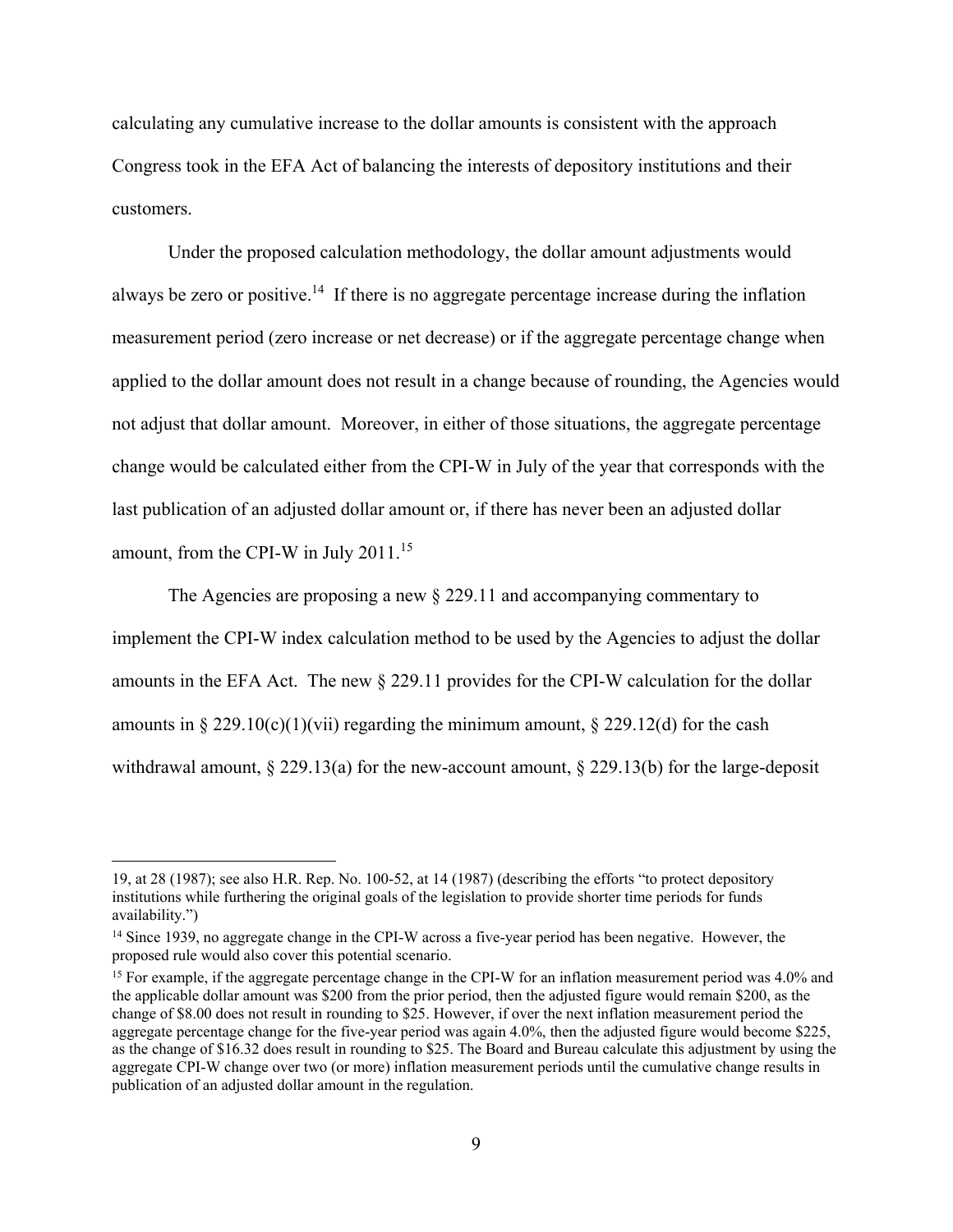threshold,  $\S 229.13(d)$  for repeatedly overdrawn threshold, and  $\S 229.21(a)$  for the civil liability amounts.

The Agencies request comment on the proposed calculation methodology to be applied to the dollar amounts in Regulation CC.

## *D. First Set of Adjustments*

 $\overline{a}$ 

As discussed above, for the first set of adjustments, the Agencies propose to use CPI-W data from July 2011 through July 2018.<sup>16</sup> (As discussed above, the Agencies are proposing that this first set of adjustments have an effective date of April 1, 2020). In order to inform this rulemaking more fully, the Agencies have applied the proposed inflation calculation methodology to calculate the adjusted amounts that would result if the methodology is finalized.17 Specifically, if the proposed adjustment methodology is finalized, the adjusted amounts, based on the change in CPI-W from 222.686 in July 2011 to 246.155 in July 2018, would be as follows:

- The minimum amount in § 229.10(c)(1)(vii) would be adjusted to \$225, as the change of \$21.00 results in a rounding to the nearest multiple of \$25;
- The cash withdrawal amount in  $\S 229.12(d)$  of \$400 would be adjusted to \$450, as the change of \$42.00 results in a rounding to the nearest multiple of \$25;
- The new-account amount of \$5,000 in  $\S 229.13(a)$ , the large-deposit threshold of \$5,000 in § 229.13(b), and the repeatedly overdrawn threshold of \$5,000 in

<sup>&</sup>lt;sup>16</sup> As is discussed below, the agencies propose that five years of CPI data be used for all subsequent sets of adjustments.

 $17$  With respect to subsequent calculations such as the calculations that will be conducted in 2023, the Agencies expect to find that notice and opportunity for public comment for the calculations is impracticable, unnecessary, or contrary to the public interest, because the calculations would be technical and non-discretionary. See 5 U.S.C. 553(b)(B).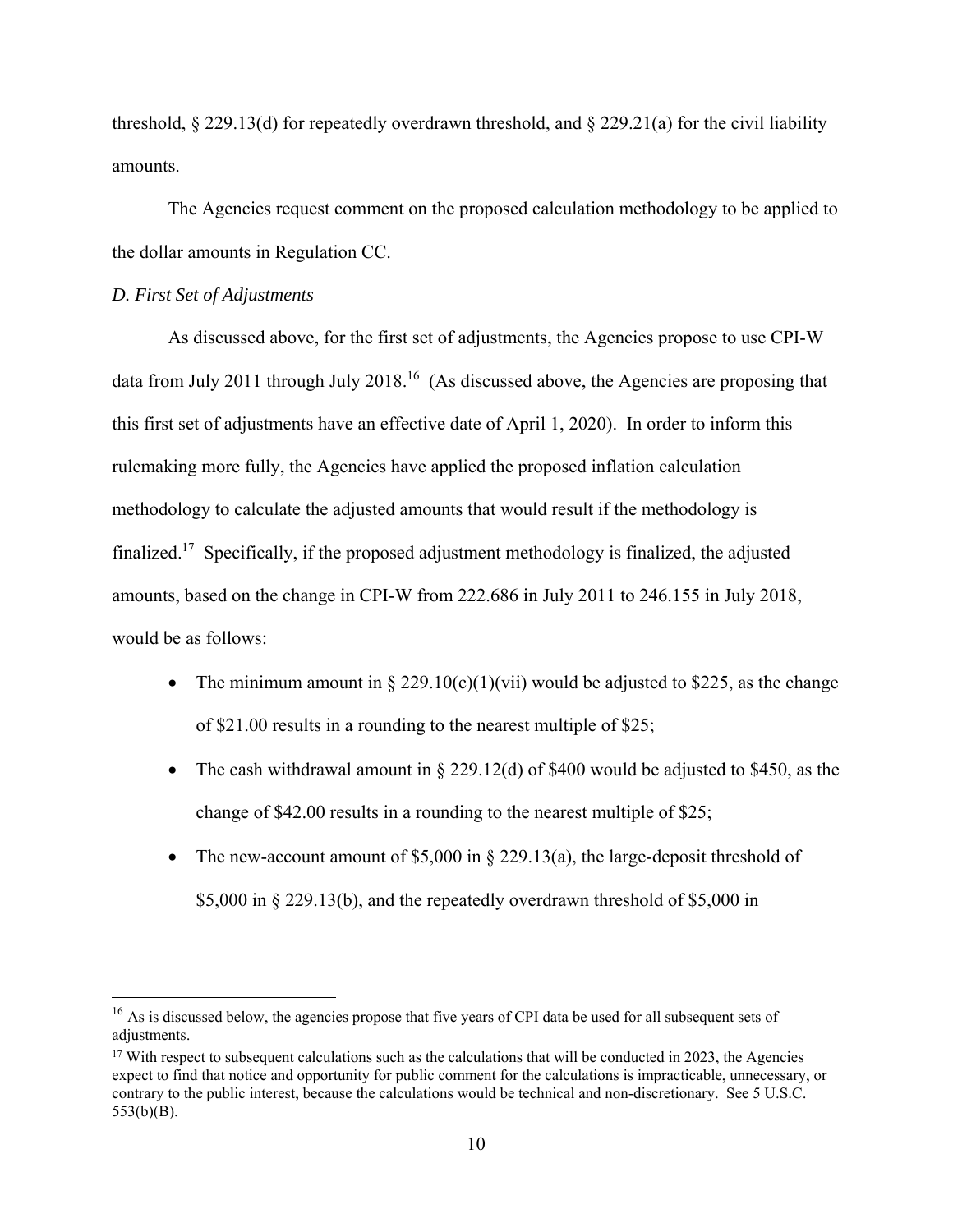§ 229.13(d) would each be adjusted to \$5,525, as the change of \$525 results in a rounding to the nearest multiple of \$25; and

In  $\S 229.21(a)$  the civil liability amount of \$100 would remain the same, as the change of \$10.50 does not result in a rounding to \$25, while the other civil liability amounts of \$1,000 and \$500,000 would be adjusted to \$1,100 and \$552,500, as the changes of \$105 and \$52,500, respectively, result in a rounding to the nearest multiple of \$25.

#### *E. Technical Amendments to Regulation CC and EGRRCPA Amendments*

The Agencies also propose amending the commentary to each of the sections containing dollar amounts by inserting a cross-reference to the new § 229.11 containing the calculation method for indexing those dollar amounts every five years. In addition, the Agencies are proposing to update the dollar amounts with the adjusted dollar amounts throughout subpart B of Regulation CC, and the commentary thereto, and reflect these updates by the date on which depository institutions must comply with the adjusted dollar amounts.

The Board and Bureau are proposing a technical change to  $\S 229.1(a)$ , which sets forth the authority and purpose of Regulation CC, to explain that the Board and Bureau have joint rulemaking authority under certain provisions of the EFA Act.

In addition, the Economic Growth, Regulatory Relief, and Consumer Protection Act (EGRRCPA) made amendments to the EFA Act to extend its application to American Samoa, the Commonwealth of the Northern Mariana Islands, and Guam.<sup>18</sup> The effect of these statutory amendments is to subject banks in American Samoa, the Commonwealth of the Northern Mariana Islands, and Guam to the EFA Act's requirements related to funds availability, payment

<sup>&</sup>lt;sup>18</sup> Public Law 115-174, section 208 (2018).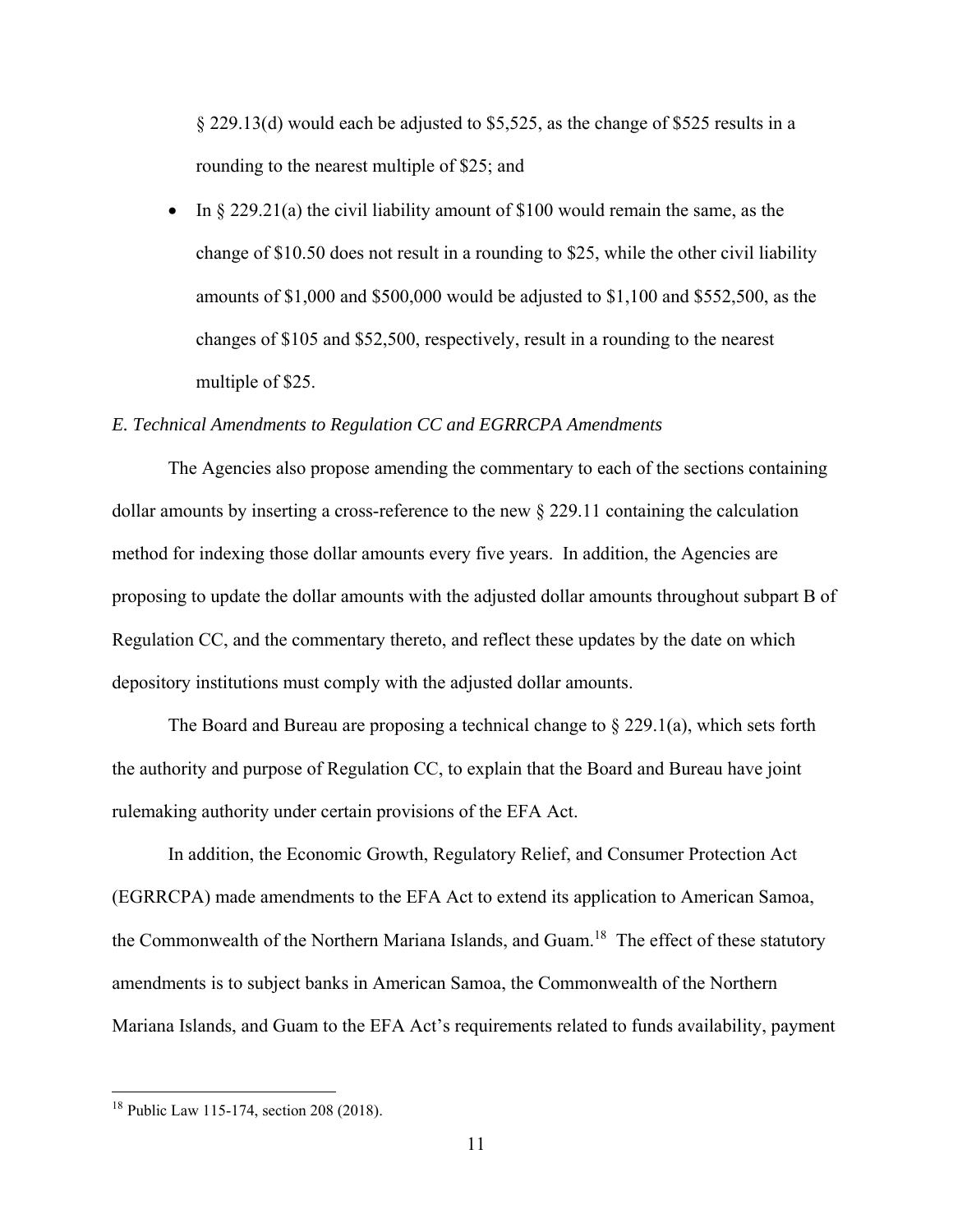of interest, and disclosures. Banks in those territories would be able to avail themselves of the one-day extension of the availability schedules permitted by the EFA Act and  $\S 229.12(e)$  of Regulation CC. Accordingly, the Board and the Bureau are proposing to update  $\S 229.2(ff)$ , and (jj) (definitions of "state," and "United States"), as well as § 229.12(e) and its corresponding commentary, to implement the statutory amendments. Specifically, the Board and the Bureau are proposing to add American Samoa, the Commonwealth of the Northern Mariana Islands, and Guam to the definitions of "state" and "United States" in § 229.2 (ff) & (ii) of Regulation CC, respectively. The Board and the Bureau are also proposing to remove Guam, American Samoa, and the Northern Mariana Islands from the list of territories in its definition of "state" for purposes of subpart D, as those territories are now included in the definition of State for Regulation CC generally. The Board and the Bureau are also proposing to add American Samoa, the Commonwealth of the Northern Mariana Islands, and Guam to the list of States and territories in § 229.12(e), 229.12(e)(1), and its corresponding commentary.

Because American Samoa, the Commonwealth of the Northern Mariana Islands, and Guam are considered to be in the United States under the EGRRCPA amendments, banks located in those territories would be considered "banks" under Regulation CC and checks drawn on those banks would meet the Regulation CC definition of "check." Thus, the provisions of subpart C of Regulation CC with respect to check collection and return, including warranties and indemnities, would apply with respect to those banks and the checks deposited in and drawn on them. (The provisions of subpart D of Regulation CC with respect to substitute checks already apply to checks drawn on banks in these territories due to the broader definition of "State" in the Check 21 Act.) The Board had promulgated  $\S$  229.43 in subpart C to address how Regulation CC applied to checks drawn on banks located in Guam, American Samoa, and the Northern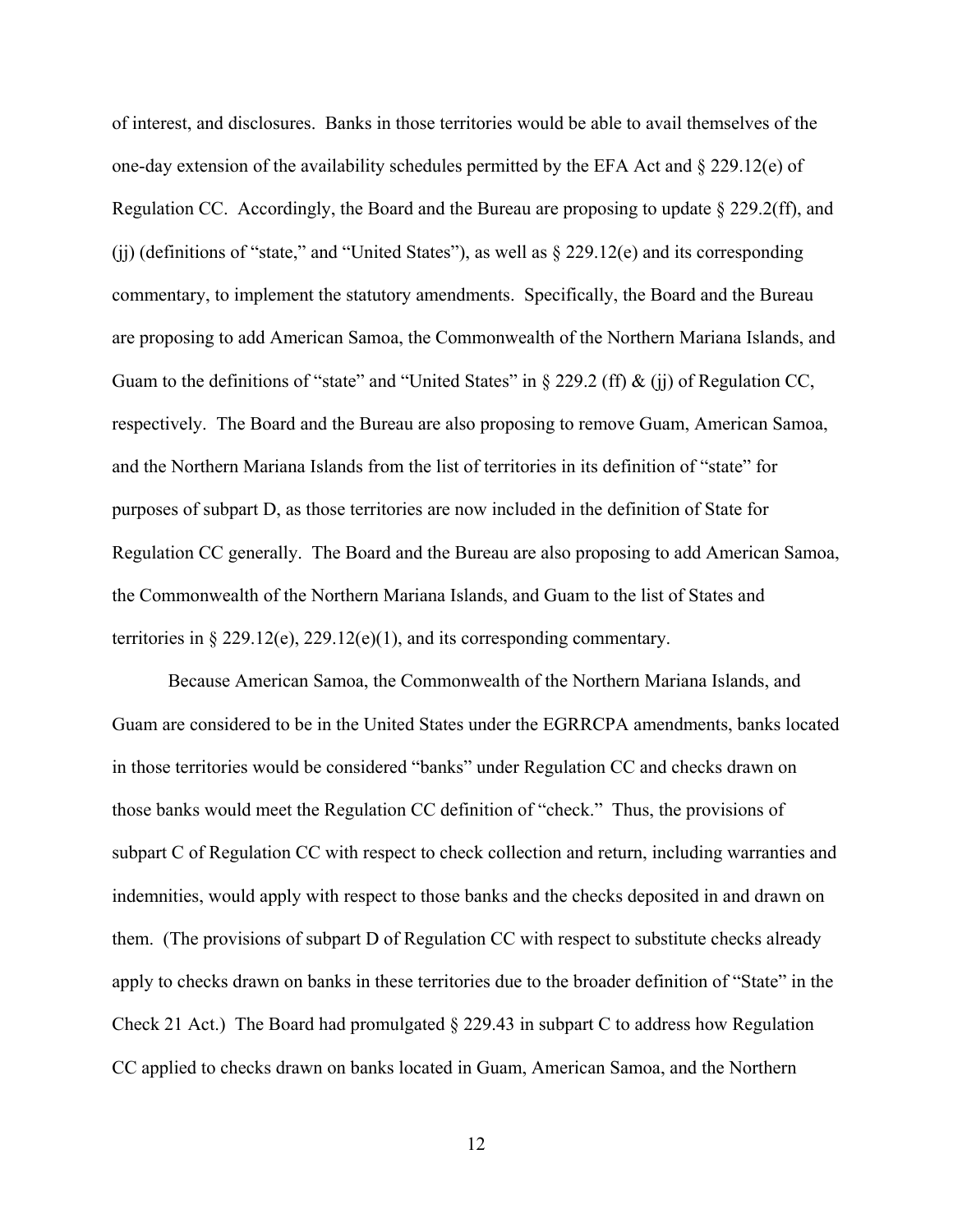Mariana Islands when those checks are handled by other U.S. banks.<sup>19</sup> As those territories are now covered by the EFA Act, and subpart C of Regulation CC would apply by its terms to checks drawn on banks in those territories, § 229.43 is no longer necessary. Accordingly, the Board is proposing to delete § 229.43 and its corresponding commentary from subpart C of Regulation CC.

The EGRRCPA also amended the EFA Act's definition of "receiving depository institution" by adding "located in the United States" after "proprietary ATM."<sup>20</sup> Regulation CC uses the term "depositary bank" instead of "receiving depository institution," contains a separate definition of "ATM," and establishes rules for determining when deposits at ATMs are received by the depositary bank.<sup>21</sup> To implement the EGRRCPA provision, the Board and the Bureau are proposing to insert "located in the United States" in the definition of "ATM" in § 229.2(c) and its corresponding commentary.

## *F. Technical Amendments to the Bureau's Regulation DD*

The Bureau is proposing a technical, non-substantive amendment to its Regulation DD, 12 CFR part 1030, to add a new paragraph (e) to § 1030.1 that would cross-reference the Bureau's joint authority with the Board to issue regulations under certain provisions of the EFA Act that are codified within Regulation CC. The Bureau is also proposing related technical, nonsubstantive amendments to  $\S$  1030.7(c), and the commentary thereto, which states that interest shall begin to accrue not later than the business day specified for interest-bearing accounts in the EFA Act and Regulation CC. In addition, the Bureau is proposing to fix technical errors in

<sup>19</sup> *See* 62 FR 13808, 13807 (March 24, 1997).

 $20$  The definition of "receiving depository institution" in the EFA Act now reads "the branch of a depository institution or the proprietary ATM located in the United States in which a check is first deposited." 12 USC 4001(20).

<sup>21</sup> *See* 12 CFR 229.2(o), 229.2(b), and 229.19(a), respectively, and associated commentary.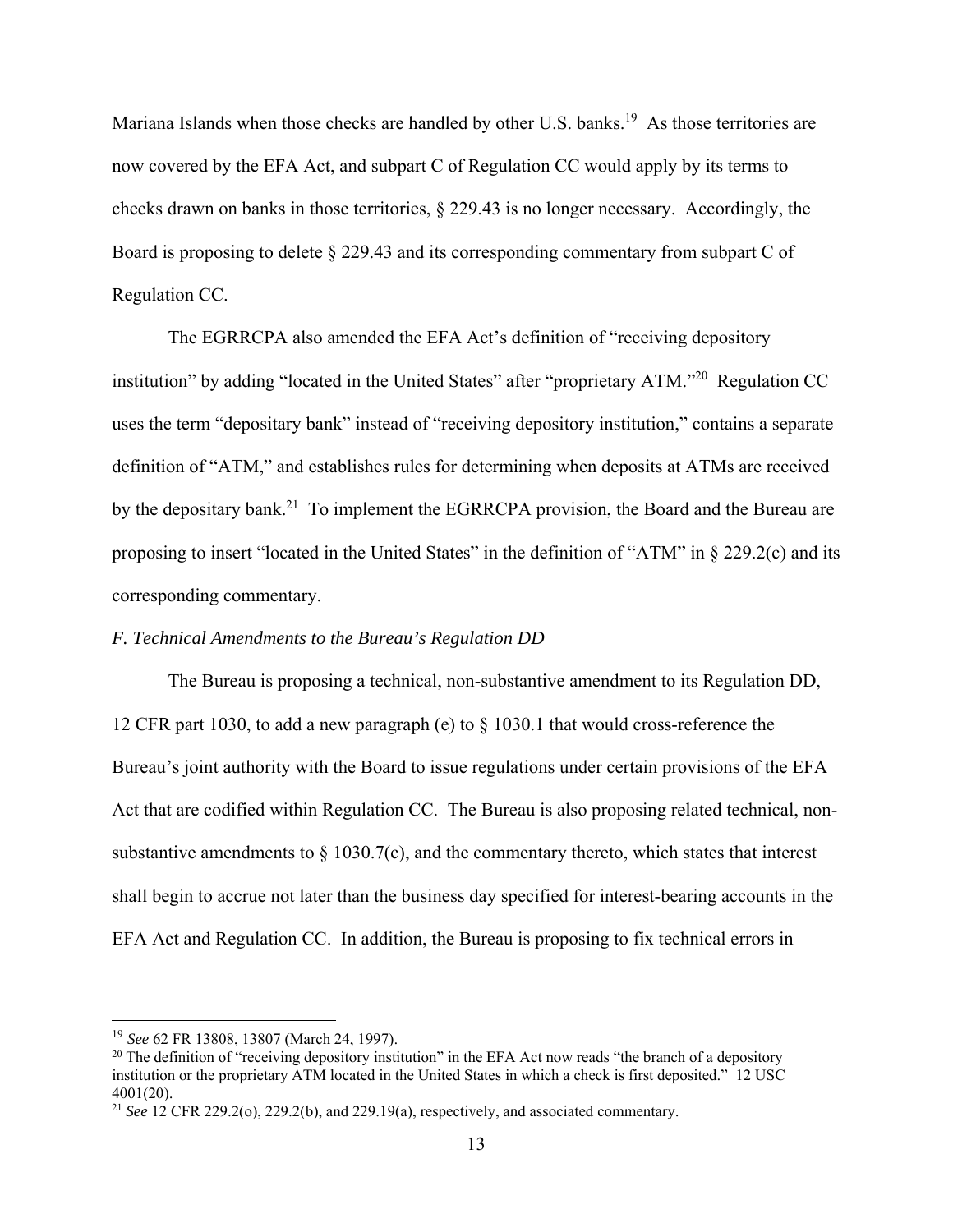Appendix A to Regulation DD within the formulas that demonstrate how to calculate annual percentage yield (APY) and annual percentage yield earned (APYE). Specifically, certain terms within the formulas should be shown as exponents but currently are erroneously not shown as exponents. These typographical errors were inadvertently introduced into the APY and APYE formulas in Appendix A when the Bureau issued its restatement of Regulation DD in December 2011.22 As the preamble to the restated Regulation DD explained, it was intended to substantially duplicate the prior Regulation DD. The Bureau considers these typographical errors in the restated Regulation DD to be scrivener's errors that should be read as exponents. In now proposing to correct these typographical errors, the Bureau intends no change to how institutions should comply with Regulation DD. These technical, non-substantive amendments to Regulation DD would be effective thirty days after publication of a final rule.

*G. Bureau's Dodd-Frank Act Section 1022(b)(2)(A) Analysis* 

#### 1. *Overview*

Section 1022(b)(2)(A) of the Dodd-Frank Act provides that in prescribing a rule under the Federal consumer financial laws, the Bureau shall consider the potential benefits and costs to consumers and covered persons, including the potential reduction of access by consumers to consumer financial products or services resulting from such rule; the impact on depository institutions and credit unions with \$10 billion or less in total assets as described in section 1026 of the Dodd-Frank Act; and the impact on consumers in rural areas.23

 $22$  76 FR 79276 (Dec. 21, 2011).

<sup>&</sup>lt;sup>23</sup> 12 U.S.C. 5512(b)(2)(A). Although the manner and extent to which section  $1022(b)(2)(A)$  applies to a rulemaking of this kind is unclear, in order to inform this rulemaking more fully the Bureau performed the described analysis.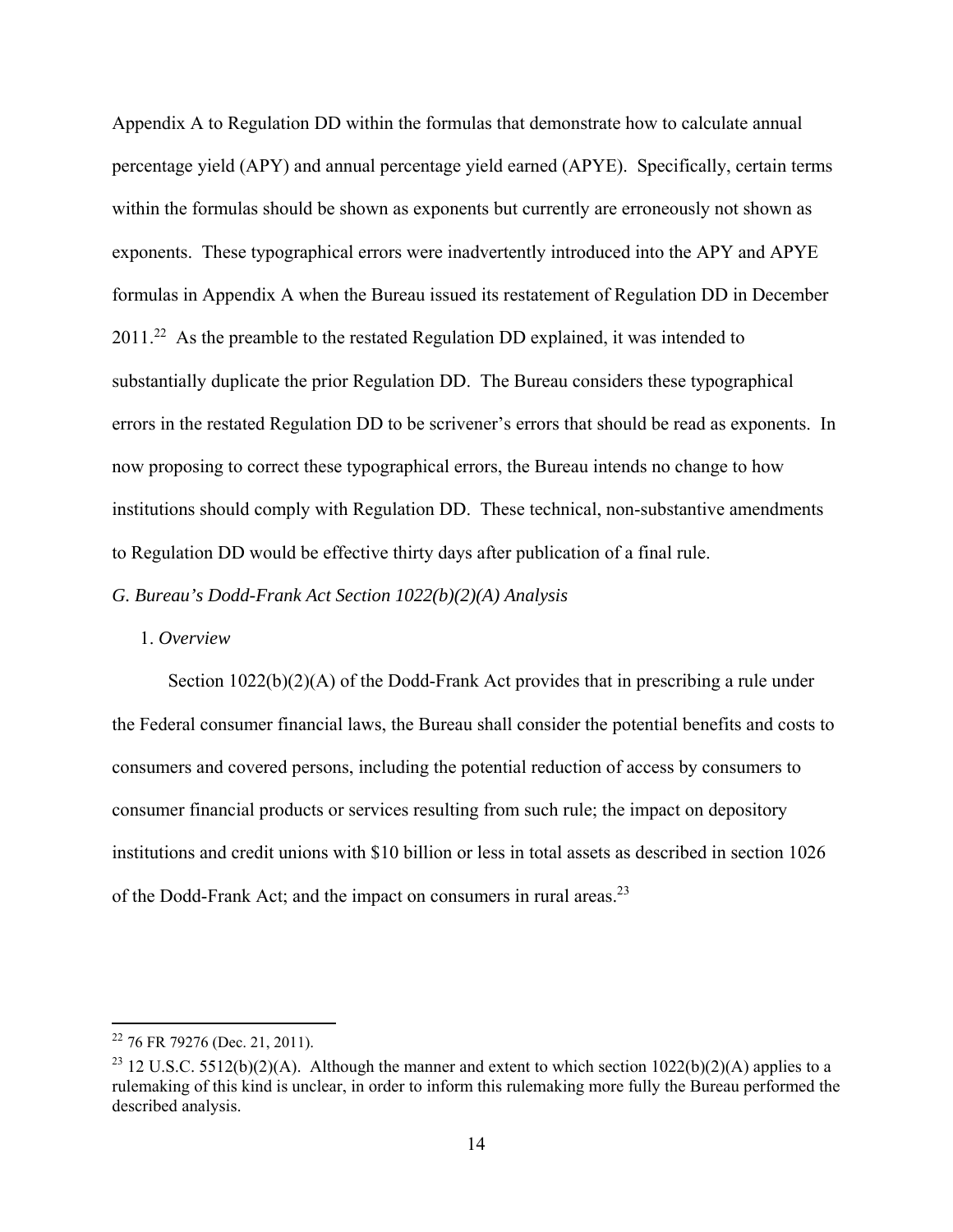This analysis focuses on the benefits, costs, and impacts of the 2018 Proposal. The Bureau is using a pre-statutory baseline to assess the impact of the 2018 Proposal. That is, the Bureau's analysis below considers the benefits, costs, and impacts of the relevant provisions of the EGRRCPA combined with the 2018 Proposal relative to the regulatory regime that pre-dates the EGRRCPA.<sup>24</sup>

#### 2. *Potential Benefits and Costs to Consumers and Covered Persons*

This proposed rule, if implemented, adjusts for inflation the funds that must be available as required by the EFA Act and Regulation CC. Moreover, depository institutions located in American Samoa, the Northern Mariana Islands, and Guam will now be required to comply with the provisions in the EFA Act and subpart B of Regulation CC related to funds availability, payment of interest, and disclosures to their customers. The Board and the Bureau are proposing to hold the real expected losses to depository institutions fixed by adjusting for inflation the funds that must be available. Thus, the Bureau does not expect any potential benefits, costs, or impacts to consumers or covered persons as a result of the adjustment methodology, other than the paperwork costs discussed below. The adjustments and methodology in this proposed rule are technical, and they merely apply the statutory method for adjusting amounts that must be available to consumers.

The Bureau estimates that covered persons will face an average paperwork cost of \$398.04 every five years to update notices already sent to consumers. The Bureau believes that

<sup>&</sup>lt;sup>24</sup> The Bureau has discretion in future rulemakings to choose the most appropriate baseline for that particular rulemaking. Also note that the Bureau's analysis excludes the Board's proposed amendments to subpart C of Regulation CC.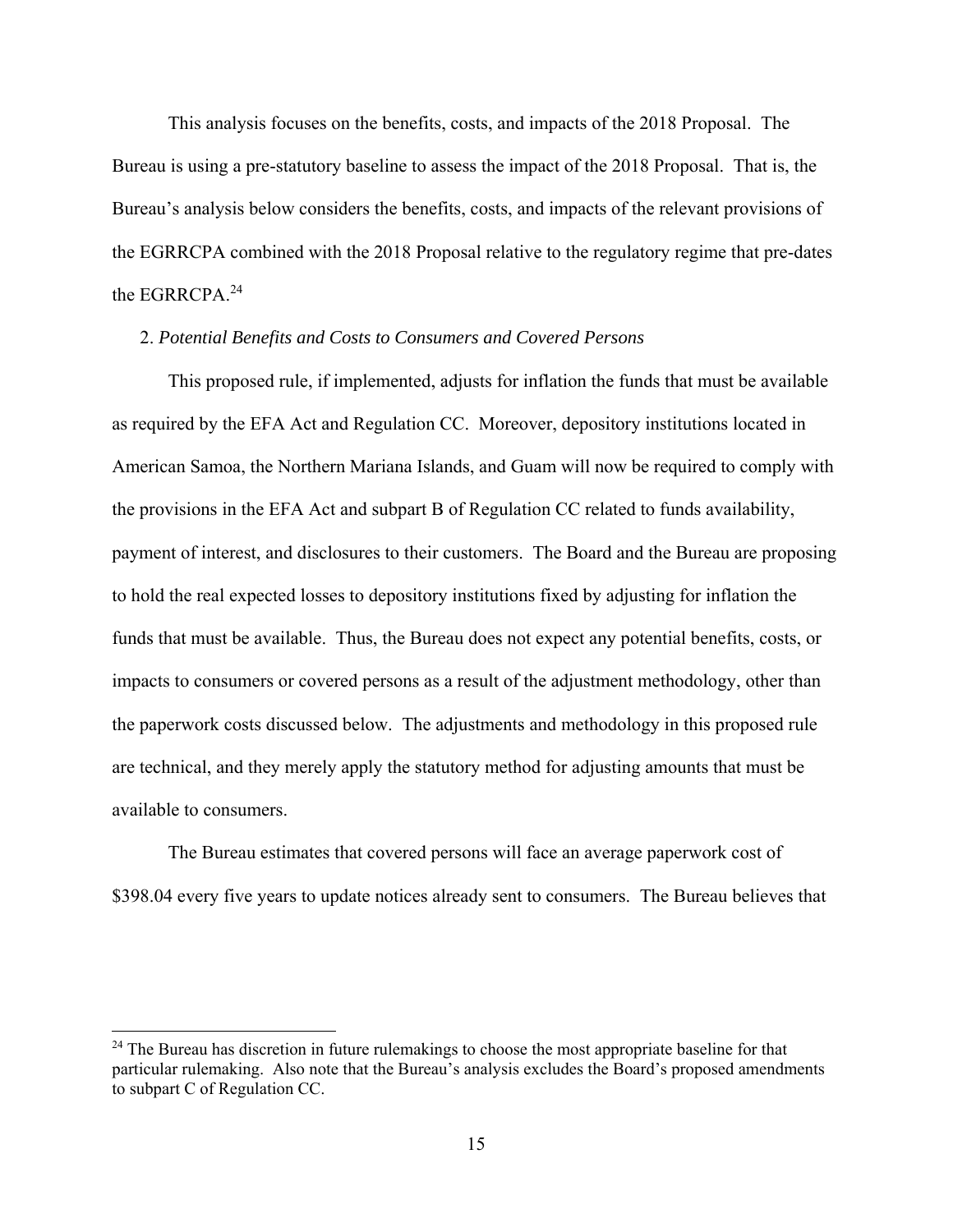the average depository institution will use 12 hours of compliance officer time at a mean hourly rate of \$33.17.<sup>25</sup>

Additionally, the EGRRCPA made amendments to the EFA Act to extend its application to American Samoa, the Commonwealth of the Northern Mariana Islands, and Guam.<sup>26</sup> The 2018 Proposal implements the EGRRCPA by extending the application of Regulation CC's requirements related to funds availability, payment of interest, and disclosures to institutions in American Samoa, the Commonwealth of the Northern Mariana Islands, and Guam. Consumers of depository institutions in American Samoa, Guam, and the Northern Mariana Islands will generally receive the same benefits of consumers of institutions already complying with subpart B of Regulation CC. This includes policy and other disclosures regarding funds availability and timely access to their funds. Consumers will generally not experience any costs associated with receiving these disclosures.

The Bureau has identified five institutions located in American Samoa, the Commonwealth of the Northern Mariana Islands, and Guam that are newly subject to Regulation CC as a result of the amendments made to the EFA Act by the EGRRCPA, and that will therefore face compliance costs associated with the 2018 Proposal should it be finalized. Although these institutions will incur costs to comply with the requirements of Regulation CC, the Bureau does not have data on the impact of the requirements of the 2018 Proposal on these institutions. The Bureau specifically requests information from commenters on the costs of complying with Regulation CC for institutions in American Samoa, the Commonwealth of the

1

<sup>25</sup> Bureau of Labor Statistics, *National Occupational Employment and Wage Estimates* (May 2016), *available at https://www.bls.gov/oes/current/oes\_nat.htm*.

<sup>26</sup> Public Law 115-174, section 208 (2018).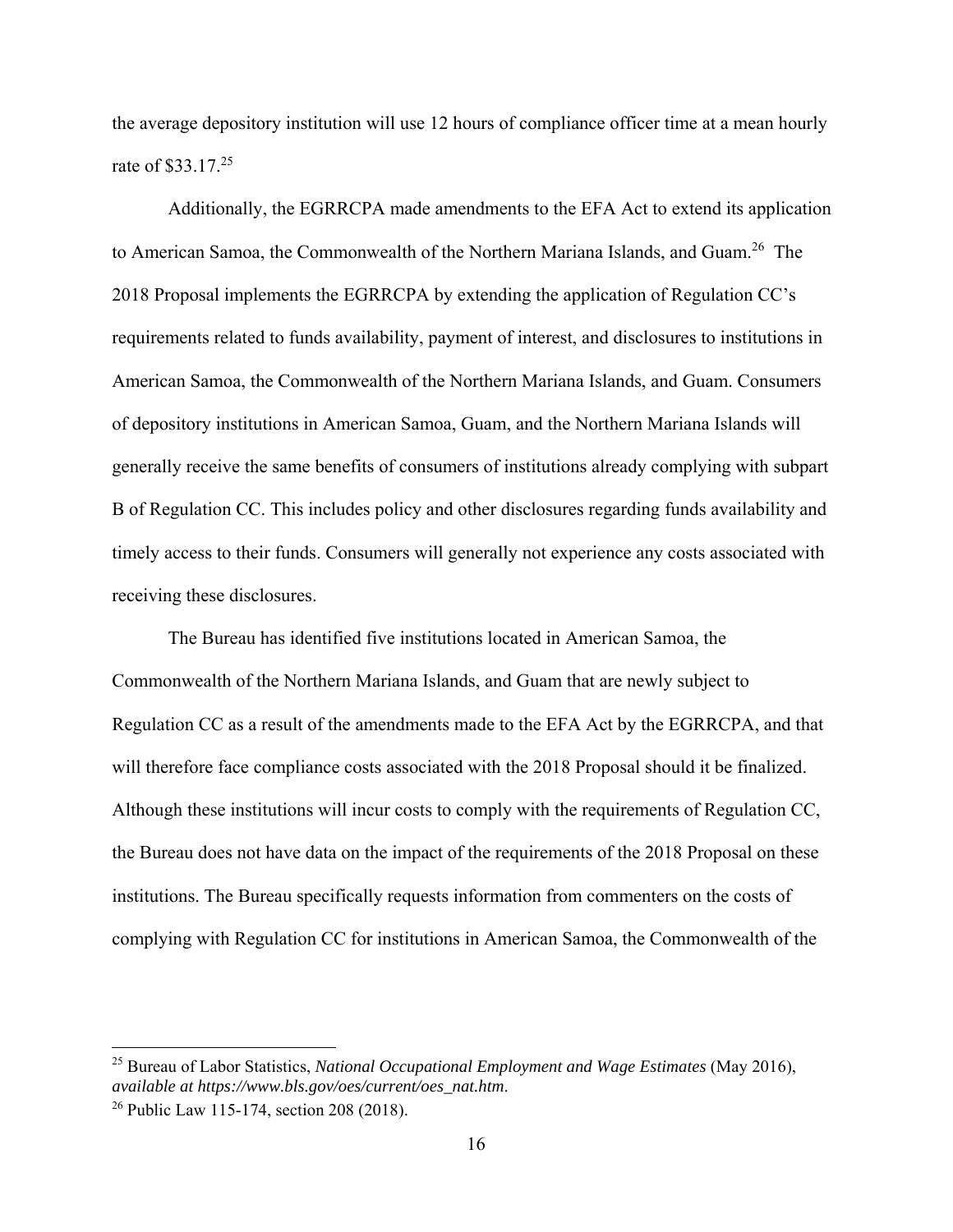Northern Mariana Islands, and Guam and on those institutions' pre-statutory practices regarding funds availability.

The Bureau requests comment on the analysis above and requests any relevant data.

3. *Impact on Depository Institutions With No More Than \$10 Billion in Assets*

The proposed rule will impact all depository institutions, including those with no more than \$10 billion in assets. The Bureau expects that all depository institutions will experience an average cost of \$398.04 to update quinquennial notices.

The EGRRCPA amended the EFA Act to extend its application to institutions in American Samoa, the Commonwealth of the Northern Mariana Islands, and Guam. The Bureau identified five institutions that are now required to comply with Regulation CC, and all have no more than \$10 billion in assets. The Bureau requests information from commenters on the total cost experienced by these depository institutions to comply with Regulation CC.

#### 4. *Impact on Access to Credit*

The Bureau does not expect this proposed rule, if implemented, to affect consumers' access to credit. The scope of this rulemaking is limited to funds available in depository accounts and is not directly related to credit access.

#### 5. *Impact on Rural Areas*

The Bureau does not believe that this proposed rule, if implemented, will have a unique impact on consumers in rural areas.

#### *H. Interagency Consultations*

The Board and the Bureau have performed interagency consultations regarding this proposed rule consistent with section 609(e) of the EFA Act and section 1022(b)(2)(B) of the Dodd-Frank Act. Section 609(e) of the EFA Act provides that in prescribing regulations under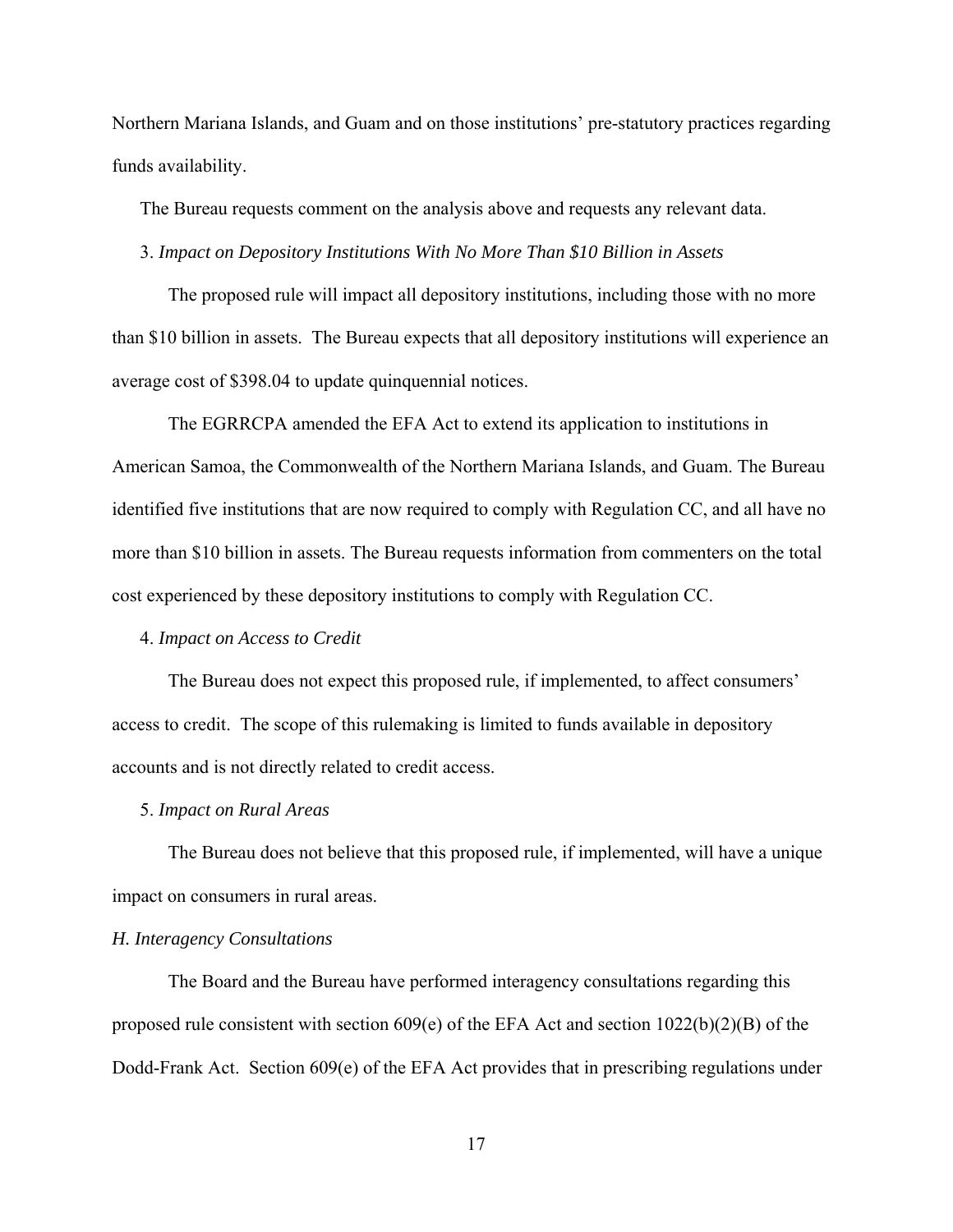section 609(a), the Board and the Director of the Bureau shall consult with the Comptroller of the Currency, the Board of Directors of the Federal Deposit Insurance Corporation, and the National Credit Union Administration Board.<sup>27</sup> Section 1022(b)(2)(B) of the Dodd-Frank Act provides that in prescribing a rule under the Federal consumer financial laws, the Bureau shall consult with the appropriate prudential regulators or other Federal agencies prior to proposing a rule and during the comment process regarding consistency with prudential, market, or systemic objectives administered by such agencies.28

## *I. Regulatory Flexibility Act*

*Board*: The Regulatory Flexibility Act (RFA) requires an agency to publish an initial regulatory flexibility analysis with a proposed rule or certify that the proposed rule will not have a significant economic impact on a substantial number of small entities. Based on its analysis, and for the reasons stated below, the Board believes that the proposed rule will not have a significant economic impact on a substantial number of small entities. Nevertheless, the Board is publishing an initial regulatory flexibility analysis and requests comment on all aspects of its analysis. The Board will, if necessary, conduct a final regulatory flexibility analysis after considering the comments received during the public comment period.

1. *Statement of the need for, and objectives of, the proposed rule*. The proposed rule would memorialize the calculation method used to adjust the EFA Act dollar amounts every five years in accordance with section 607(f) of the EFA Act, as amended by section 1086(f) of the Dodd-Frank Act. The proposed rule would also implement statutory amendments to the EFA

 $27$  12 U.S.C. 4008(a).

<sup>&</sup>lt;sup>28</sup> 12 U.S.C. 5512(b)(2)(B). Although the manner and extent to which section  $1022(b)(2)(B)$  applies to a rulemaking of this kind is unclear, in order to inform this rulemaking more fully the Bureau performed the described consultations.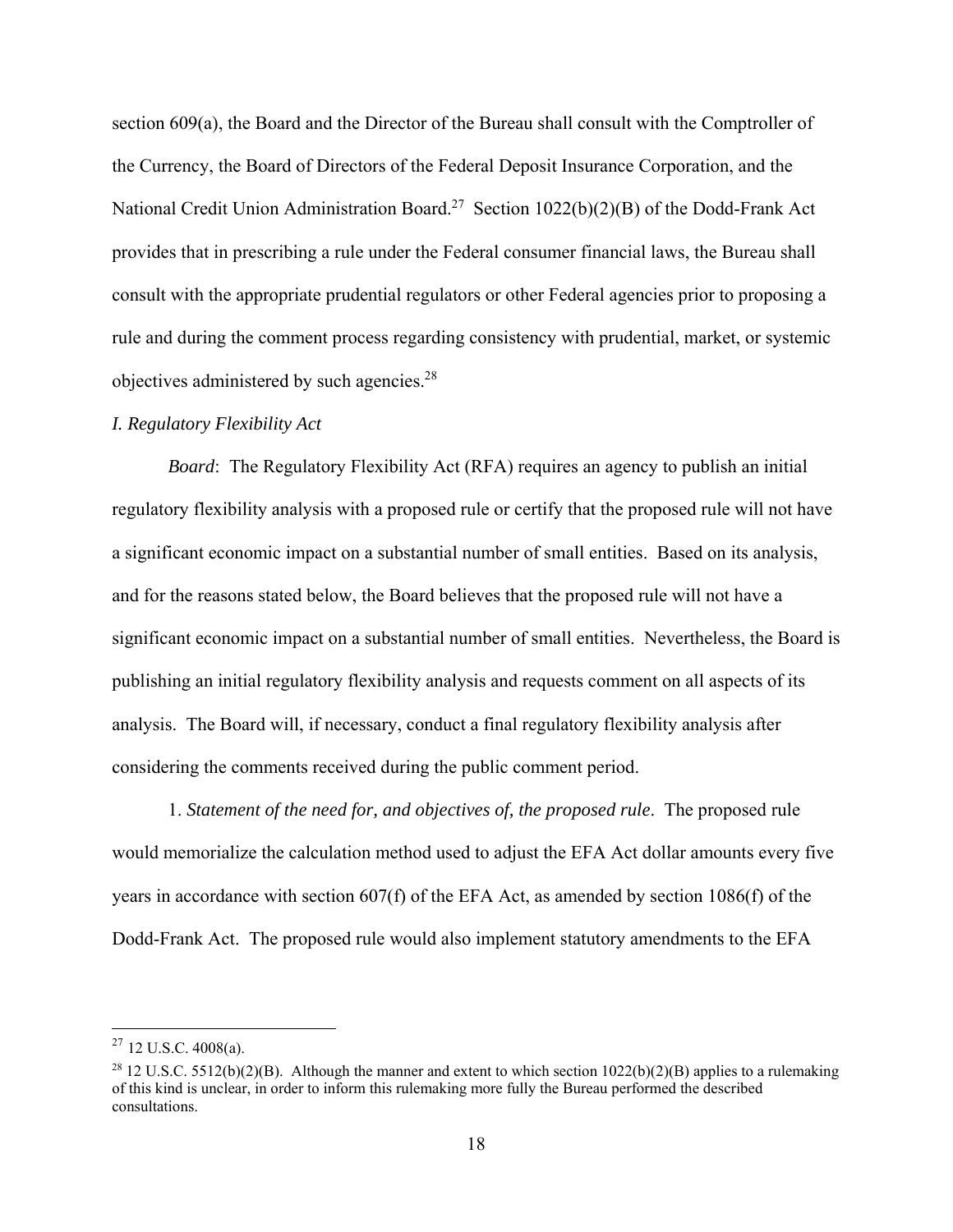Act to extend its application to American Samoa, the Commonwealth of the Northern Mariana Islands, and Guam.

 2. *Small entities affected by the proposed rule*. The proposed rule would apply to all depository institutions regardless of their size. Pursuant to regulations issued by the Small Business Administration (13 CFR 121.201), a "small banking organization" includes a depository institution with \$550 million or less in total assets. Based on call report data, there are approximately 9,631 depository institutions that have total domestic assets of \$550 million or less and thus are considered small entities for purposes of the RFA. All institutions will be required to update existing disclosures to their customers with any adjustments in the dollar amounts and update their software to adjust the availability amounts where necessary. The Board does not believe the proposed rule will have a significant economic impact on the entities that it affects. Nevertheless, the Board invites comment on the effect of the proposed rule on small entities. Specifically, the extent of impact on small entities may depend on the contents of the institution's funds availability policy and the frequency of the institution's regularly scheduled re-prints of its availability policy disclosures. Small depository institutions that already make funds available the next day and do not utilize the exceptions for new accounts, large deposits, or repeated overdrafts may be less affected by the proposed rule. The economic impact on small entities from the proposed rule may include technology, labor, and other associated costs incurred to update their disclosures with the adjusted dollar amounts, if those cannot be accomplished within the institution's regular cycle. Moreover, depository institutions located in American Samoa, the Northern Mariana Islands, and Guam will now be required to comply with the provisions in the EFA Act and Regulation CC related to funds availability, payment of interest, and disclosures to their customers.

19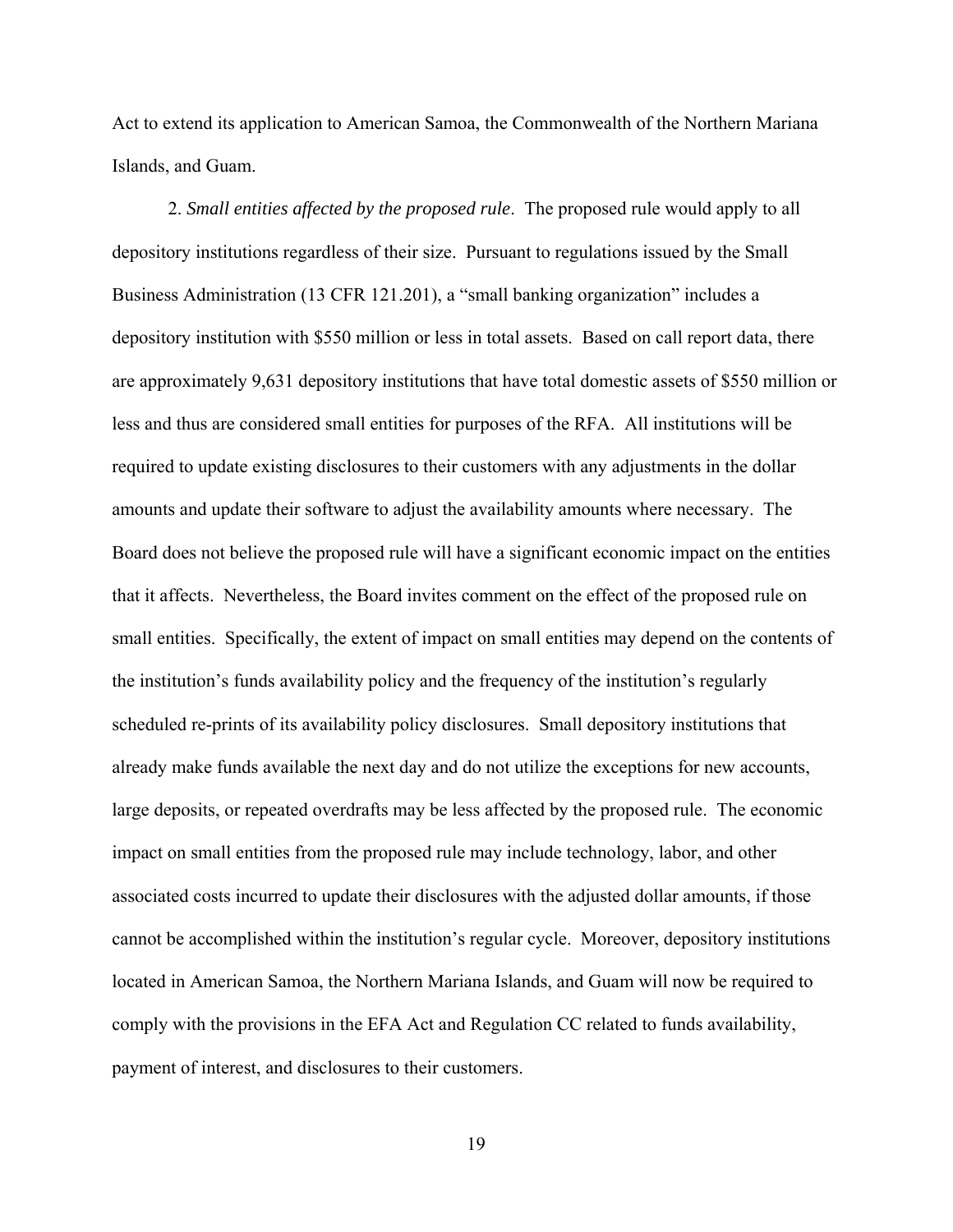3. *Recordkeeping, reporting, and compliance requirements*. The proposed rule would require institutions to update their existing EFA Act disclosures to their customers with the adjusted dollar amount as well as update software that determines availability, as applicable. No other additional recordkeeping, reporting, or compliance requirements would be required by the proposed rule.

 4. *Other Federal rules*. The Board has not identified any likely duplication, overlap and/or potential conflict between the proposed rule and any Federal rule.

5. *Significant alternatives to the proposed revisions*. The Board solicits comment on any significant alternatives that would reduce the regulatory burden of this proposed rule on small entities.

*Bureau*: The Regulatory Flexibility Act (RFA) generally requires an agency to conduct an initial regulatory flexibility analysis (IRFA) and a final regulatory flexibility analysis (FRFA) of any rule subject to notice-and-comment rulemaking requirements.<sup>29</sup> These analyses must "describe the impact of the proposed rule on small entities."30 Neither an IRFA nor FRFA is required if the agency certifies that the rule will not have a significant economic impact on a substantial number of small entities. $31$  The Bureau also is subject to certain additional procedures under the RFA involving the convening of a panel to consult with small business representatives prior to proposing a rule for which an IRFA is required.

 $29$  5 U.S.C. 601 et seq.

<sup>&</sup>lt;sup>30</sup> Id. at 603(a). For purposes of assessing the impacts of the proposed rule on small entities, "small entities" is defined in the RFA to include small businesses, small not-for-profit organizations, and small government jurisdictions. Id. at 601(6). A "small business" is determined by application of Small Business Administration regulations and reference to the North American Industry Classification System (NAICS) classifications and size standards. Id. at 601(3). A "small organization" is any "not-for-profit enterprise which is independently owned and operated and is not dominant in its field." Id. at 601(4). A "small governmental jurisdiction" is the government of a city, county, town, township, village, school district, or special district with a population of less than 50,000. Id. at 601(5).

 $31$  Id. at 605(b).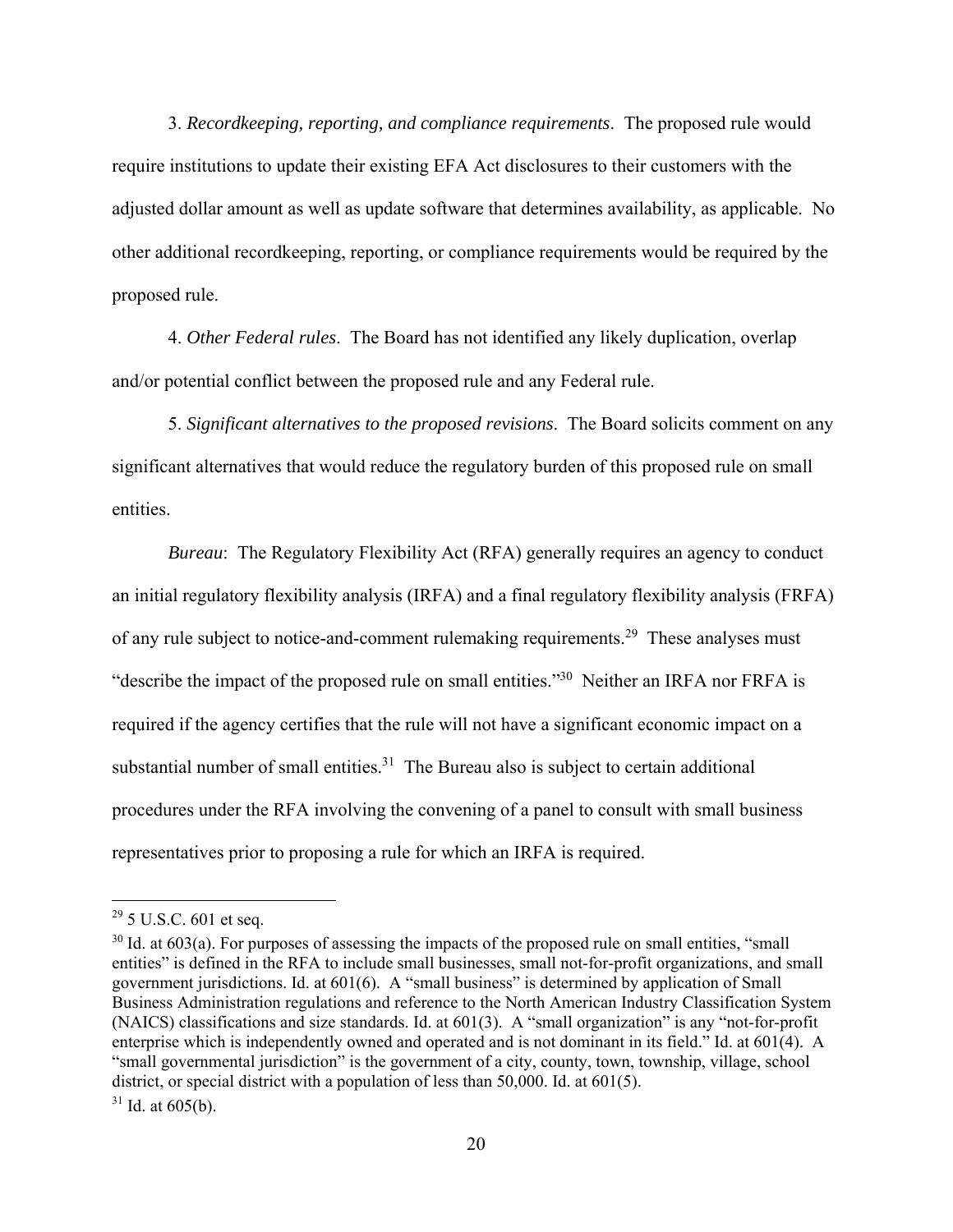An IRFA is not required for this proposal because, if adopted, it would not have a significant economic impact on a substantial number of small entities. As discussed in the Bureau's section 1022(b)(2) Analysis above, the Bureau believes the proposed rule's inflation adjustments hold real expected losses fixed by adjusting for inflation the amount of funds that must be made available for withdrawal in accordance with the EFA Act and Regulation CC. Accordingly, these adjustments for inflation do not introduce costs for entities, including small entities. In addition, the proposed rule would implement in Regulation CC the EGRRCPA extension of the EFA Act's requirements to institutions in American Samoa, the Commonwealth of the Northern Mariana Islands, and Guam. The Bureau identified five institutions that will be required to comply with Regulation CC due to the EGRRCPA amendments to the EFA Act. Thus, the Bureau concludes that a substantial number of small entities is not impacted by the proposal to implement in Regulation CC the EGRRCPA amendments to the EFA Act.

The Bureau recognizes that the proposed rule will have some impact on some entities, including those that are small. The Small Business Administration (SBA) defines small depository institutions as those with less than \$550 million in assets.<sup>32</sup> Following guidance from the Small Business Administration, the Bureau averaged the total assets reported in quarterly call reports during quarters 1 through 4 of 2017. The Bureau identified 9,631 entities that had average total assets less than \$550 million. These are considered small for the purposes of the RFA. Using the methodology outlined in the Board's Paperwork Reduction Act analysis, the Bureau estimates that the quinquennial adjustments will have an average quinquennial cost of

<sup>32</sup> Small Business Administration, *Table of Small Business Standards* (2016), *available at https://www.sba.gov/contracting/getting-started-contractor/make-sure-you-meet-sba-sizestandards/table-small-business-size-standards*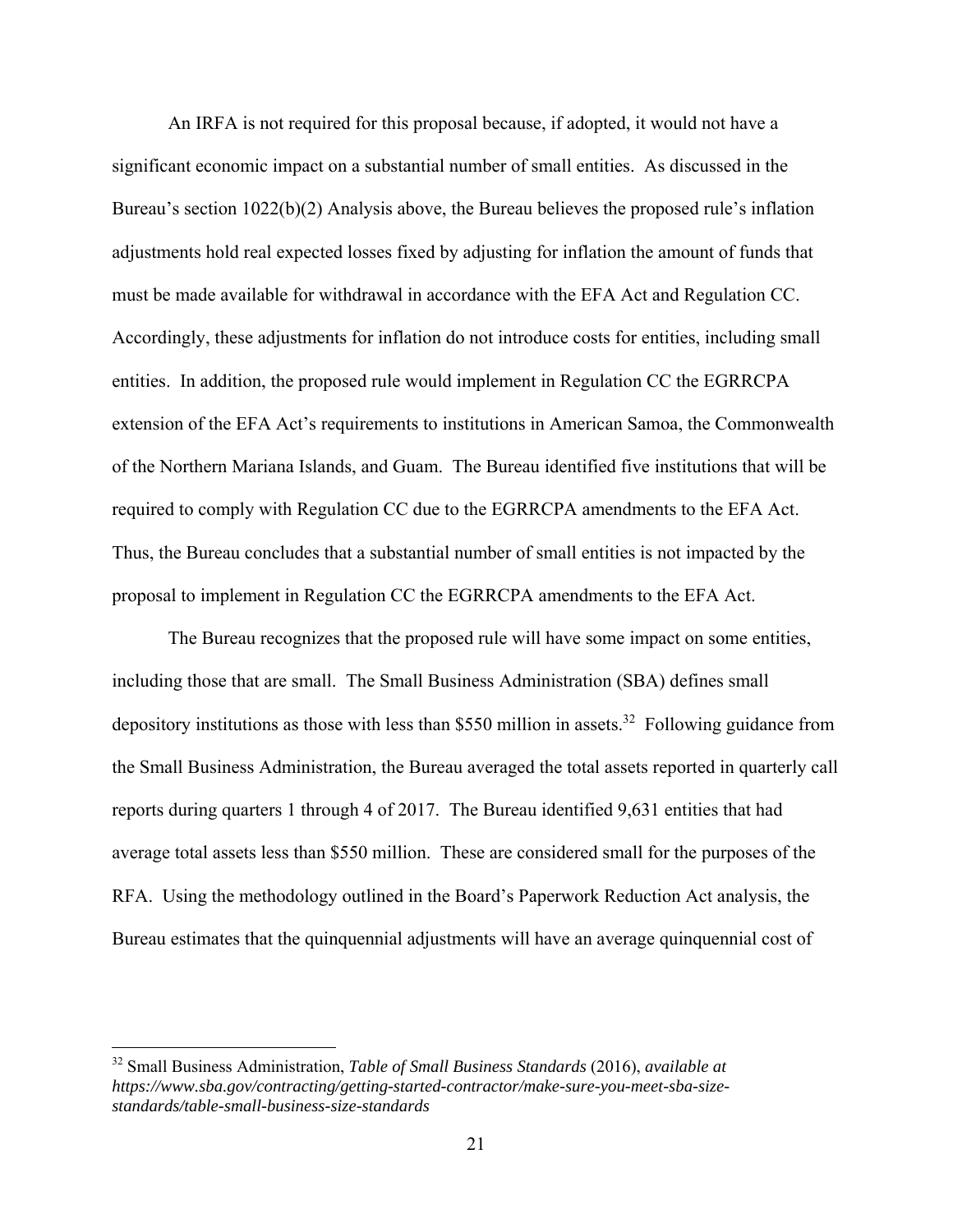\$398.04 for depository institutions. The Bureau estimates that about 1% of small entities face a significant economic impact from the quinquennial proposed information collection.

In addition, the Bureau estimates the impact of all subpart B provisions for those covered persons required to comply with subpart B of Regulation CC as a result of the amendments the EGRRCPA made to the EFA Act. The EGRRCPA amended the EFA Act to extend its application to institutions in American Samoa, the Commonwealth of the Northern Mariana Islands, and Guam. The Bureau identified five institutions that will be required to comply with Regulation CC due to the EGRRCPA amendments to the EFA Act. Thus, the Bureau concludes that a substantial number of small entities is not impacted by the proposal to implement the EGRRCPA amendments to the EFA Act in Regulation CC.

Accordingly, the Bureau Director, by signing below, certifies that this proposal, if adopted, would not have a significant economic impact on a substantial number of small entities.

The Bureau requests comment on the analysis above and requests any relevant data.

#### *J. Paperwork Reduction Act*

*Board*: Certain provisions of the proposed rule contain "collection of information" requirements within the meaning of the Paperwork Reduction Act (PRA) of 1995 (44 U.S.C. 3501–3521). In accordance with the requirements of the PRA, the Board may not conduct or sponsor, and the respondent is not required to respond to, an information collection unless it displays a currentlyvalid Office of Management and Budget (OMB) control number. The OMB control number for the Board is 7100–0235 and will be extended, with revision. The Board reviewed the proposed rule under the authority delegated to the Board by OMB. Comments are invited on: (a) Whether the collections of information are necessary for the proper performance of the Board's functions, including whether the information has practical utility; (b) The accuracy of the estimates of the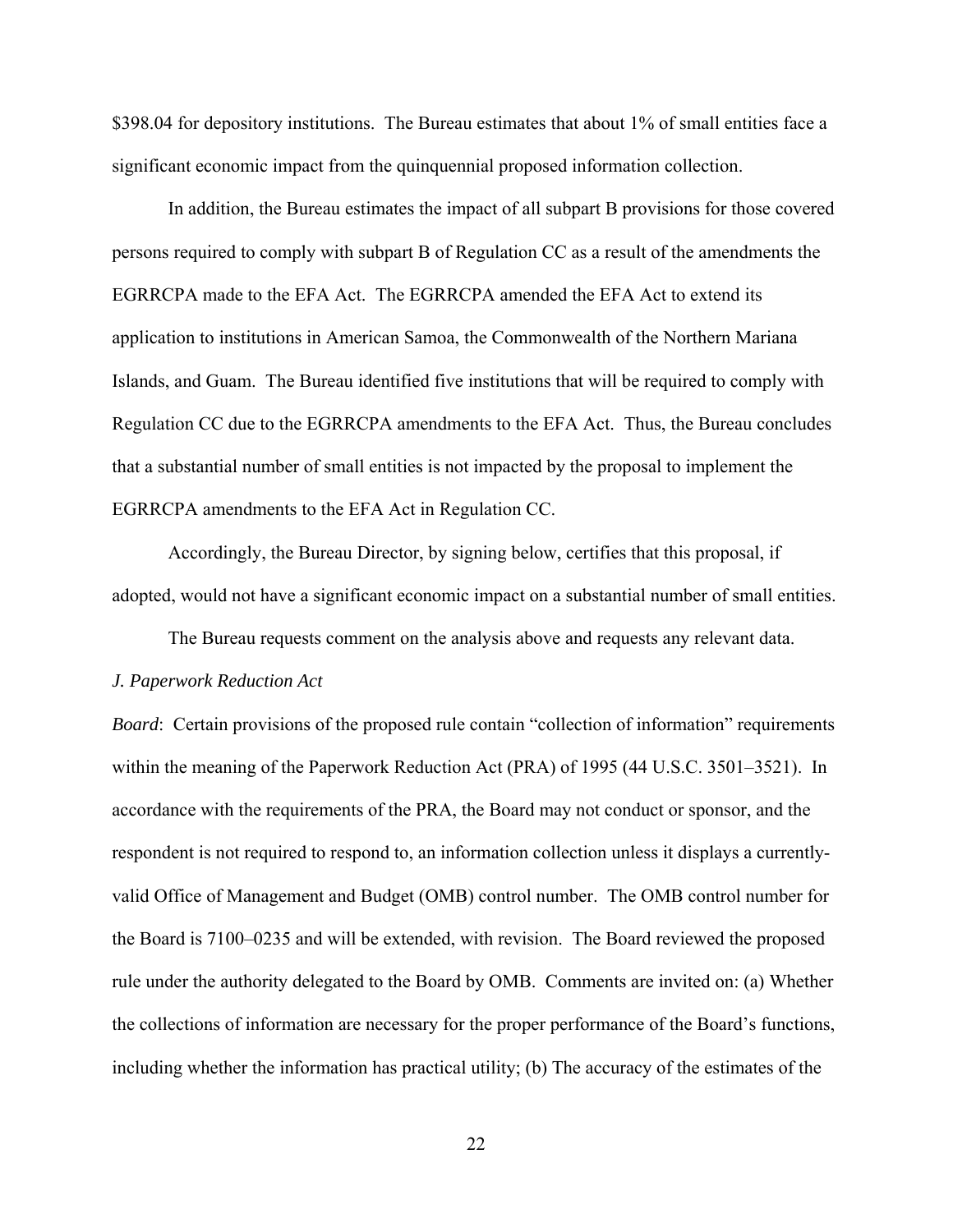burden of the information collections, including the validity of the methodology and assumptions used; (c) Ways to enhance the quality, utility, and clarity of the information to be collected; (d) Ways to minimize the burden of the information collections on respondents, including through the use of automated collection techniques or other forms of information technology; and (e) Estimates of capital or start-up costs and costs of operation, maintenance, and purchase of services to provide information. All comments will become a matter of public record. Comments on aspects of this notice that may affect reporting, recordkeeping, or disclosure requirements and burden estimates should be sent to the addresses listed in the ADDRESSES section of this document. A copy of the comments may also be submitted to the OMB desk officer for the Board by mail to U.S. Office of Management and Budget, 725 17th Street NW, # 10235, Washington, DC 20503; by facsimile to (202) 395–5806; or by email to: oira submission@omb.eop.gov, Attention, Federal Banking Agency Desk Officer.

*Proposed Information Collection*

*Title of Information Collection*: Disclosure Requirements Associated with Availability of Funds and Collection of Checks (Regulation CC).

*Frequency of Response*: Quinquennial.

*Affected Public*: Businesses or other for-profit.

### *Respondents*:

State member banks and uninsured state branches and agencies of foreign banks.

*Abstract*: Regulation CC (12 CFR part 229) implements the Expedited Funds Availability Act of 1987 (EFA Act) and the Check Clearing for the 21st Century Act of 2003 (Check 21 Act).

The EFA Act was enacted to provide depositors of checks with prompt funds availability and to foster improvements in the check collection and return processes. Subpart B of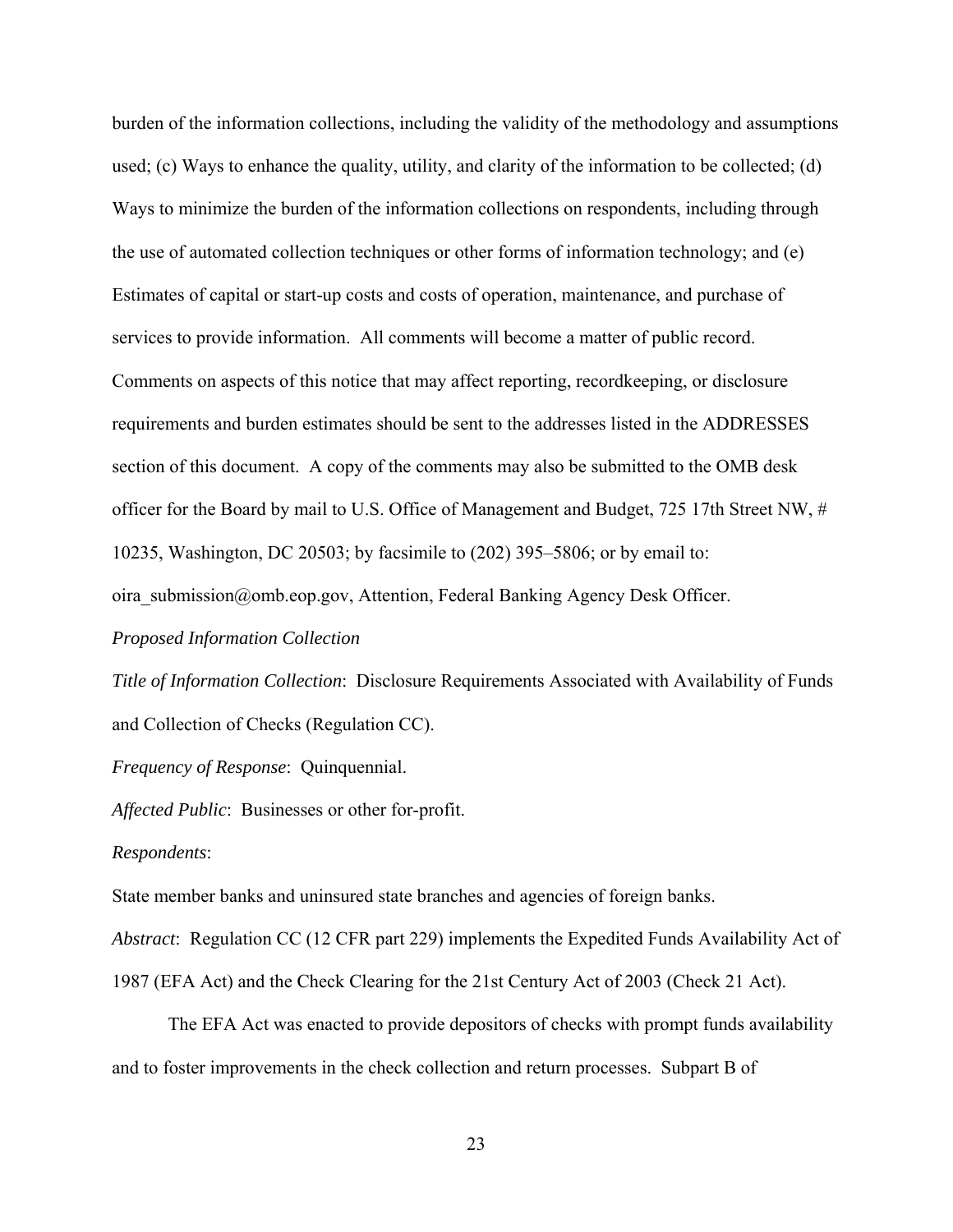Regulation CC implements the EFA Act's funds-availability provisions and specifies availability schedules within which banks must make funds available for withdrawal. Subpart B also implements the EFA Act's rules regarding exceptions to the schedules, disclosure of fundsavailability policies, and payment of interest.

*Current Action*: The Agencies are adding section 229.11 to provide the CPI-W calculation methodology, which includes an explanation of how annual and cumulative changes (positive or negative) in the CPI-W will be taken into account, for the dollar amounts in section  $229.10(c)(1)(vii)$  regarding the minimum amount, section 229.12(d) for the cash withdrawal amount, section 229.13(a) for the new-account amount, section 229.13(b) for the large-deposit threshold, section 229.13(d) for repeatedly overdrawn threshold, and section 229.21(a) for the civil liability amounts.

#### *PRA Burden Estimates*

*Number of respondents*: 959 respondents (100 respondents for changes in policy). *Estimated average hours per response*: Specific availability policy disclosure and initial disclosures, .02 hours; Notice in specific policy disclosure, .05 hours; Notice of exceptions, .05 hours; Locations where employees accept consumer deposits, .25 hours; Quinquennial inflation adjustments for disclosures (annualized), 8 hours; Annual notice of new ATMs, 5 hours; Changes in policy, 20 hours; Notification of quinquennial inflation adjustments, 4 hours; Notice of nonpayment on paying bank, .02 hours; Notification to customer, .02 hours; Expedited recredit for consumers, .25 hours; Expedited recredit for banks, .25 hours; Consumer awareness, .02 hours; and Expedited recredit claim notice, .25 hours.

*Estimated annual burden hours*: Specific availability policy disclosure and initial disclosures, 9,590 hours; Notice in specific policy disclosure, 33,565 hours; Notice of exceptions, 95,900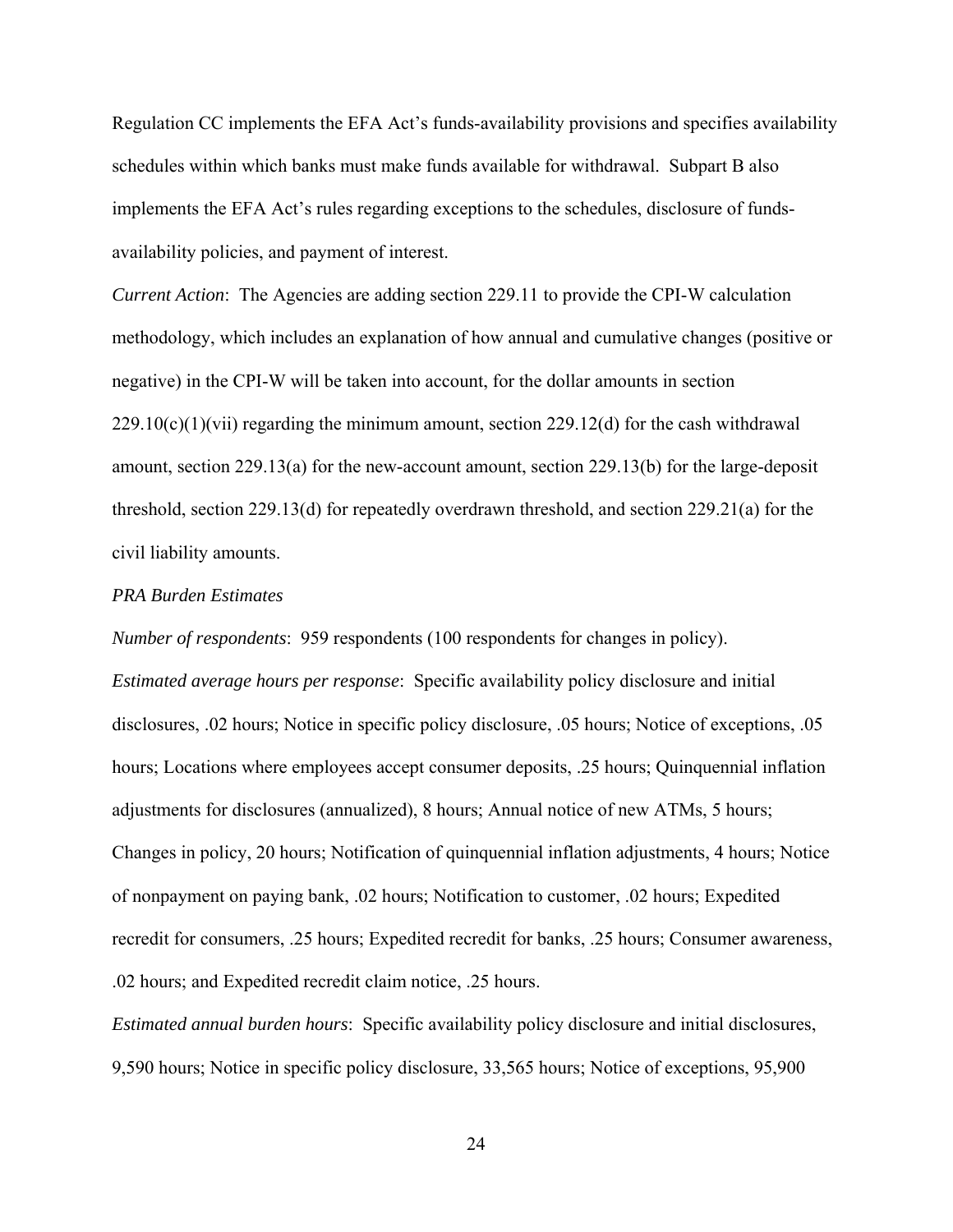hours; Locations where employees accept consumer deposits, 240 hours; Quinquennial inflation adjustments for disclosures (annualized), 7,672 hours; Annual notice of new ATMs, 4,795 hours; Changes in policy, 4,000 hours; Notification of quinquennial inflation adjustments, 3,836 hours; Notice of nonpayment on paying bank, 671 hours; Notification to customer, 7,097 hours; Expedited recredit for consumers, 8,391 hours; Expedited recredit for banks, 3,596 hours; Consumer awareness, 5,754 hours; and Expedited recredit claim notice, 5,994 hours. *Current Total Estimated Annual Burden*: 179,593 hours.

*Proposed Total Estimated Annual Burden*: 191,101 hours.

*Bureau:* The Bureau is not seeking OMB approval for the information collection requirements already accounted for by the Board above, or for which other agencies are responsible. Moreover, the Bureau's technical, non-substantive amendments to Regulation DD do not impose any new or additional information collection requirements that would require OMB approval.

#### *K. Solicitation of Comments on Use of Plain Language*

 Section 722 of the Gramm-Leach-Bliley Act (Public Law 106-102, 113 Stat. 1338, 1471, 12 U.S.C. 4809) requires the Federal banking agencies to use plain language in all proposed and final rules published after January 1, 2000. The Board has sought to present the proposed rule in a simple and straightforward manner, and invites comment on the use of plain language and whether any part of the proposed rule could be more clearly stated.

#### **II. Reopening of the Comment Period for the 2011 Funds Availability Proposal**

On March 25, 2011, the Board proposed amendments to Regulation CC (76 FR 16862). Pursuant to sections 1086 and 1100H of the Dodd-Frank Act, effective July 21, 2011, the Board and the Bureau assumed joint rulemaking authority with respect to some of those proposed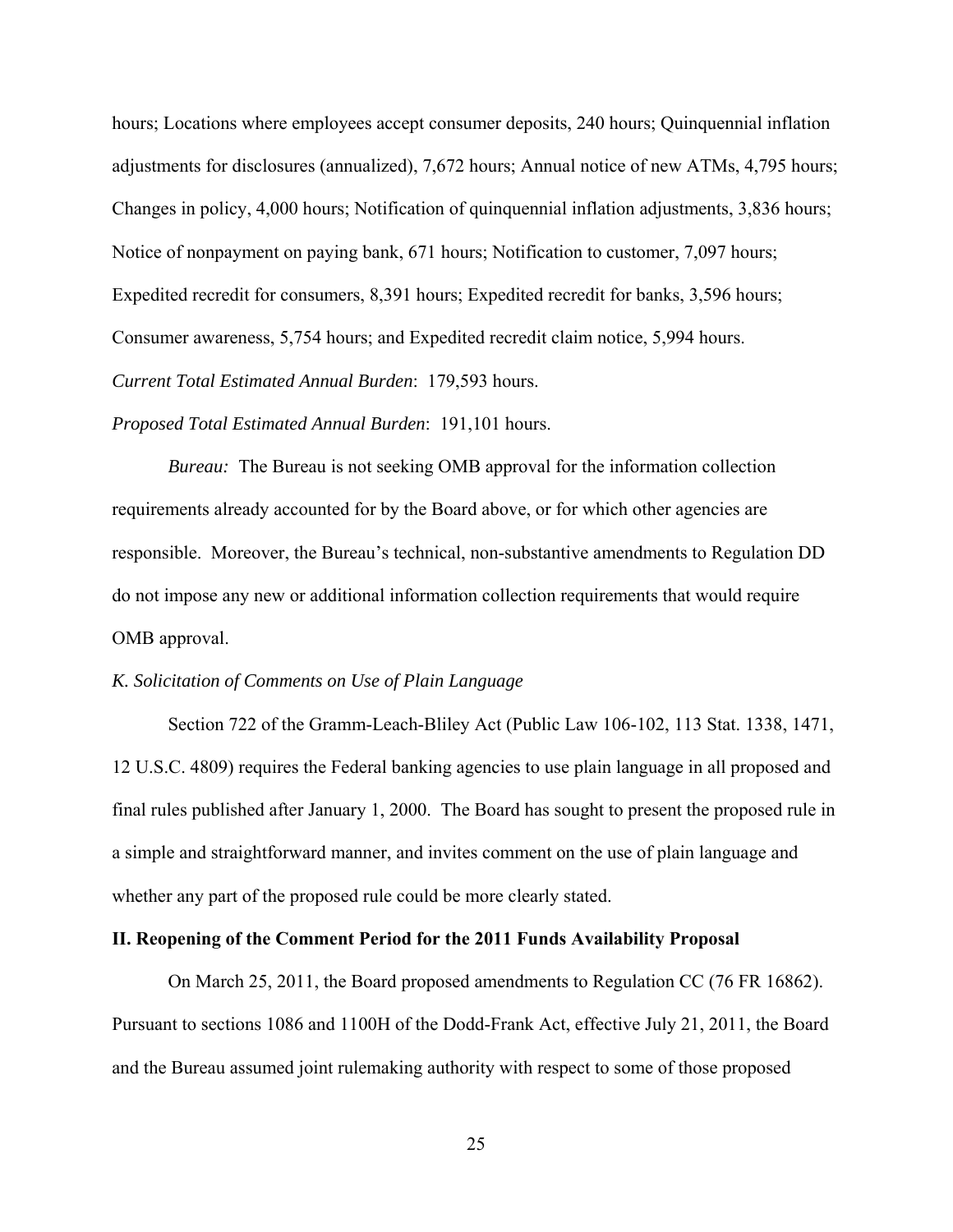amendments, including the proposed amendments to the funds availability provisions of subpart B of Regulation CC and the definitions and appendices applicable to subpart  $B<sup>33</sup>$ . This *Federal Register* document refers to the portion of the proposed amendments published on March 25, 2011, that are now subject to the joint rulemaking authority of the Board and the Bureau as the 2011 Funds Availability Proposal. The Board has conducted a separate rulemaking process to address other proposed amendments published on that date that remain within its sole rulemaking authority, principally the proposed amendments to the check collection provisions of subpart C of Regulation  $CC<sup>34</sup>$ .

The Agencies recognize there may have been important changes in markets, technology, or industry practice since the public submitted comments seven years ago in response to the Board's 2011 Funds Availability Proposal. The Board and the Bureau therefore are now reopening the comment period in order to provide an opportunity for the public to provide comments with new, additional, or different views on the 2011 Funds Availability Proposal. In taking this step, the Agencies have not made any decision on whether to pursue any particular course with regard to the 2011 Funds Availability Proposal, including whether to make it or any aspects of it final. Instead, reopening the comment period will provide the Agencies with up-todate public input to consider in deciding on a future course with regard to the 2011 Funds Availability Proposal. Comments on the 2011 Funds Availability Proposal that were previously submitted during the initial comment period, which ended on June 3, 2011, remain part of the rulemaking docket. To assist with reconciling comments from parties who submitted comments in 2011 and who again submit comments in 2018 that reflect changes to their previous

<sup>33</sup> Public Law 111-203, 124 Stat. 2085-86, 2113 (2010); 75 FR 57252 (Sep. 20, 2010).

 $34$  The Board requested comment a second time on the subpart C amendments (79 FR 6673 (Feb. 4, 2014)) and adopted final amendments in June 2017 (82 FR 27552 (June 15, 2017)). The Board also requested comment on additional amendments to subpart C in June 2017 (82 FR 25539 (June 2, 2017)).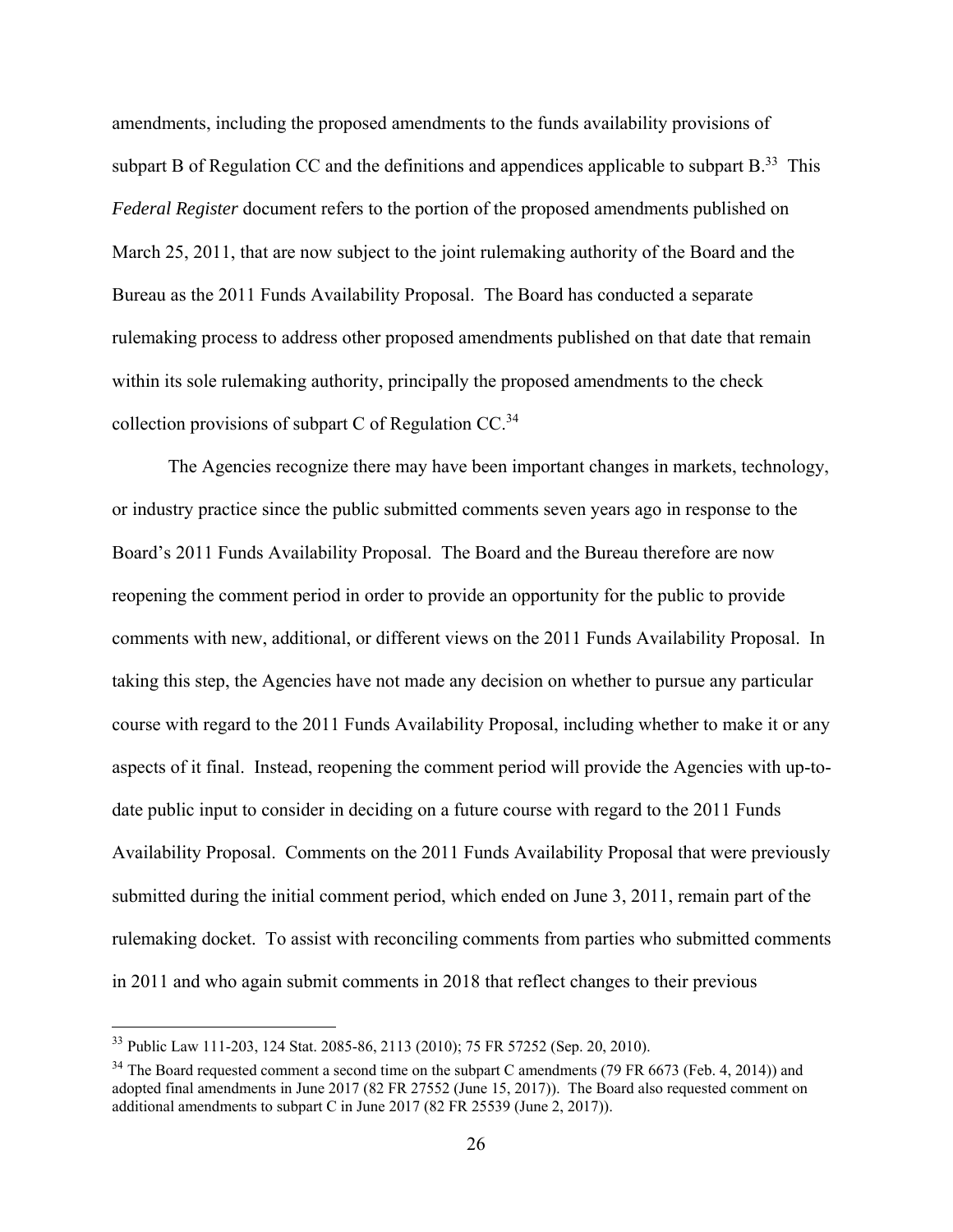viewpoints, the Agencies request that such commenters clarify the relationship between their two comments. Specifically, the Agencies request that the commenters clarify whether their 2018 comments in part or in whole supersede their previously submitted comments.

The Board and the Bureau are aware of various issues that were not raised by the 2011 Funds Availability Proposal. For example, some members of the public have suggested that the Agencies clarify how the funds availability provisions in subpart B of Regulation CC apply to prepaid accounts and to checks deposited electronically through a process known as "remote deposit capture." In addition, the Agencies have received requests to clarify the relationship between Regulation CC availability requirements and banks' responsibilities related to deposit reconciliation. At this time, the Agencies are requesting comment only on the issues raised by the 2011 Funds Availability Proposal and the 2018 Proposal. The Agencies will consider whether further action is appropriate with respect to new topics in the future.

### **List of Subjects in**

#### *12 CFR Part 229*

Banks, Banking, Federal Reserve System, Reporting and recordkeeping requirements. *12 CFR Part 1030* 

Advertising, Banks, Banking, Consumer protection, National banks, Reporting and recordkeeping requirements, Savings associations.

#### **Board of Governors of the Federal Reserve System**

## Authority and Issuance

For the reasons set forth in the preamble, the Board of Governors of the Federal Reserve System proposes to amend Regulation CC, 12 CFR part 229, as set forth below: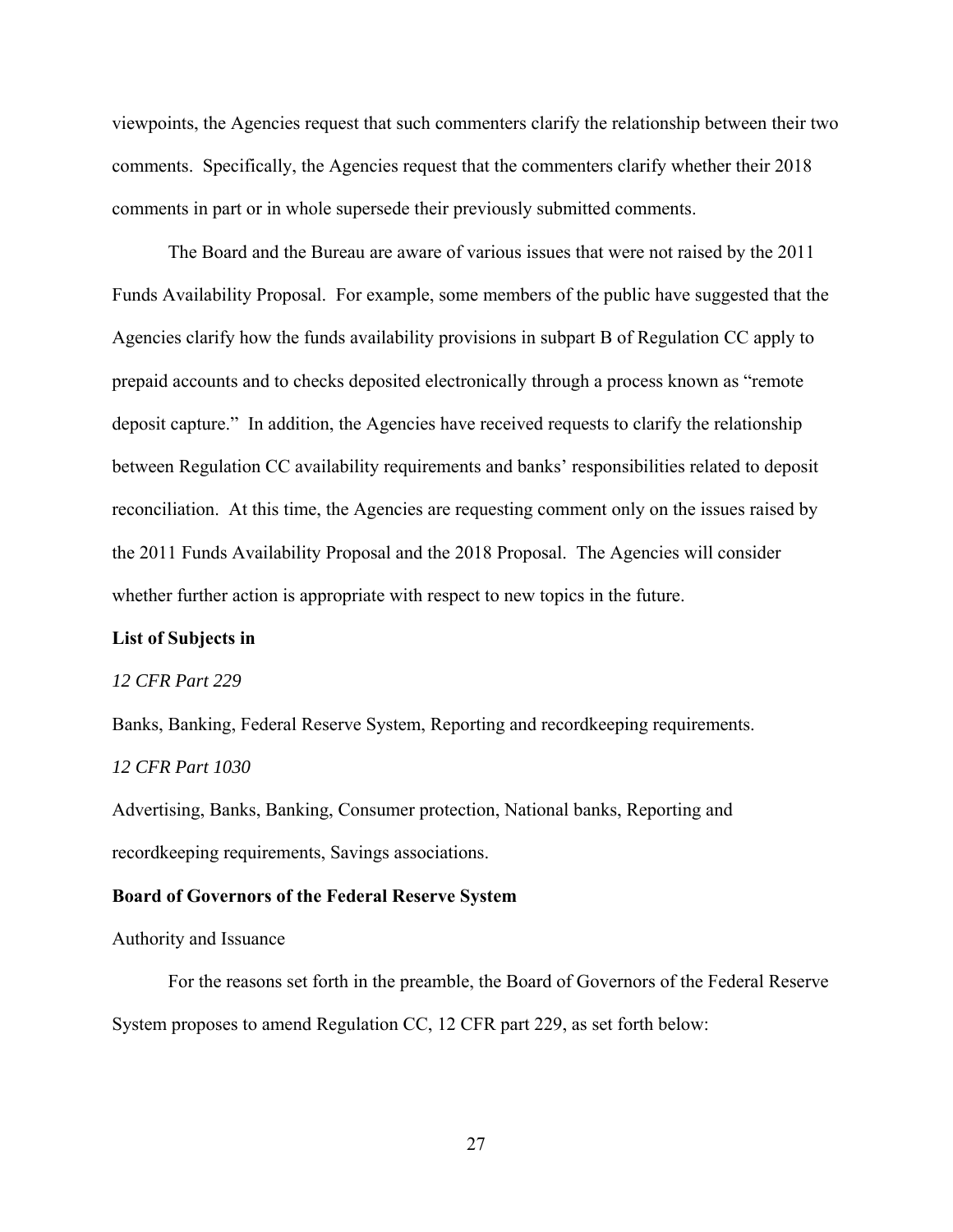## **PART 229—AVAILABILITY OF FUNDS AND COLLECTIONS OF CHECKS (REGULATION CC)**

1. The authority citation for part 229 continues to read as follows:

**Authority:** 12 U.S.C. 4001-4010, 12 U.S.C. 5001-5018

## **Subpart A—General**

**\* \* \* \* \*** 

1. Section 229.1(a) is revised to read as follows:

## **§ 229.1 Authority and purpose; organization**

(a) *Authority and purpose*.(1) *In general.* This part is issued by the Board of Governors of the Federal Reserve System (Board) to implement the Expedited Funds Availability Act (12 U.S.C. 4001-4010) (EFA Act) and the Check Clearing for the 21st Century Act (12 U.S.C. 5001-5018) (Check 21 Act).

(2) *Joint authority of the Bureau*. The Board issues regulations under Sections 603(d)(1), 604, 605, and 609(a) of the EFA Act (12 U.S.C. 4002(d)(1), 4003, 4004, 4008(a)) jointly with the Director of the Bureau of Consumer Financial Protection (Bureau).

**\* \* \* \* \*** 

2. In  $\S 229.2$ , revise paragraphs (c), (ff), and (ij) to read as follows:

### **§ 229.2 Definitions**

**\* \* \* \* \*** 

(c) *Automated teller machine* or *ATM* means an electronic device located in the United States at which a natural person may make deposits to an account by cash or check and perform other account transactions.

**\* \* \* \* \***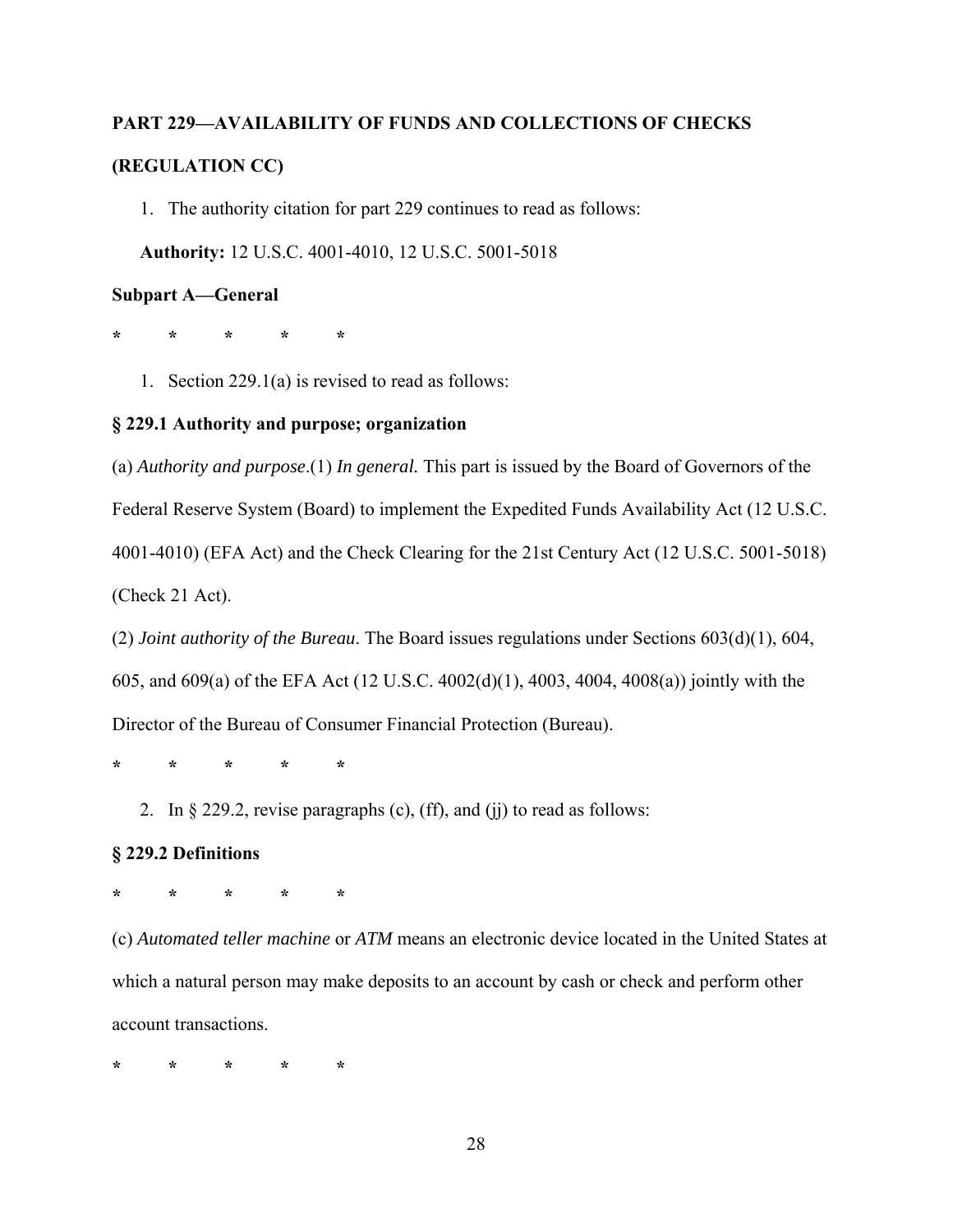(ff) *State* means a state, the District of Columbia, Puerto Rico, American Samoa, the Commonwealth of the Northern Mariana Islands, Guam, or the U.S. Virgin Islands. For purposes of subpart D of this part and, in connection therewith, this subpart A, *state* also means the Trust Territory of the Pacific Islands and any other territory of the United States.

**\* \* \* \* \*** 

(jj) *United States* means the states, including the District of Columbia, the U.S. Virgin Islands,

American Samoa, the Commonwealth of the Northern Mariana Islands, Guam, and Puerto Rico.

**\* \* \* \* \*** 

## **Subpart B—Availability of Funds and Disclosure of Funds Availability Policies §§ 229.10, 229.12, 229.13, and 229.21 [Amended]**

3. In § 229.10, 229.12, 229.13, and the commentary thereto, remove "\$100" wherever it appears and replace with "\$225." In addition, for each section, and corresponding commentary thereto in Appendix E to Part 229, remove the following dollar amounts from wherever they appear in the section and corresponding commentary, and replace them as indicated in the table below:

| Section   | Remove    | Add       |
|-----------|-----------|-----------|
| 229.10(c) | \$5,000   | \$5,525   |
| 229.12(d) | \$400     | \$450     |
| 229.13(a) | \$5,000   | \$5,525   |
| 229.13(b) | \$5,000   | \$5,525   |
| 229.13(d) | \$5,000   | \$5,525   |
| 229.21(a) | \$1,000   | \$1,100   |
|           | \$500,000 | \$552,500 |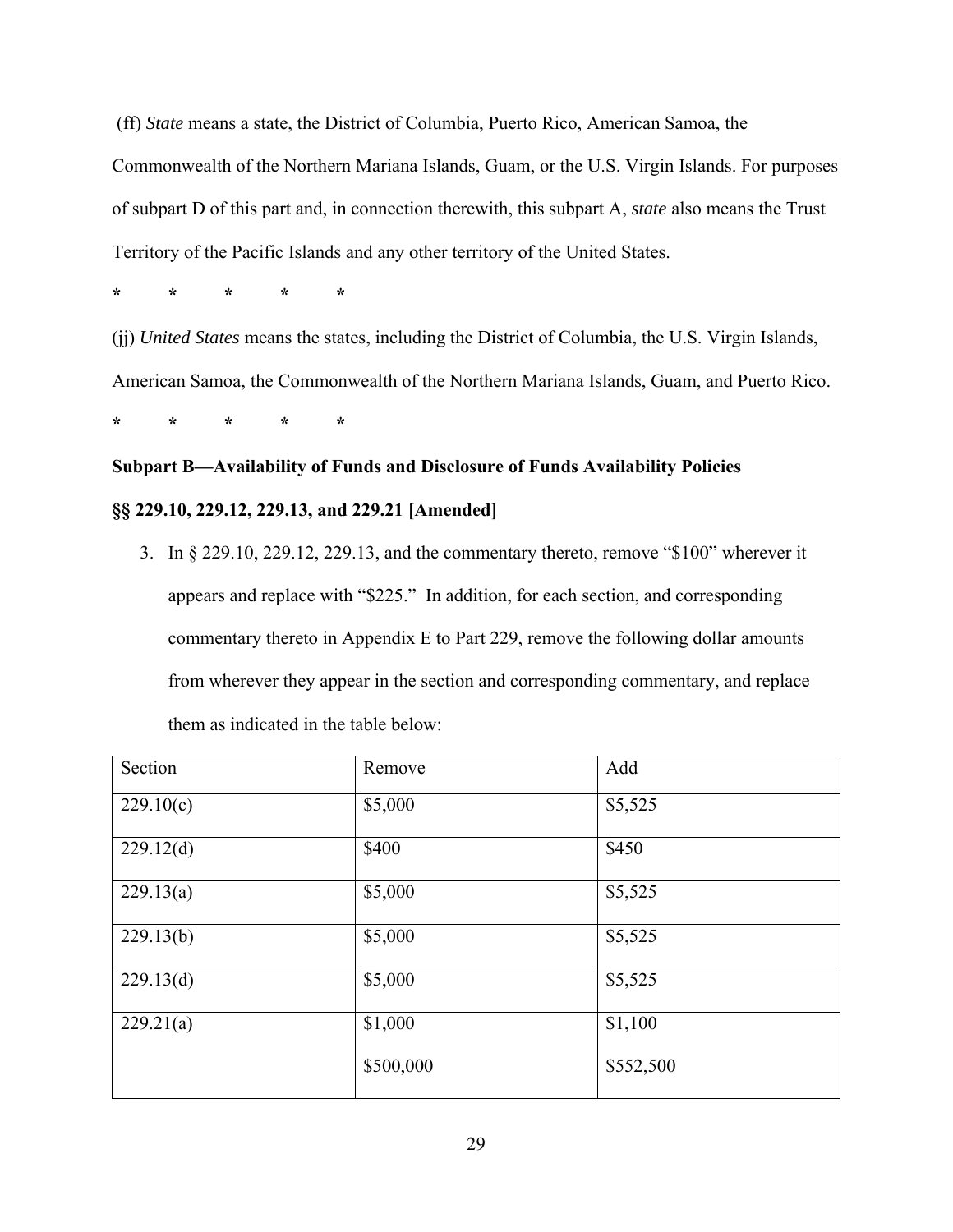- **\* \* \* \* \*** 
	- 4. Section 229.11 is added to read as follows:

#### **§ 229.11 Adjustment of dollar amounts [Amended]**

- (a) *Dollar amounts indexed.* The dollar amounts specified in §§ 229.10(c)(1)(vii), 229.12(d), 229.13(a), 229.13(b), 229. 13(d), and 229.21(a) shall be adjusted effective on April 1, 2020, on April 1, 2025, and on April 1 of every fifth year after 2025, in accordance with the procedure set forth in § 229.11(b) using the Consumer Price Index for Urban Wage Earners and Clerical Workers (CPI-W), as published by the Bureau of Labor Statistics.
- (b) *Indexing procedure.* 
	- 1. Inflation measurement periods. For dollar amount adjustments that are effective on April 1, 2020, the inflation measurement period begins in July 2011 and ends in July 2018. For dollar amount adjustments that are effective on April 1, 2025, the inflation measurement period begins in July 2018 and ends in July 2023. For dollar amount adjustments that are effective on April 1 of every fifth year after 2025, the inflation measurement period begins in July of every fifth year after 2018 and ends in July of every fifth year after 2023.
	- 2. Percentage change. Any dollar amount adjustment under this section shall be calculated across an inflation measurement period by the aggregate percentage change in the CPI-W, including both positive and negative percentage changes. The aggregate percentage change over the inflation measurement period will be rounded to one decimal place, using the CPI-W value for July (which is generally released by the Bureau of Labor Statistics in August).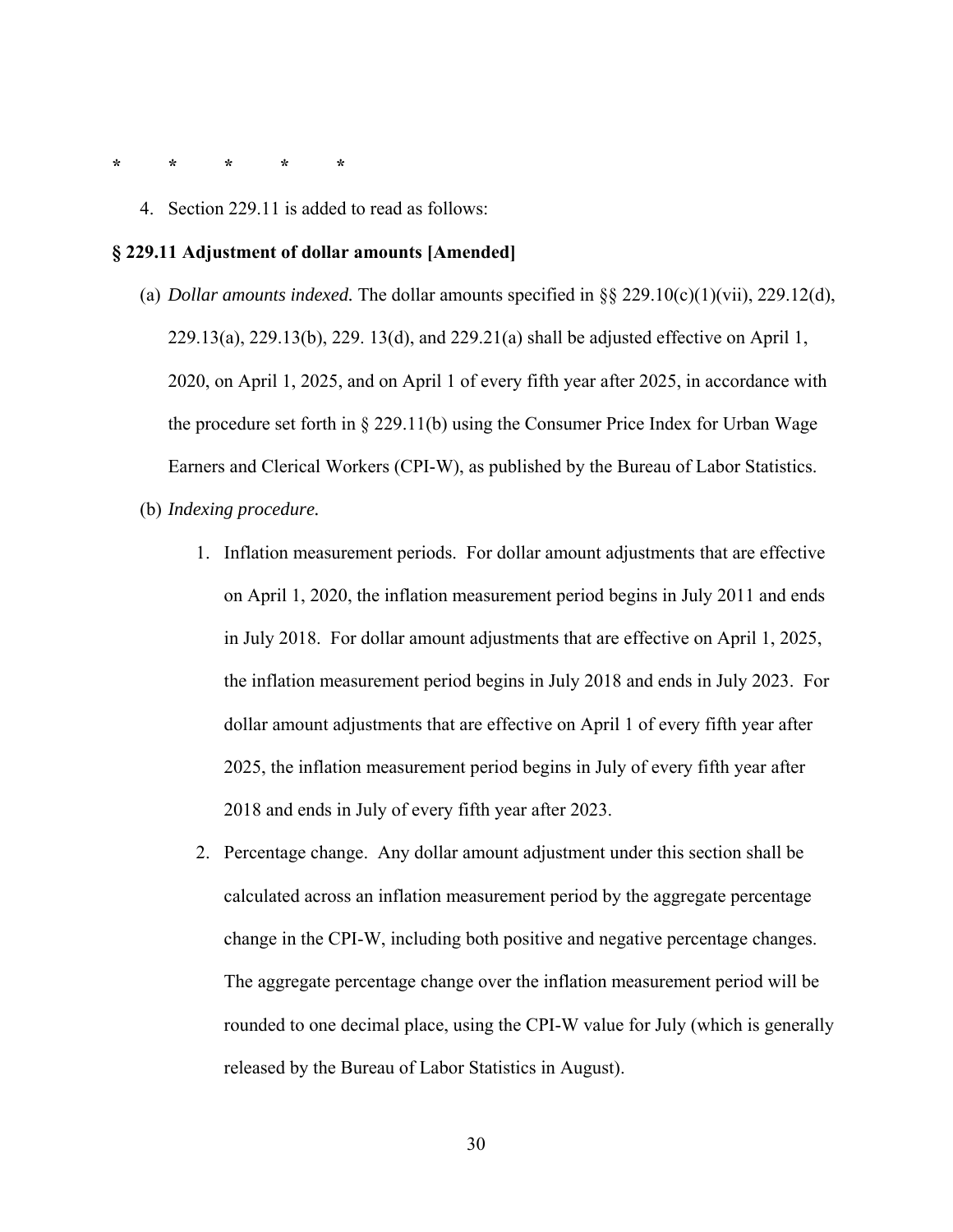- 3. Adjustment amount. The adjustment amount for each dollar amount listed in § 229.11(a) shall be equal to the aggregate percentage change multiplied by the existing dollar amount listed in  $\S 229.11(c)$  and rounded to the nearest multiple of \$25. The adjusted dollar amount will be equal to the sum of the existing dollar amount and the adjustment amount. No dollar adjustment will be made when the aggregate percentage change is zero or a negative percentage change, or when the aggregate percentage change multiplied by the existing dollar amount listed in § 229.11(c) and rounded to the nearest multiple of \$25 results in no change.
- 4. Carry-forward. When there is an aggregate negative percentage change over an inflation measurement period, or when an aggregate positive percentage change over an inflation measurement period multiplied by the existing dollar amount listed in § 229.11(c) and rounded to the nearest multiple of \$25 results in no change, the aggregate percentage change over the inflation measurement period will be included in the calculation to determine the percentage change at the end of the subsequent inflation measurement period. That is, the cumulative change in the CPI-W over the two (or more) inflation measurement periods will be used in the calculation until the cumulative change results in publication of an adjusted dollar amount in the regulation.

(c) *Amounts.* 

- 1. For purposes of  $\S 229.10(c)(1)(vii)$ , the dollar amount in effect during a particular period is the amount stated below for that period.
	- i. Prior to July 21, 2011, the amount is \$100.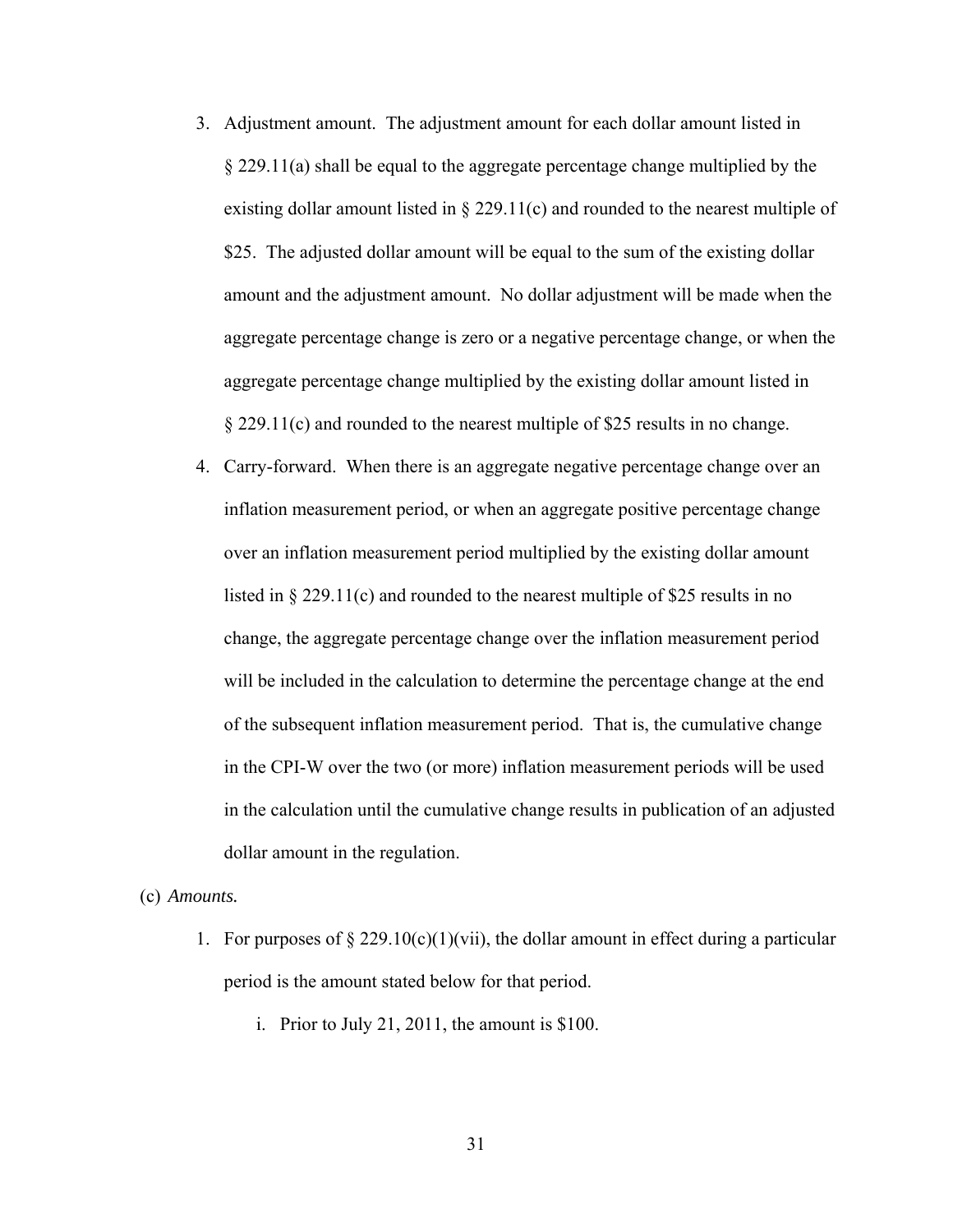- ii. From July 21, 2011, through March 31, 2020, by operation of section  $603(a)(2)(D)$  of the EFA Act (12 U.S.C.  $4002(a)(2)(D)$ ) the amount is \$200.
- iii. Effective April 1, 2020, the amount is \$225.
- 2. For purposes of  $\S 229.12(d)$ , the dollar amount in effect during a particular period is the amount stated below for that period.
	- i. Prior to April 1, 2020, the amount is \$400.
	- ii. Effective April 1, 2020, the amount is \$450.
- 3. For purposes of §§ 229.13(a), 229.13(b), and 229.13(d), the dollar amount in effect during a particular period is the amount stated below for that period.
	- i. Prior to April 1, 2020, the amount is \$5,000.
	- ii. Effective April 1, 2020, the amount is \$5,525.
- 4. For purposes of § 229.21(a), the dollar amounts in effect during a particular period are the amounts stated below for the period.
	- i. Prior to April 1, 2020, the amounts are \$100, \$1,000, and \$500,000 respectively.
	- ii. Effective April 1, 2020, the amounts are \$100, \$1,100, and \$552,500 respectively.
- 5. In § 229.12, remove "\$100" wherever it appears and replace with "\$225" and revise paragraph (e) as follows:

## **§ 229.12 Availability Schedule**

**\* \* \* \* \***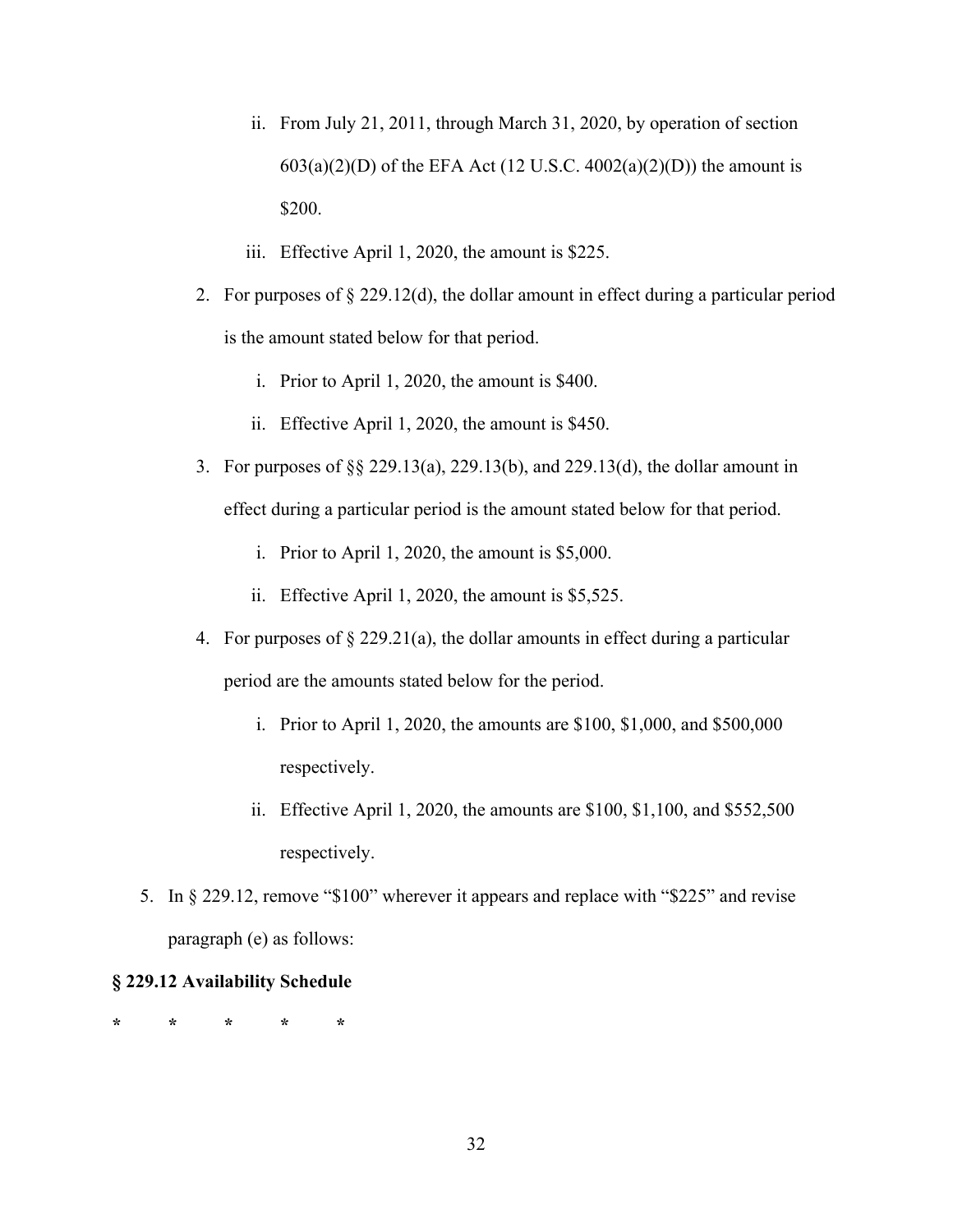(e) *Extension of schedule for certain deposits in Alaska, Hawaii, Puerto Rico, American Samoa, the Commonwealth of the Northern Mariana Islands, Guam, and the U.S. Virgin Islands.* The depositary bank may extend the time periods set forth in this section by one business day in the case of any deposit, other than a deposit described in §229.10, that is—

(1) Deposited in an account at a branch of a depositary bank if the branch is located in Alaska, Hawaii, Puerto Rico, American Samoa, the Commonwealth of the Northern Mariana Islands, Guam, or the U.S. Virgin Islands; and

**\* \* \* \* \*** 

## **§ 229.13 Exceptions**

6. In §229.13, remove "\$100" wherever it appears and replace with "\$225".

## **§ 229.21 Civil Liability**

7. In §229.21, remove "\$100" wherever it appears and replace with "\$225."

## **Appendix E to Part 229—Commentary**

**\* \* \* \* \*** 

- 8. Amend Appendix E to Part 229 as follows:
	- A. In Section II.D, revise paragraph 1.
	- B. In Section IV.D, revise paragraph 5 and add paragraph 7.
	- C. Section IV.E is revised.
	- D. Section V is revised.
	- E. In Section VI.B, paragraph 4 is added.
	- F. Section VII.C, paragraph 2 is revised and paragraph 4 is added.
	- G. In Section VII.E, paragraph 5 is added.
	- H. In Section VII.H, paragraph 2(b) is revised.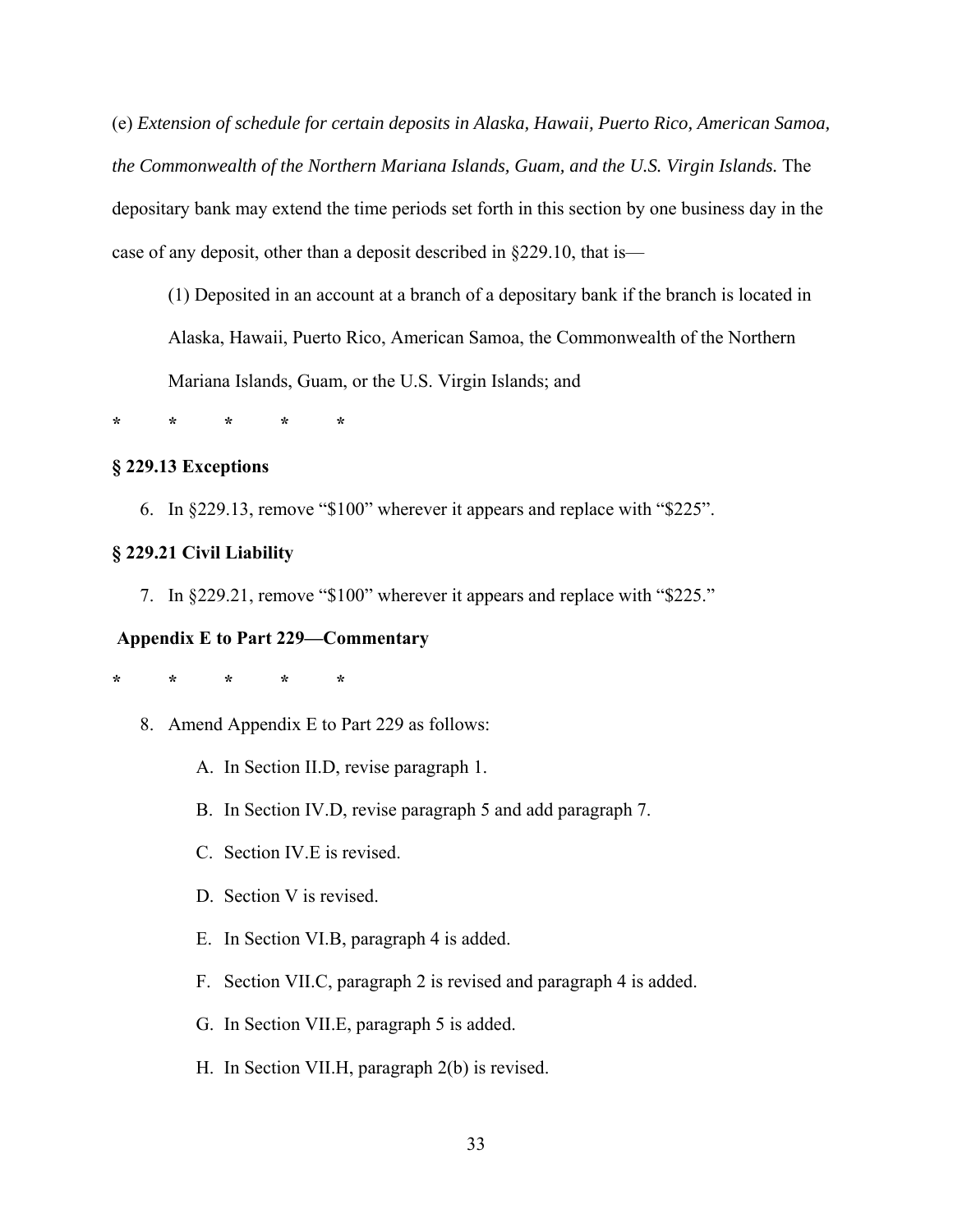- I. In Section XIV.C, paragraph 2 is revised.
- J. In Section XV.A, paragraph 2 is added.
- K. Section XXIX is removed and reserved. The additions and revisions read as follows:

APPENDIX E TO PART 229 – COMMENTARY *II. Section 229.2 Definitions*  \* \* \* \* \*

D. 229.2(c) Automated Teller Machine (ATM)

1. ATM is not defined in the EFA Act. The regulation defines an ATM as an electronic device located in the United States at which a natural person may make deposits to an account by cash or check and perform other account transactions. Point-of-sale terminals, machines that only dispense cash, night depositories, and lobby deposit boxes are not ATMs within the meaning of the definition, either because they do not accept deposits of cash or checks (e.g., point-of-sale terminals and cash dispensers) or because they only accept deposits (e.g., night depositories and lobby boxes) and cannot perform other transactions. A lobby deposit box or similar receptacle in which written payment orders or deposits may be placed is not an ATM.

**\* \* \* \* \*** 

*IV. Section 229.10 Next-Day Availability* 

**\* \* \* \* \*** 

D. 229.10(c) Certain Check Deposits [Amended]

**\* \* \* \* \*** 

5. First \$225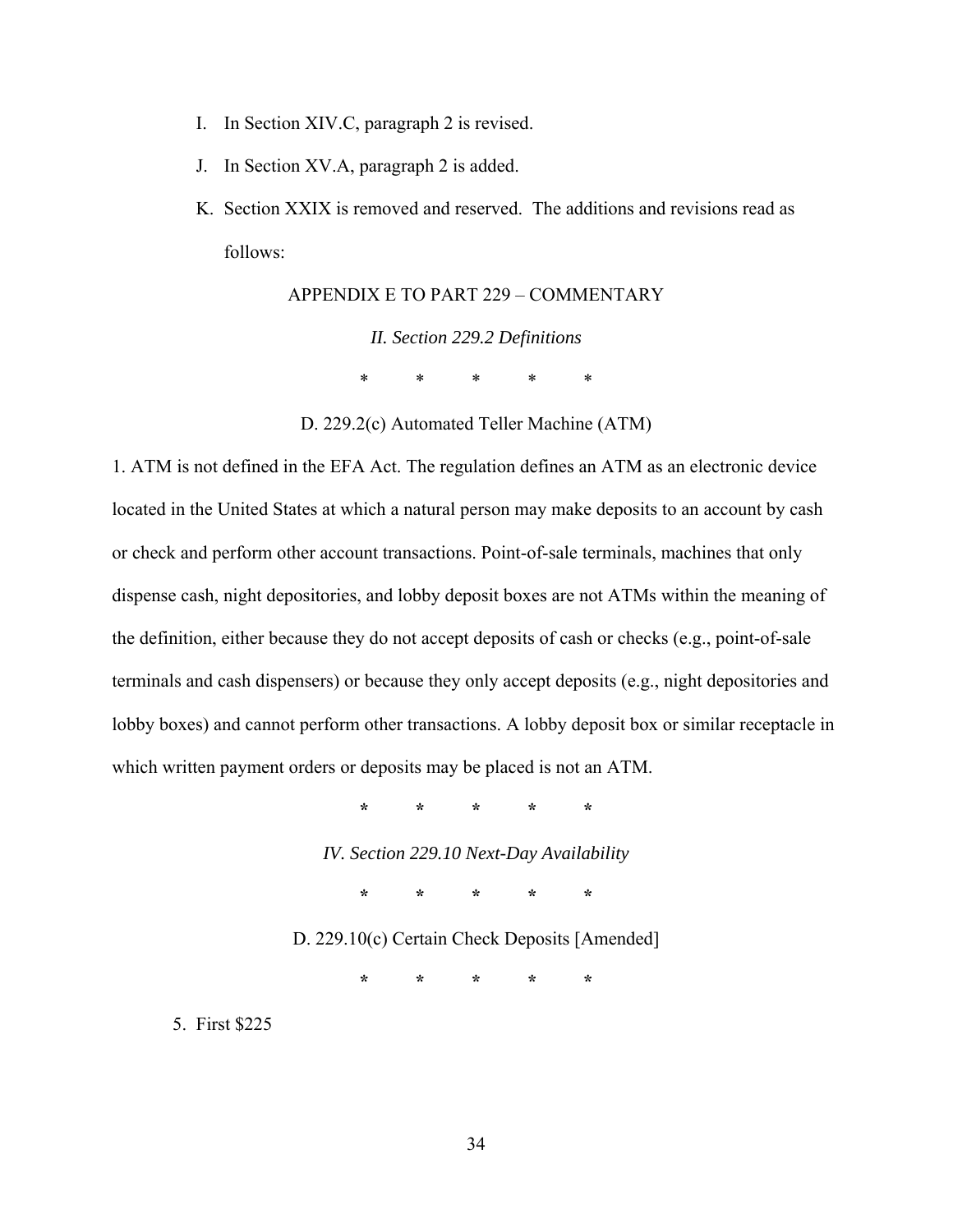- a. The EFA Act and regulation also require that up to \$225 of the aggregate deposit by check or checks not subject to next-day availability on any one banking day be made available on the next business day. For example, if \$70 were deposited in an account by check(s) on a Monday, the entire \$70 must be available for withdrawal at the start of business on Tuesday. If \$400 were deposited by check(s) on a Monday, this section requires that \$225 of the funds be available for withdrawal at the start of business on Tuesday. The portion of the customer's deposit to which the \$225 must be applied is at the discretion of the depositary bank, as long as it is not applied to any checks subject to next-day availability. The \$225 next-day availability rule does not apply to deposits at nonproprietary ATMs.
- b. The \$225 that must be made available under this rule is in addition to the amount that must be made available for withdrawal on the business day after deposit under other provisions of this section. For example, if a customer deposits a \$1,000 Treasury check and a \$1,000 local check in its account on Monday, \$1,225 must be made available for withdrawal on Tuesday—the proceeds of the \$1,000 Treasury check, as well as the first \$225 of the local check.
- c. A depositary bank may aggregate all local and nonlocal check deposits made by a customer on a given banking day for the purposes of the \$225 next-day availability rule. Thus, if a customer has two accounts at the depositary bank, and on a particular banking day makes deposits to each account, \$225 of the total deposited to the two accounts must be made available on the business day after

35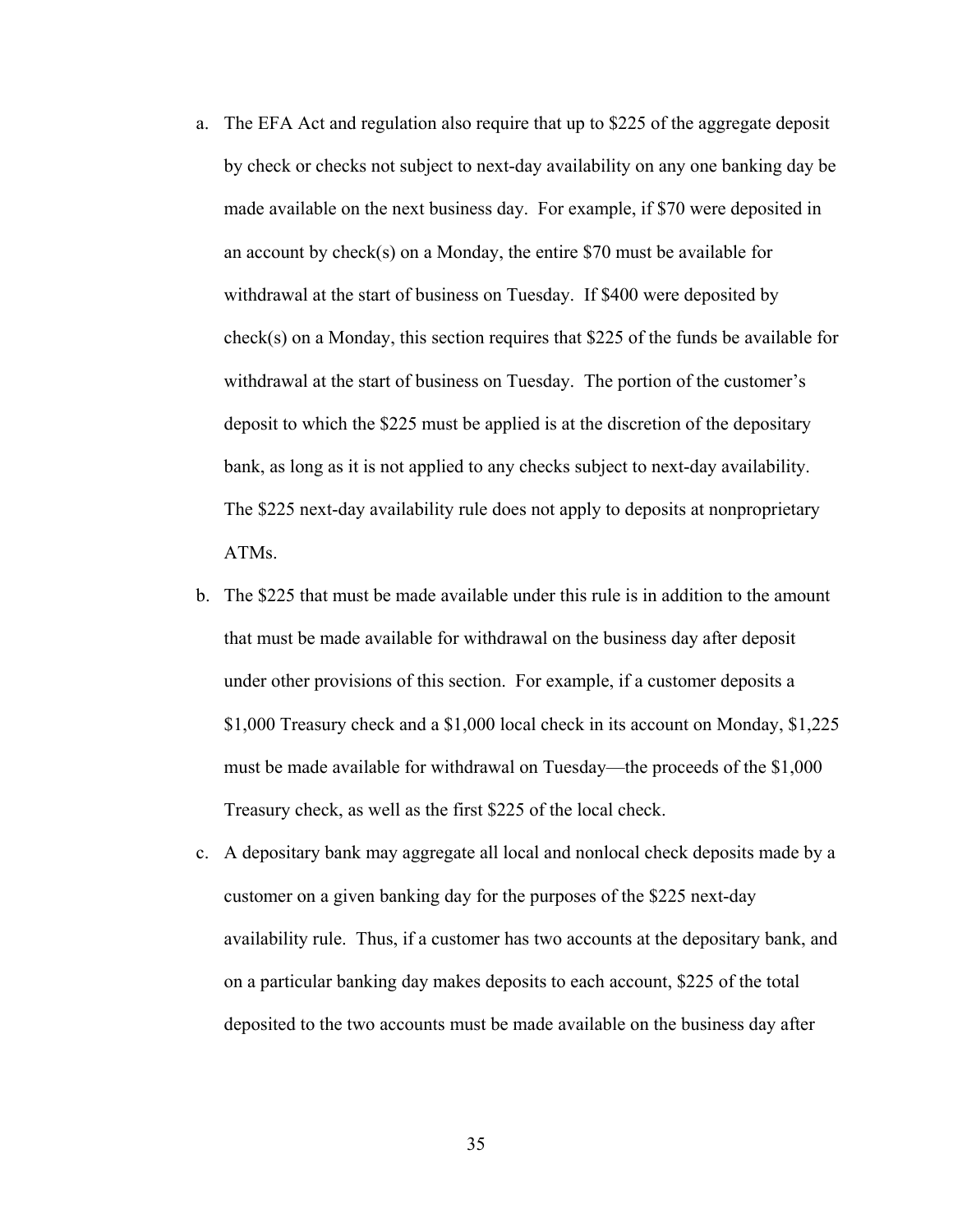deposit. Banks may aggregate deposits to individual and joint accounts for the purposes of this provision.

d. If the customer deposits a \$500 local check and gets \$225 cash back at the time of deposit, the bank need not make an additional \$225 available for withdrawal on the following day. Similarly, if the customer depositing the local check has a negative book balance, or negative available balance in its account at the time of deposit, the \$225 that must be available on the next business day may be made available by applying the \$225 to the negative balance, rather than making the \$225 available for withdrawal by cash or check on the following day.

**\* \* \* \* \***

7. Dollar Amount Adjustment– See section 229.11 for the rules regarding adjustments for inflation every five years to the dollar amounts used in this section.

**\* \* \* \* \*** 

## *V. Section 229.11 Adjustment of dollar amounts*

- 1. Example of a positive adjustment. If the CPI-W for July (and released in August) of the base year and the adjustment year were 100 and 114.7, respectively, the aggregate percentage change for the period would be 14.7%. If the applicable dollar amount was \$200 for the prior period, then the adjusted figure would become \$225, as the change of \$29.40 results in rounding to \$25.
- 2. Example of no adjustment. If the CPI-W for July (and released in August) of the base year and the adjustment year were 100 and 104, respectively, the aggregate percentage change would be 4.0%. If the applicable dollar amount was \$200 for the prior period,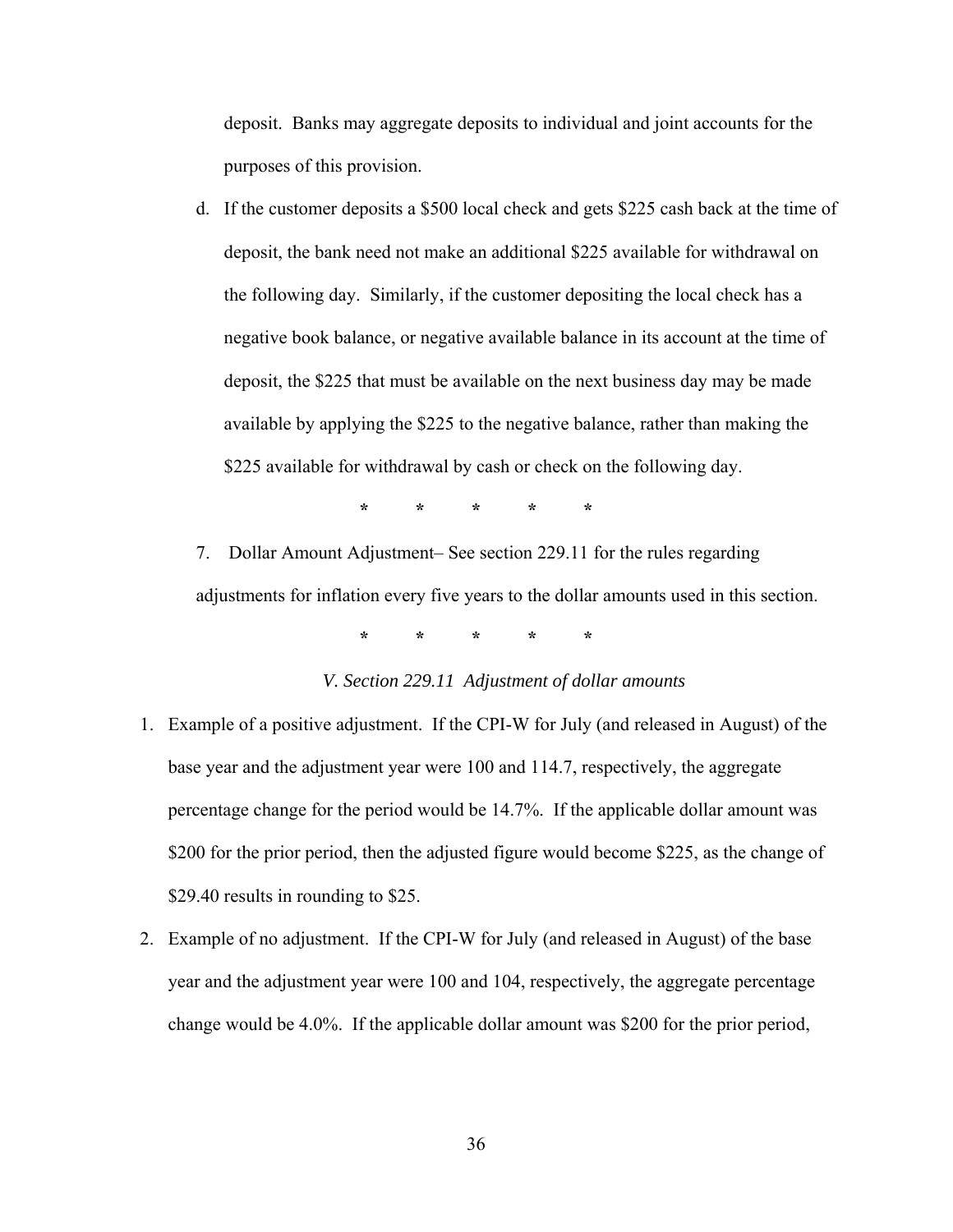then the adjusted figure would remain \$200, as the change of \$8.00 does not result in rounding to \$25.

- 3. Example of accounting for aggregate decrease in subsequent period. If the CPI-W for July (and released in August) of the base year and the adjustment year were 100 and 95, respectively, the aggregate percentage change would be -5%, and no adjustment to the dollar amounts would occur. The CPI-W for July (and released in August) of the base year would be the starting point for calculating any CPI-W increase across subsequent five-year periods. Therefore, if the CPI-W in July (and released in August) of the base year and the CPI-W in July (and released in August) of the years at the end of the next two five-year periods were 100, 95, and 109, respectively, the aggregate percentage change for the entire period would be 9.0%. If the applicable dollar amount was \$5,000 for the prior period, then the adjusted figure would become \$5,450 as the change of \$450 does not require rounding because it is a multiple of \$25.
- 4. Example of accounting for aggregate lack of dollar amount change in subsequent period. If the CPI-W for July (and released in August) of the base year and the year at the end of the subsequent five-year period were 100 and 105, respectively, the aggregate change over the five-year period would be 5%, and no adjustment to the \$200 amount would occur, as the change of \$10 does not result in rounding to \$225. Nonetheless, the CPI-W for July (and released in August) of the base year would be the starting point for calculating any CPI-W percentage increase across the subsequent five-year period. Therefore, if the CPI-W in July (and released in August) of the base year and the CPI-W in July (and released in August) of the years at the end of the next two five-year periods were 100, 105, and 112.6, respectively, the aggregate percentage change for the entire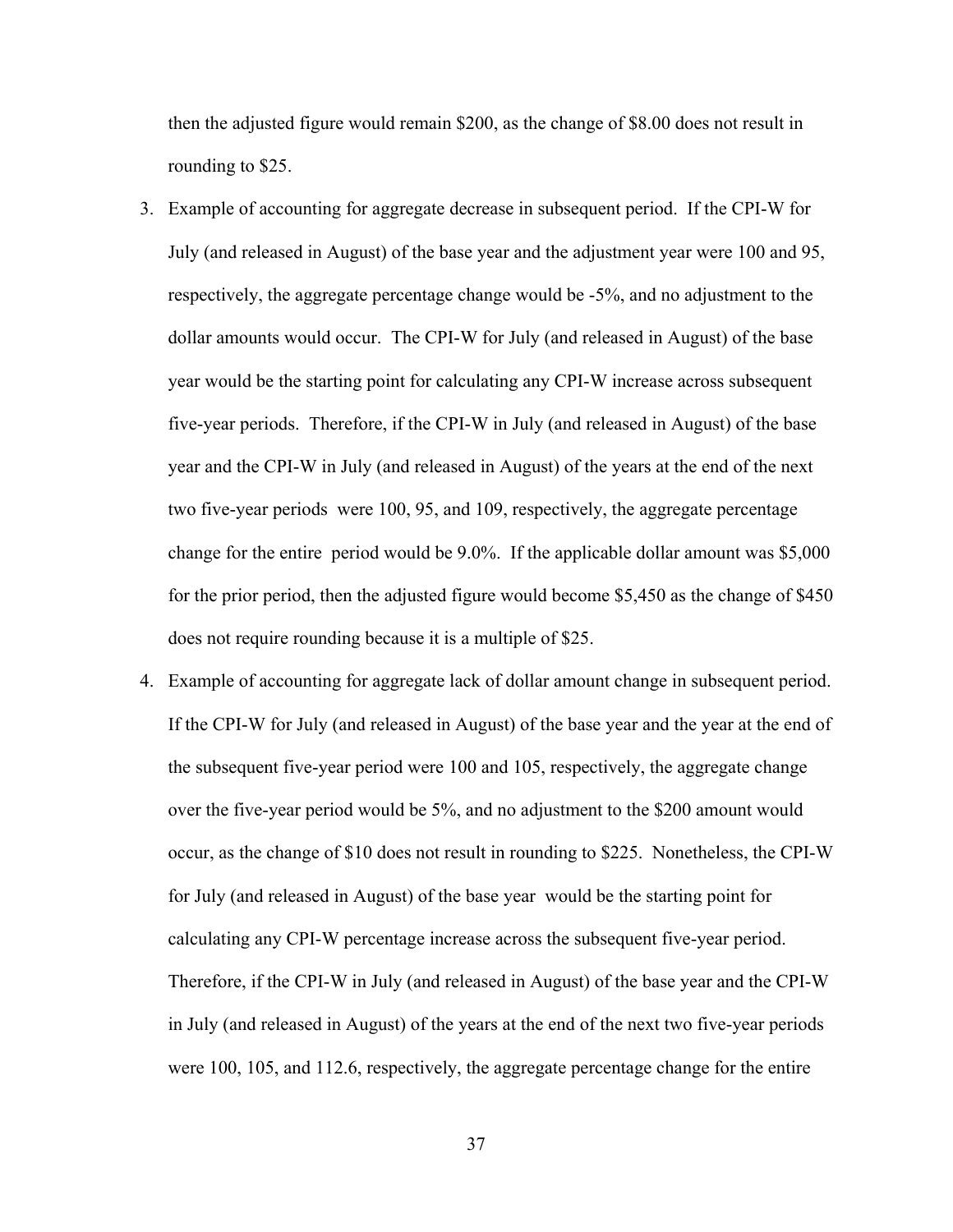period would be 12.6 %. If the applicable dollar amount was \$200 for the prior period, then the adjusted figure would become \$225 as the change of \$25.20 results in rounding to \$225, the nearest multiple of \$25.

**\* \* \* \* \*** 

*VI. Section 229.12 Availability Schedule* A. 229.12(a) Effective Date \* \* \* \* \*

B. 229.12(d) Time Period Adjustment for Withdrawal by Cash or Similar Means

**\* \* \* \* \*** 

4. Dollar Amount Adjustment – See section 229.11 for the rules regarding adjustments for inflation every five years to the dollar amounts in this section. \* \* \* \* \*

E. 229.12(e) Extension of Schedule for Certain Deposits in Alaska, Hawaii, Puerto Rico,

American Samoa, the Commonwealth of the Northern Mariana Islands, Guam, and the U.S.

#### Virgin Islands

1. The EFA Act and regulation provide an extension of the availability schedules for check deposits at a branch of a bank if the branch is located in Alaska, Hawaii, Puerto Rico, American Samoa, the Commonwealth of the Northern Mariana Islands, Guam, or the U.S. Virgin Islands. The schedules for local checks, nonlocal checks (including nonlocal checks subject to the reduced schedules of appendix B), and deposits at nonproprietary ATMs are extended by one business day for checks deposited to accounts in banks located in these jurisdictions that are drawn on or payable at or through a paying bank not located in the same jurisdiction as the depositary bank. For example, a check deposited in a bank in Hawaii and drawn on a San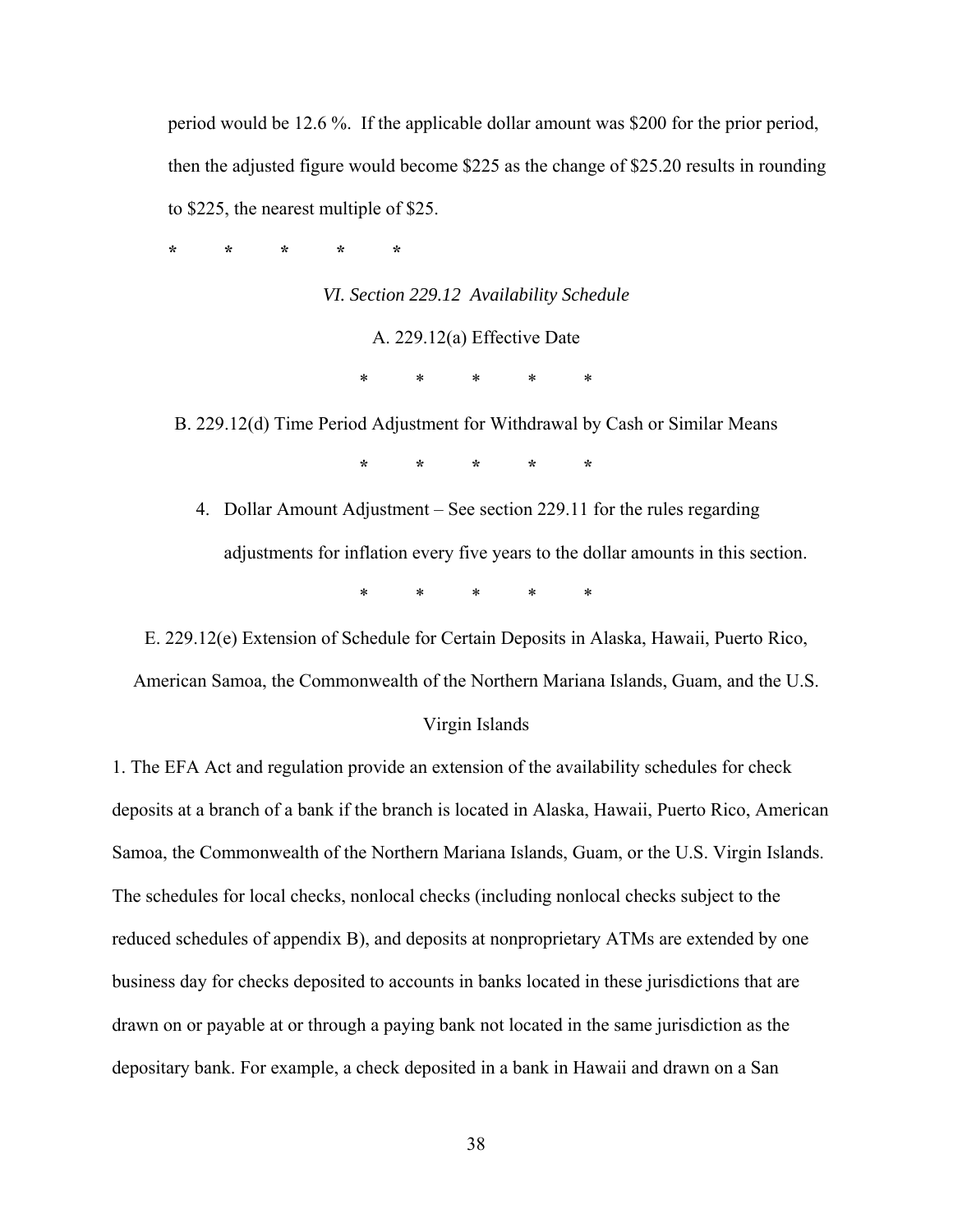Francisco paying bank must be made available for withdrawal not later than the third business day following deposit. This extension does not apply to deposits that must be made available for withdrawal on the next business day.

2. The Congress did not provide this extension of the schedules to checks drawn on a paying bank located in Alaska, Hawaii, Puerto Rico, American Samoa, the Commonwealth of the Northern Mariana Islands, Guam, or the U.S. Virgin Islands and deposited in an account at a depositary bank in the 48 contiguous states. Therefore, a check deposited in a San Francisco bank drawn on a Hawaii paying bank must be made available for withdrawal not later than the second rather than the third business day following deposit.

*VII. Section 229.13 Exceptions* 

B. 229.13(a) New Accounts

\* \* \* \* \*

4. Dollar Amount Adjustment – See section 229.11 for the rules regarding adjustments for inflation every five years to the dollar amounts in this section.

> \* \* \* \* \* C. 229.13(b) Large Deposits \* \* \* \* \*

 2. The following example illustrates the operation of the large-deposit exception. If a customer deposits \$2,000 in cash and a \$9,000 local check on a Monday, \$2,225 (the proceeds of the cash deposit and \$225 from the local-check deposit) must be made available for withdrawal on Tuesday. An additional \$5,300 of the proceeds of the local check must be available for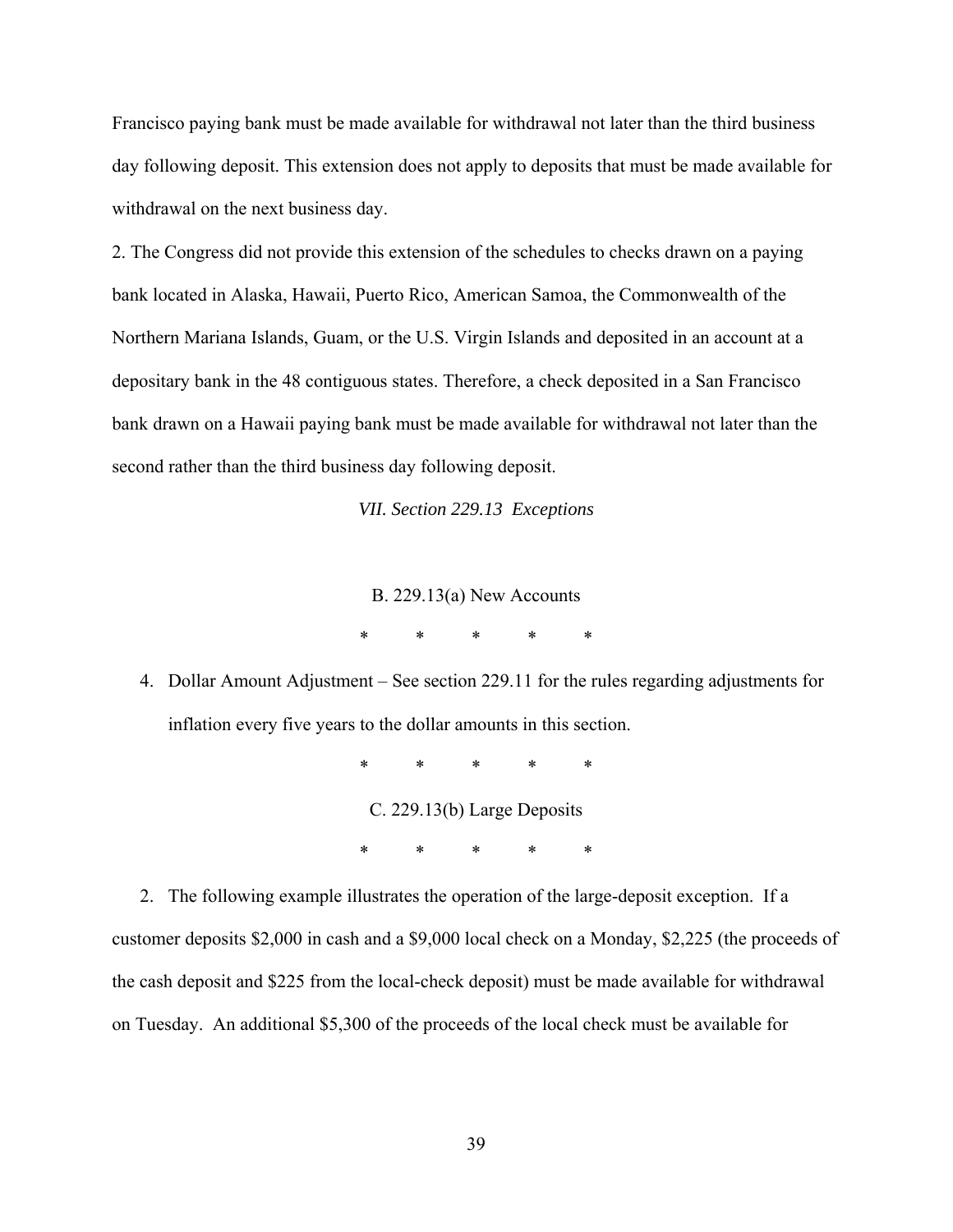withdrawal on Wednesday in accordance with the local schedule, and the remaining \$3,475 may be held for an additional period of time under the large-deposit exception.

\* \* \* \* \*

4. Dollar Amount Adjustment – See section 229.11 for the rules regarding adjustments for inflation every five years to the dollar amounts in this section.

\* \* \* \* \*

E. 229.13(d) Repeated Overdrafts

\* \* \* \* \*

5. Dollar Amount Adjustment – See section 229.11 for the calculation method used to adjust the dollar amounts in this section every five years.

> \* \* \* \* \* H. 229.13(g) Notice of Exception \* \* \* \* \* 2. One-Time Exception Notice \* \* \* \* \*

 b. In the case of a deposit of multiple checks, the depositary bank has the discretion to place an exception hold on any combination of checks in excess of \$5,525. The notice should enable a customer to determine the availability of the deposit in the case of a deposit of multiple checks. For example, if a customer deposits a \$5,525 local check and a \$5,525 nonlocal check, under the large-deposit exception, the depositary bank may make funds available in the amount of (1) \$225 on the first business day after deposit, \$5,300 on the second business day after deposit (local check), and \$5,525 on the eleventh business day after deposit (nonlocal check with six-day exception hold), or (2) \$225 on the first business day after deposit, \$5,300 on the fifth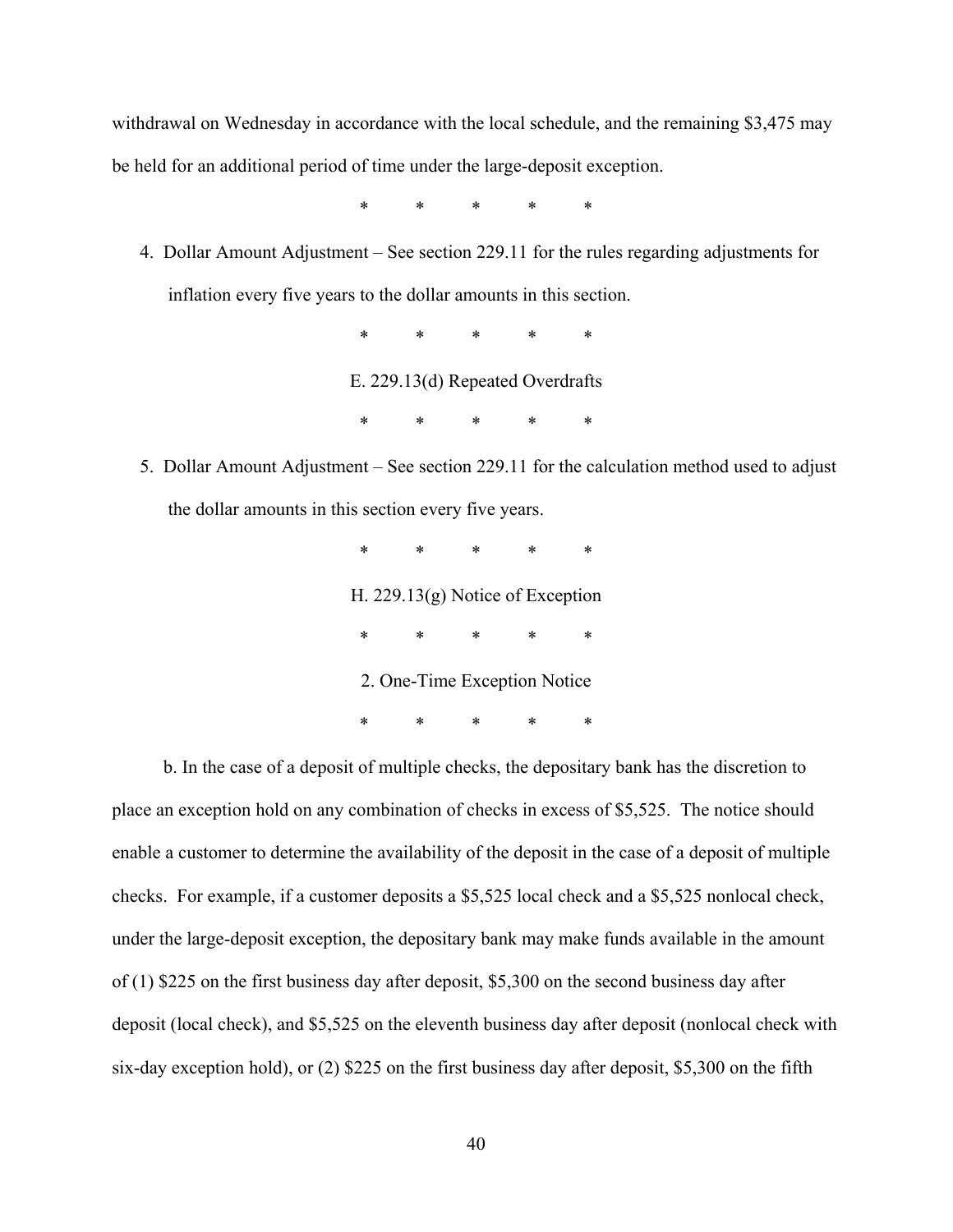business day after deposit (nonlocal check), and \$5,525 on the seventh business day after deposit (local check with five-day exception hold). The notice should reflect the bank's priorities in placing exception holds on next-day (or second-day), local, and nonlocal checks.

> \* \* \* \* \* *XIV. Section 229.20 Relation to state Law* **\* \* \* \* \***  C. 229.20(c) Standards for Preemption

> > \* \* \* \* \*

2. Under a state law, some categories of deposits could be available for withdrawal sooner or later than the time required by this subpart, depending on the composition of the deposit. For example, the EFA Act and this regulation ( $\S$  229.10(c)(1)(vii)) require next-day availability for the first \$225 of the aggregate deposit of local or nonlocal checks on any day, and a state law could require next-day availability for any check of \$200 or less that is deposited. Under the EFA Act and this regulation, if either one \$300 check or three \$100 checks are deposited on a given day, \$225 must be made available for withdrawal on the next business day, and \$75 must be made available in accordance with the local or nonlocal schedule. Under the state law, however, the two deposits would be subject to different availability rules. In the first case, none of the proceeds of the deposit would be subject to next-day availability; in the second case, the entire proceeds of the deposit would be subject to next-day availability. In this example, because the state law would, in some situations, permit a hold longer than the maximum permitted by the EFA Act, this provision of state law is inconsistent and preempted in its entirety.

\* \* \* \* \*

*XV. Section 229.21 Civil Liability*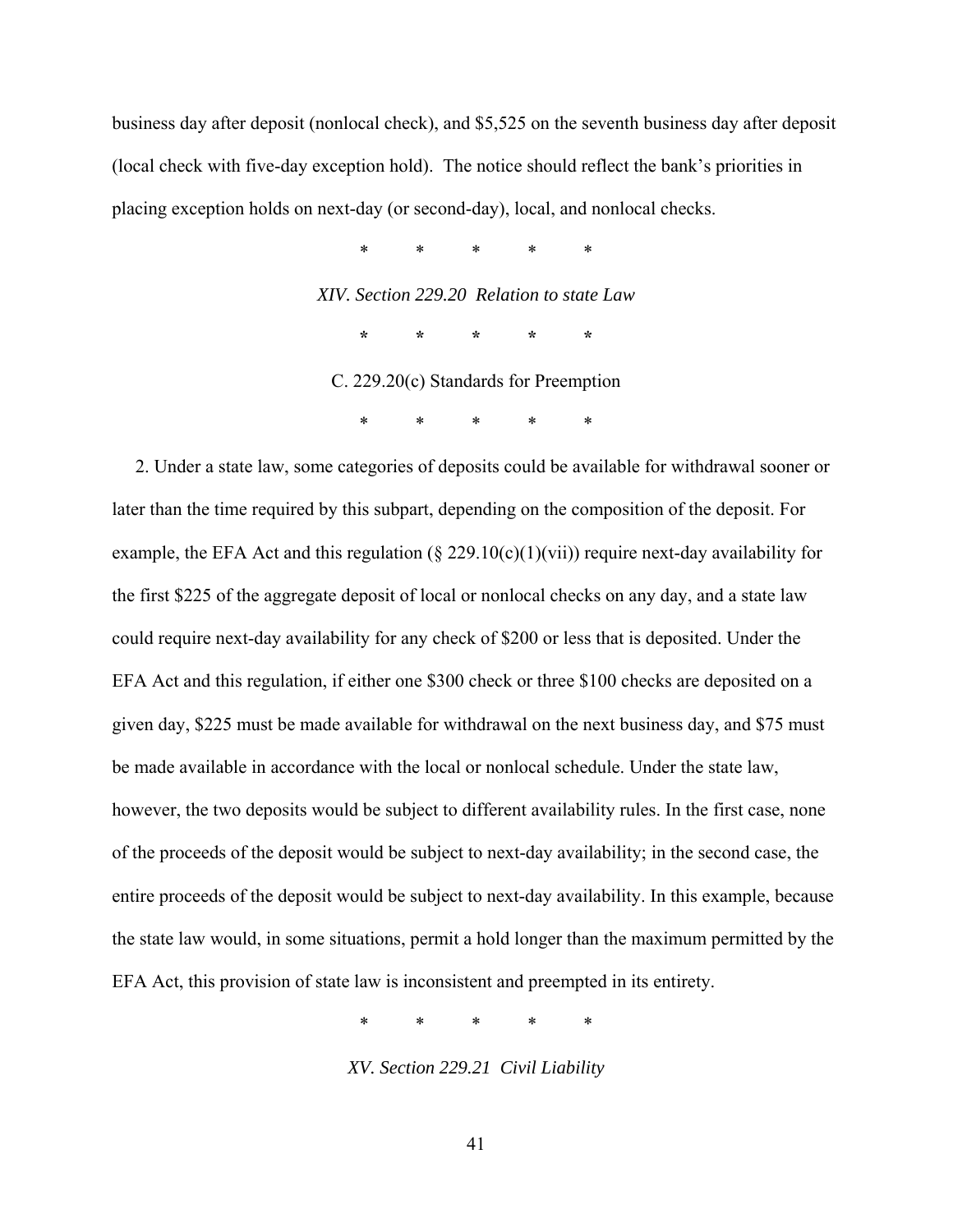#### A. 229.21(a) Civil Liability

\* \* \* \* \*

2. Dollar Amount Adjustment – See section 229.11 for the rules regarding adjustments for inflation every five years to the dollar amounts in this section.

\* \* \* \* \*

*XXIX. Section 229.43 Checks Payable in Guam, American Samoa, and the Northern Mariana* 

## *Islands* **[Removed]**

\* \* \* \* \*

## **BUREAU OF CONSUMER FINANCIAL PROTECTION**

## **Authority and Issuance**

For the reasons set forth in the preamble, the Bureau of Consumer Financial Protection proposes to amend Regulation DD, 12 CFR part 1030, as follows:

### **PART 1030 – TRUTH IN SAVINGS (REGULATION DD)**

7. The authority citation for part 1030 continues to read as follows:

**Authority**: 12 U.S.C. 4302-4304, 4308, 5512, 5581.

8. Section 1030.1 is amended by adding paragraph (e) to read as follows:

### **§ 1030.1 Authority, purpose, coverage, and effect on state laws.**

\* \* \* \* \*

(e) *Relationship to Regulation CC*. The Director of the Bureau and the Board of Governors of the Federal Reserve System jointly issue regulations under sections 603(d)(1), 604, 605, and 609(a) of the Expedited Funds Availability Act (12 U.S.C. 4002(d)(1), 4003, 4004, 4008(a)) that are codified within Regulation CC (12 CFR part 229).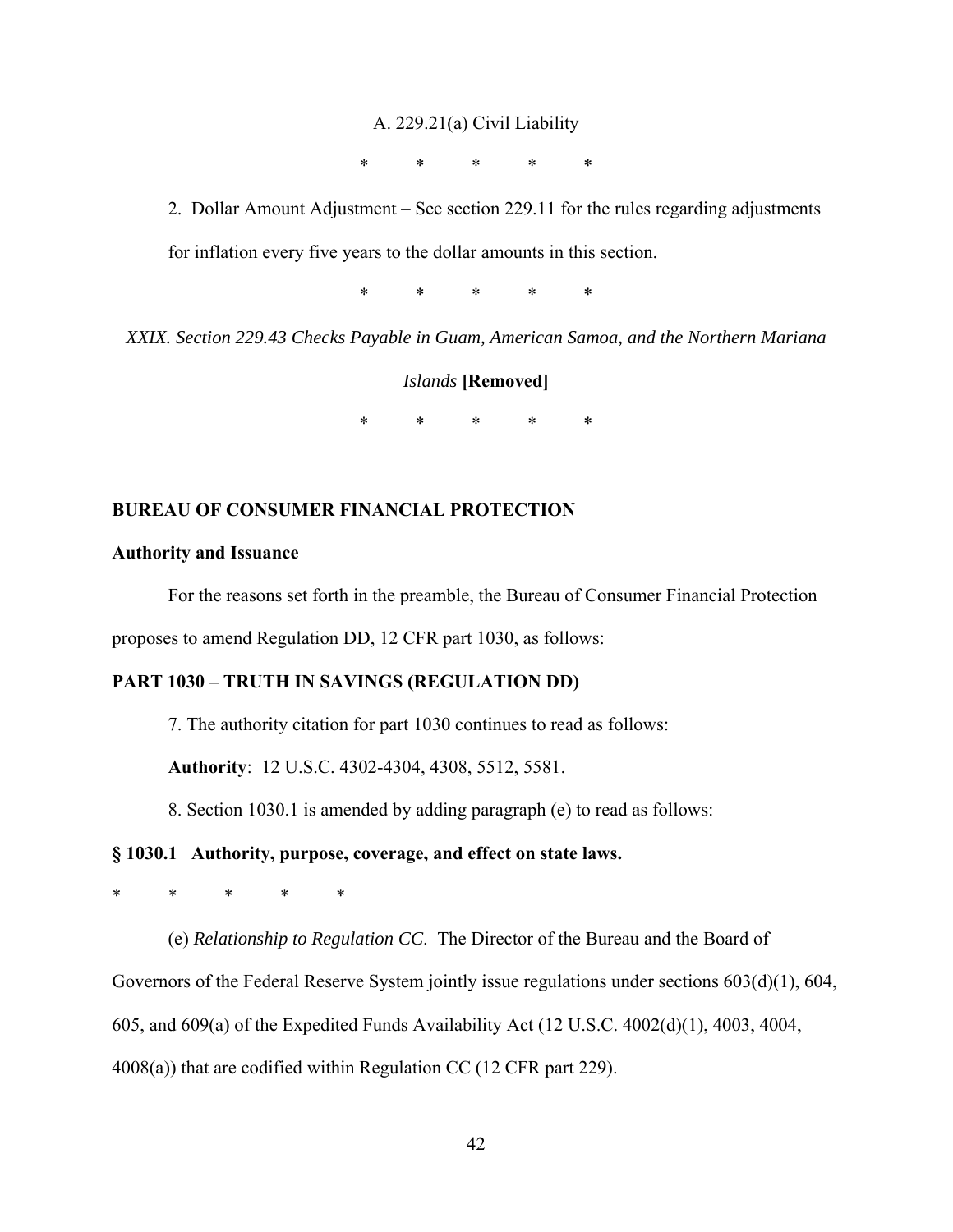9. Section 1030.7 is amended by revising paragraph (c) to read as follows:

#### **§ 1030.7 Payment of interest.**

## \* \* \* \* \*

(c) *Date interest begins to accrue*. Interest shall begin to accrue not later than the business day specified for interest-bearing accounts in section 606 of the Expedited Funds Availability Act (12 U.S.C. 4005) and in § 229.14 of that act's implementing Regulation CC (12 CFR part 229). Interest shall accrue until the day funds are withdrawn.

10. Appendix A to part 1030 is revised to read as follows:

## **APPENDIX A TO PART 1030—ANNUAL PERCENTAGE YIELD CALCULATION**

The annual percentage yield measures the total amount of interest paid on an account based on the interest rate and the frequency of compounding. The annual percentage yield reflects only interest and does not include the value of any bonus (or other consideration worth \$10 or less) that may be provided to the consumer to open, maintain, increase or renew an account. Interest or other earnings are not to be included in the annual percentage yield if such amounts are determined by circumstances that may or may not occur in the future. The annual percentage yield is expressed as an annualized rate, based on a 365-day year. Institutions may calculate the annual percentage yield based on a 365-day or a 366-day year in a leap year. Part I of this appendix discusses the annual percentage yield calculations for account disclosures and advertisements, while Part II discusses annual percentage yield earned calculations for periodic statements.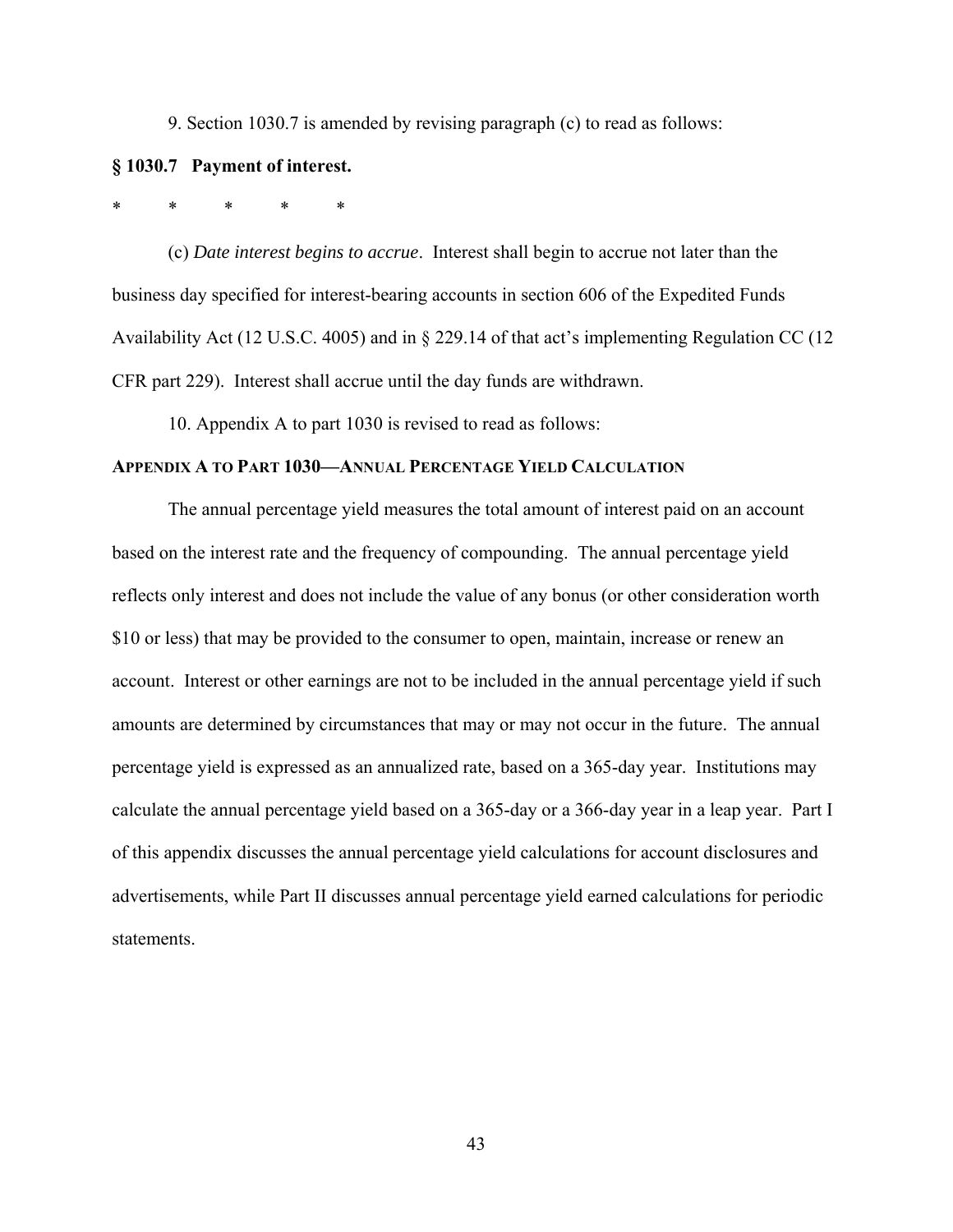## **PART I. ANNUAL PERCENTAGE YIELD FOR ACCOUNT DISCLOSURES AND ADVERTISING PURPOSES**

In general, the annual percentage yield for account disclosures under §§ 1030.4 and 1030.5 and for advertising under § 1030.8 is an annualized rate that reflects the relationship between the amount of interest that would be earned by the consumer for the term of the account and the amount of principal used to calculate that interest. Special rules apply to accounts with tiered and stepped interest rates, and to certain time accounts with a stated maturity greater than one year.

#### *A. General Rules*

Except as provided in Part I.E. of this appendix, the annual percentage yield shall be calculated by the formula shown below. Institutions shall calculate the annual percentage yield based on the actual number of days in the term of the account. For accounts without a stated maturity date (such as a typical savings or transaction account), the calculation shall be based on an assumed term of 365 days. In determining the total interest figure to be used in the formula, institutions shall assume that all principal and interest remain on deposit for the entire term and that no other transactions (deposits or withdrawals) occur during the term. This assumption shall not be used if an institution requires, as a condition of the account, that consumers withdraw interest during the term. In such a case, the interest (and annual percentage yield calculation) shall reflect that requirement. For time accounts that are offered in multiples of months, institutions may base the number of days on either the actual number of days during the applicable period, or the number of days that would occur for any actual sequence of that many calendar months. If institutions choose to use the latter rule, they must use the same number of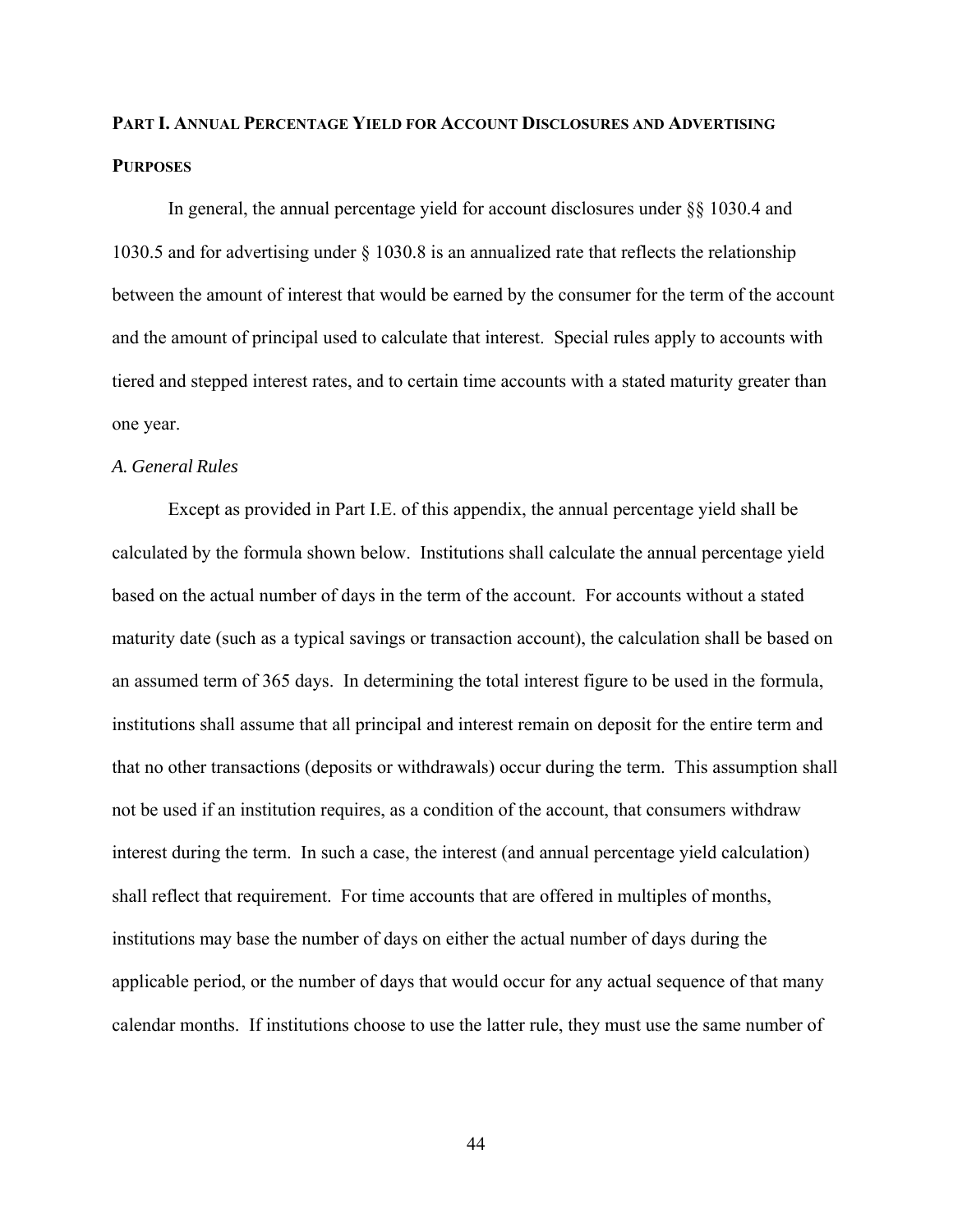days to calculate the dollar amount of interest earned on the account that is used in the annual percentage yield formula (where "Interest" is divided by "Principal").

The annual percentage yield is calculated by use of the following general formula ("APY" is used for convenience in the formulas):

 $APY=100$  [(1+Interest/Principal)<sup>(365/Days in term)</sup>−1]

"Principal" is the amount of funds assumed to have been deposited at the beginning of the account.

"Interest" is the total dollar amount of interest earned on the Principal for the term of the account.

"Days in term" is the actual number of days in the term of the account. When the "days in term" is 365 (that is, where the stated maturity is 365 days or where the account does not have a stated maturity), the annual percentage yield can be calculated by use of the following simple formula:

APY=100 (Interest/Principal)

#### *Examples*

(1) If an institution pays \$61.68 in interest for a 365-day year on \$1,000 deposited into a NOW account, using the general formula above, the annual percentage yield is 6.17%:

 $APY=100[(1+61.68/1,000)^{(365/365)}-1]$ APY=6.17%

Or, using the simple formula above (since, as an account without a stated term, the term is deemed to be 365 days):

APY=100(61.68/1,000)  $APY=6.17%$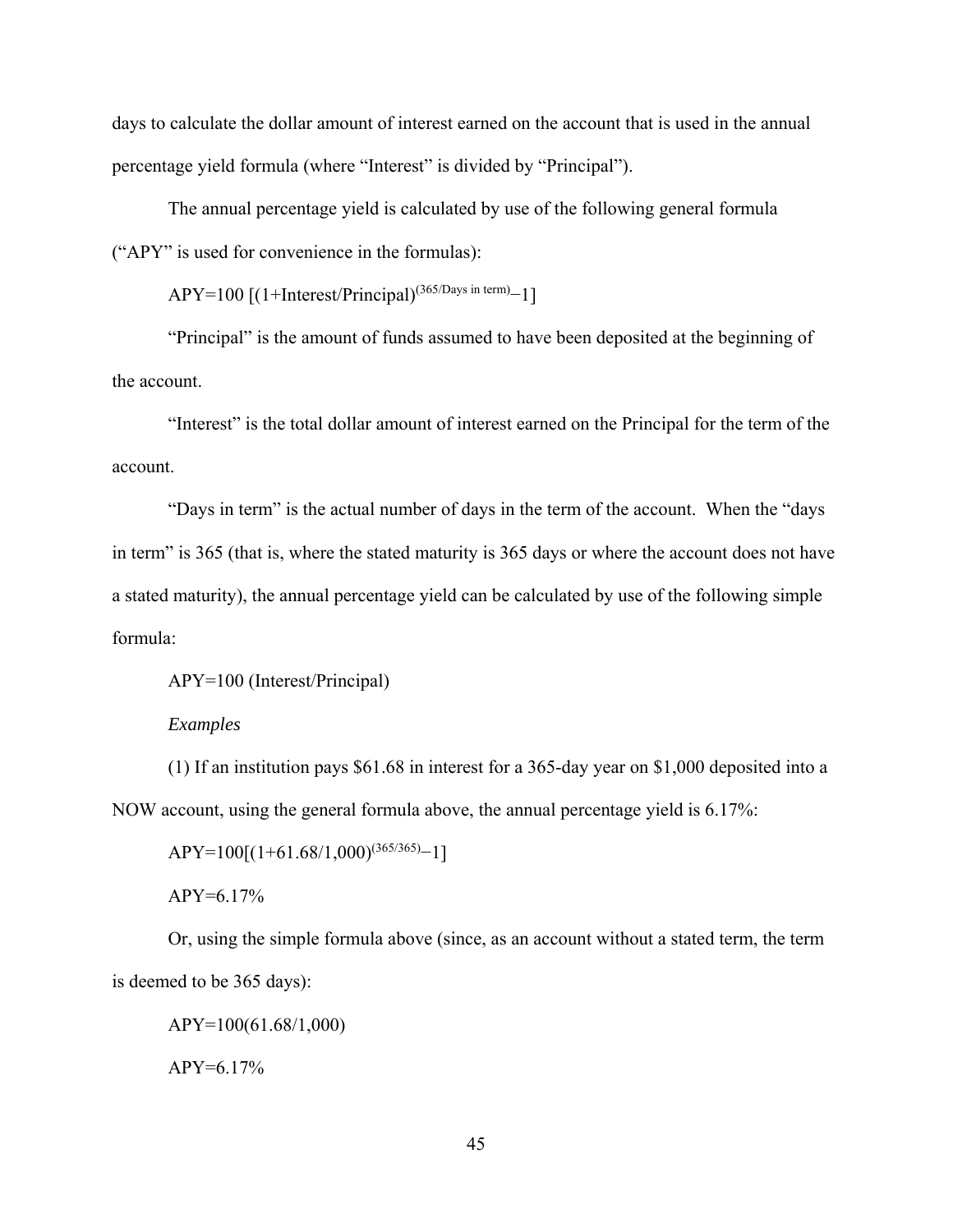(2) If an institution pays \$30.37 in interest on a \$1,000 six-month certificate of deposit (where the six-month period used by the institution contains 182 days), using the general formula above, the annual percentage yield is 6.18%:

 $APY=100[(1+30.37/1,000)^{(365/182)}-1]$ 

APY=6.18%

*B. Stepped-Rate Accounts (Different Rates Apply in Succeeding Periods)* 

For accounts with two or more interest rates applied in succeeding periods (where the rates are known at the time the account is opened), an institution shall assume each interest rate is in effect for the length of time provided for in the deposit contract.

#### *Examples*

(1) If an institution offers a \$1,000 6-month certificate of deposit on which it pays a 5% interest rate, compounded daily, for the first three months (which contain 91 days), and a 5.5% interest rate, compounded daily, for the next three months (which contain 92 days), the total interest for six months is \$26.68 and, using the general formula above, the annual percentage yield is 5.39%:

 $APY=100[(1+26.68/1,000)^{(365/183)}-1]$ 

APY=5.39%

(2) If an institution offers a \$1,000 two-year certificate of deposit on which it pays a 6% interest rate, compounded daily, for the first year, and a 6.5% interest rate, compounded daily, for the next year, the total interest for two years is \$133.13, and, using the general formula above, the annual percentage yield is 6.45%:

 $APY=100[(1+133.13/1,000)^{(365/730)}-1]$  $APY=6.45%$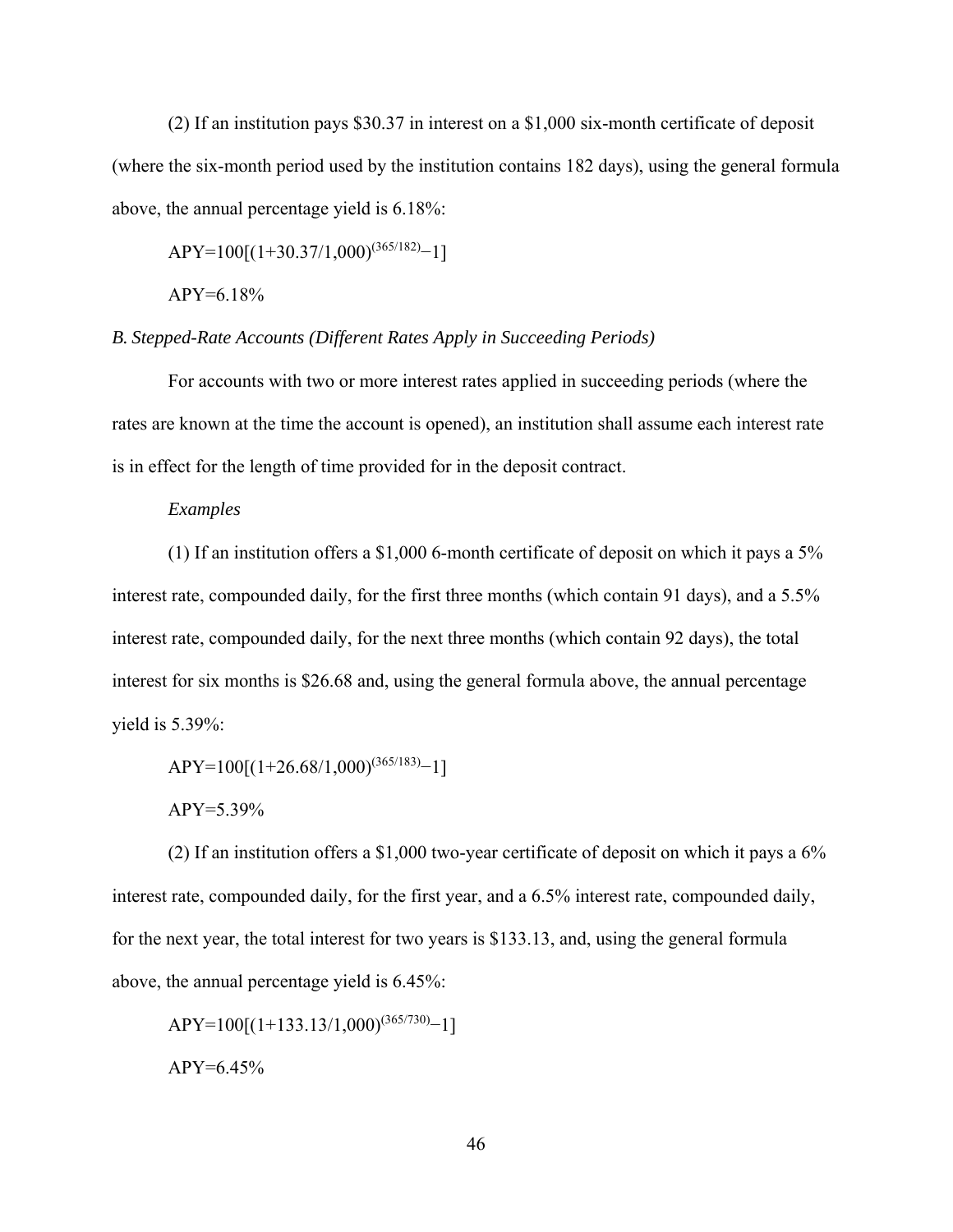## *C. Variable-Rate Accounts*

For variable-rate accounts without an introductory premium or discounted rate, an institution must base the calculation only on the initial interest rate in effect when the account is opened (or advertised), and assume that this rate will not change during the year.

Variable-rate accounts with an introductory premium (or discount) rate must be calculated like a stepped-rate account. Thus, an institution shall assume that: (1) The introductory interest rate is in effect for the length of time provided for in the deposit contract; and (2) the variable interest rate that would have been in effect when the account is opened or advertised (but for the introductory rate) is in effect for the remainder of the year. If the variable rate is tied to an index, the index-based rate in effect at the time of disclosure must be used for the remainder of the year. If the rate is not tied to an index, the rate in effect for existing consumers holding the same account (who are not receiving the introductory interest rate) must be used for the remainder of the year.

For example, if an institution offers an account on which it pays a 7% interest rate, compounded daily, for the first three months (which, for example, contain 91 days), while the variable interest rate that would have been in effect when the account was opened was 5%, the total interest for a 365-day year for a \$1,000 deposit is \$56.52 (based on 91 days at 7% followed by 274 days at 5%). Using the simple formula, the annual percentage yield is 5.65%:

APY=100(56.52/1,000)

 $APY = 5.65\%$ 

#### *D. Tiered-Rate Accounts (Different Rates Apply to Specified Balance Levels)*

For accounts in which two or more interest rates paid on the account are applicable to specified balance levels, the institution must calculate the annual percentage yield in accordance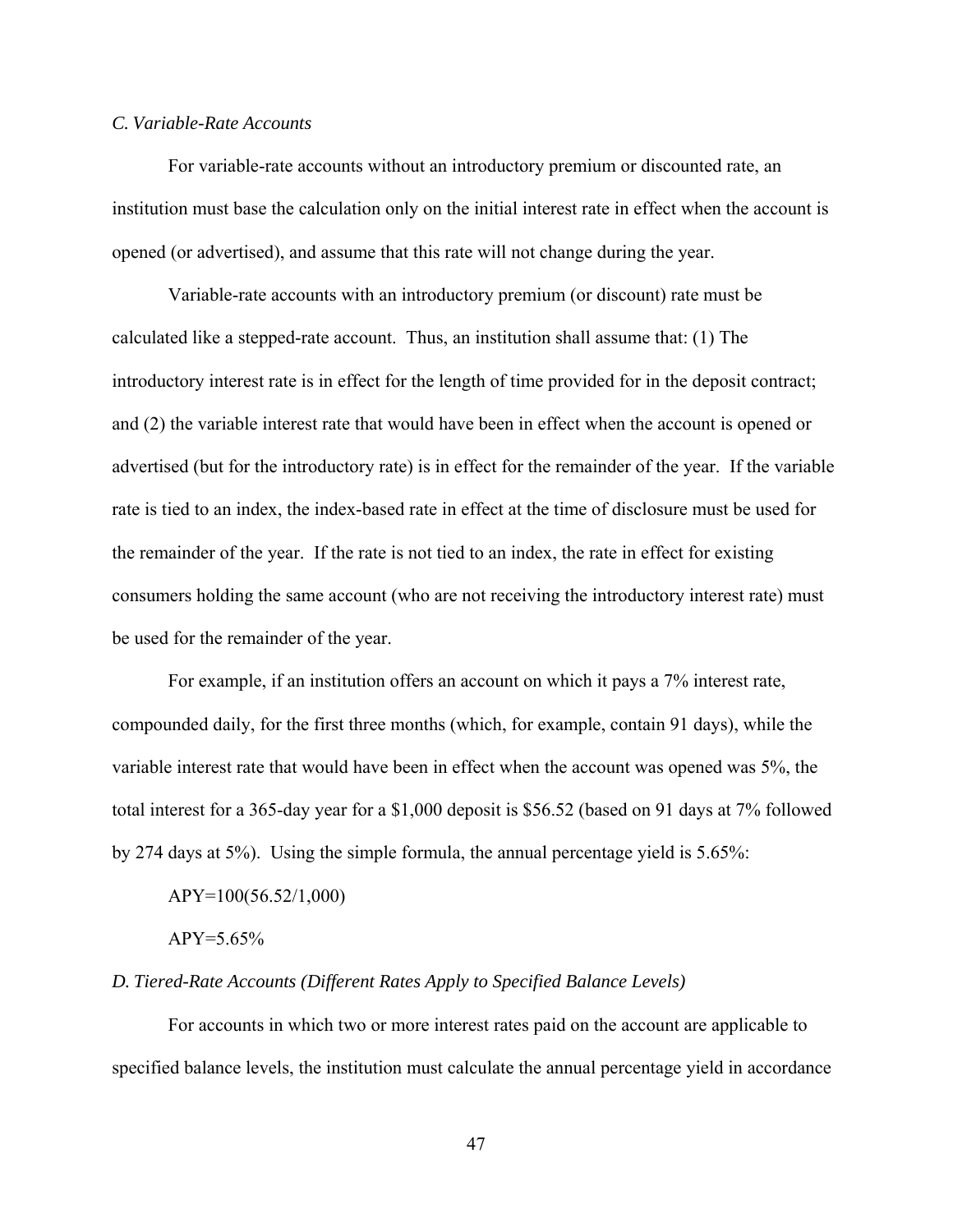with the method described below that it uses to calculate interest. In all cases, an annual percentage yield (or a range of annual percentage yields, if appropriate) must be disclosed for each balance tier.

| Interest rate (percent) | Deposit balance required to earn rate     |  |
|-------------------------|-------------------------------------------|--|
| 5.25                    | Up to but not exceeding $$2,500$ .        |  |
| 5.50                    | Above \$2,500 but not exceeding \$15,000. |  |
| 5.75                    | Above \$15,000.                           |  |

For purposes of the examples discussed below, assume the following:

*Tiering Method A*. Under this method, an institution pays on the full balance in the account the stated interest rate that corresponds to the applicable deposit tier. For example, if a consumer deposits \$8,000, the institution pays the 5.50% interest rate on the entire \$8,000.

When this method is used to determine interest, only one annual percentage yield will apply to each tier. Within each tier, the annual percentage yield will not vary with the amount of principal assumed to have been deposited.

For the interest rates and deposit balances assumed above, the institution will state three annual percentage yields—one corresponding to each balance tier. Calculation of each annual percentage yield is similar for this type of account as for accounts with a single interest rate. Thus, the calculation is based on the total amount of interest that would be received by the consumer for each tier of the account for a year and the principal assumed to have been deposited to earn that amount of interest.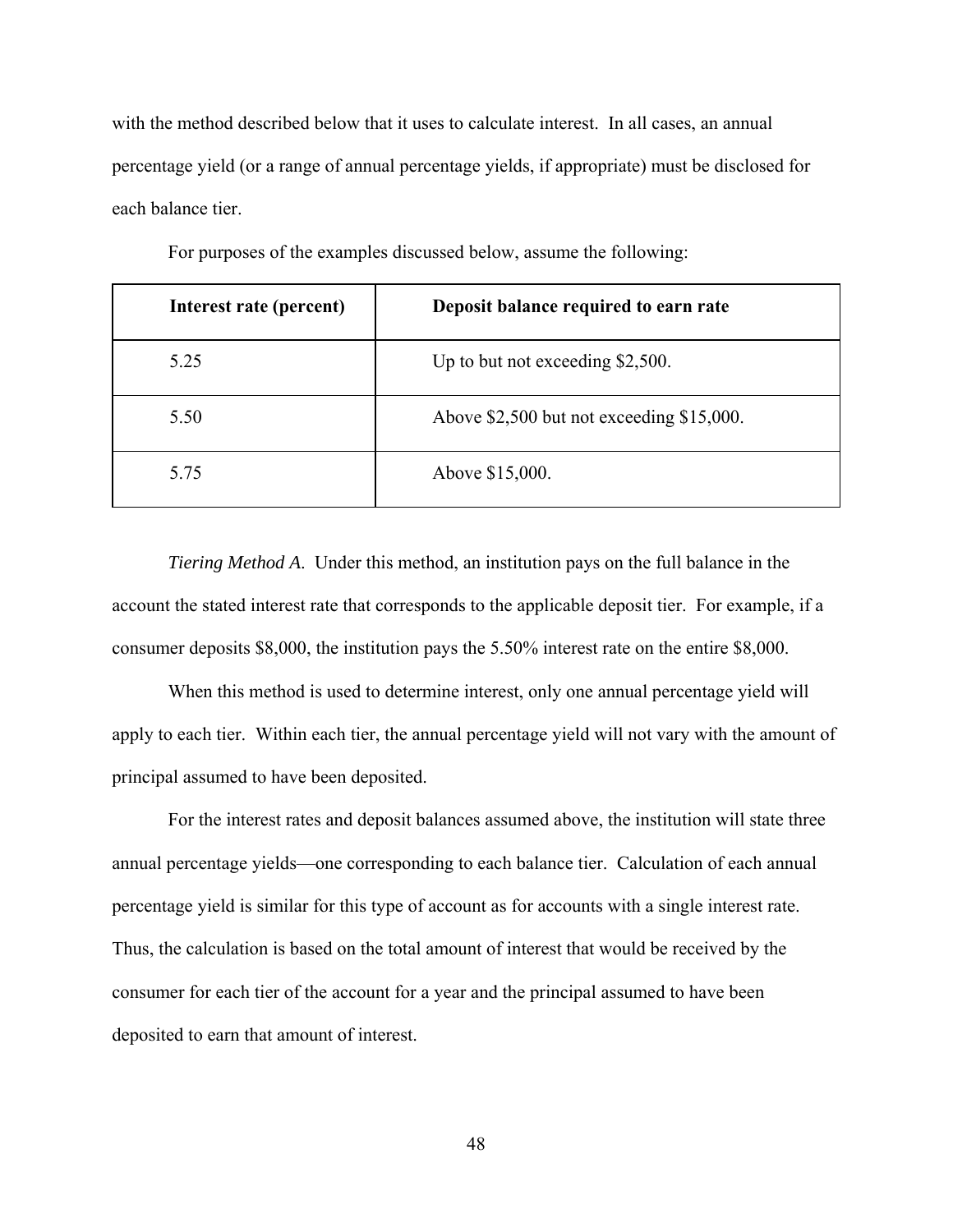*First tier*. Assuming daily compounding, the institution will pay \$53.90 in interest on a \$1,000 deposit. Using the general formula, for the first tier, the annual percentage yield is 5.39%:

 $APY=100[(1+53.90/1,000)^{(365/365)}-1]$ 

APY=5.39%

Using the simple formula:

APY=100(53.90/1,000)

 $APY = 5.39\%$ 

*Second tier*. The institution will pay \$452.29 in interest on an \$8,000 deposit. Thus, using the simple formula, the annual percentage yield for the second tier is 5.65%:

APY=100(452.29/8,000)

 $APY = 5.65\%$ 

*Third tier*. The institution will pay \$1,183.61 in interest on a \$20,000 deposit. Thus, using the simple formula, the annual percentage yield for the third tier is 5.92%:

APY=100(1,183.61/20,000)

APY=5.92%

*Tiering Method B*. Under this method, an institution pays the stated interest rate only on that portion of the balance within the specified tier. For example, if a consumer deposits \$8,000, the institution pays 5.25% on \$2,500 and 5.50% on \$5,500 (the difference between \$8,000 and the first tier cut-off of \$2,500).

The institution that computes interest in this manner must provide a range that shows the lowest and the highest annual percentage yields for each tier (other than for the first tier, which, like the tiers in Method A, has the same annual percentage yield throughout). The low figure for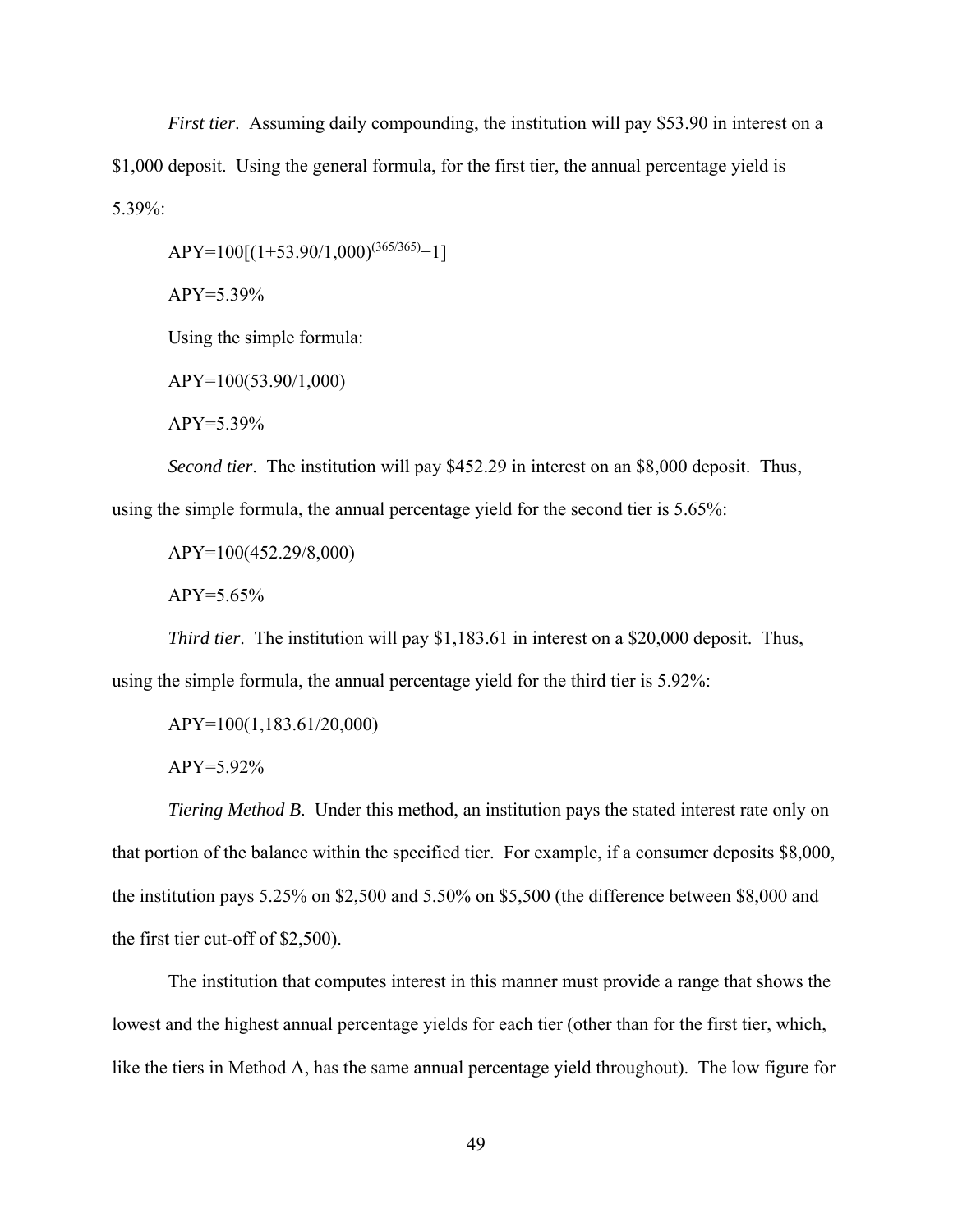an annual percentage yield range is calculated based on the total amount of interest earned for a year assuming the minimum principal required to earn the interest rate for that tier. The high figure for an annual percentage yield range is based on the amount of interest the institution would pay on the highest principal that could be deposited to earn that same interest rate. If the account does not have a limit on the maximum amount that can be deposited, the institution may assume any amount.

For the tiering structure assumed above, the institution would state a total of five annual percentage yields—one figure for the first tier and two figures stated as a range for the other two tiers.

*First tier.* Assuming daily compounding, the institution would pay \$53.90 in interest on a \$1,000 deposit. For this first tier, using the simple formula, the annual percentage yield is 5.39%:

APY=100(53.90/1,000)

APY=5.39%

*Second tier*. For the second tier, the institution would pay between \$134.75 and \$841.45 in interest, based on assumed balances of \$2,500.01 and \$15,000, respectively. For \$2,500.01, interest would be figured on \$2,500 at 5.25% interest rate plus interest on \$.01 at 5.50%. For the low end of the second tier, therefore, the annual percentage yield is 5.39%, using the simple formula:

APY=100(134.75/2,500) APY=5.39%

50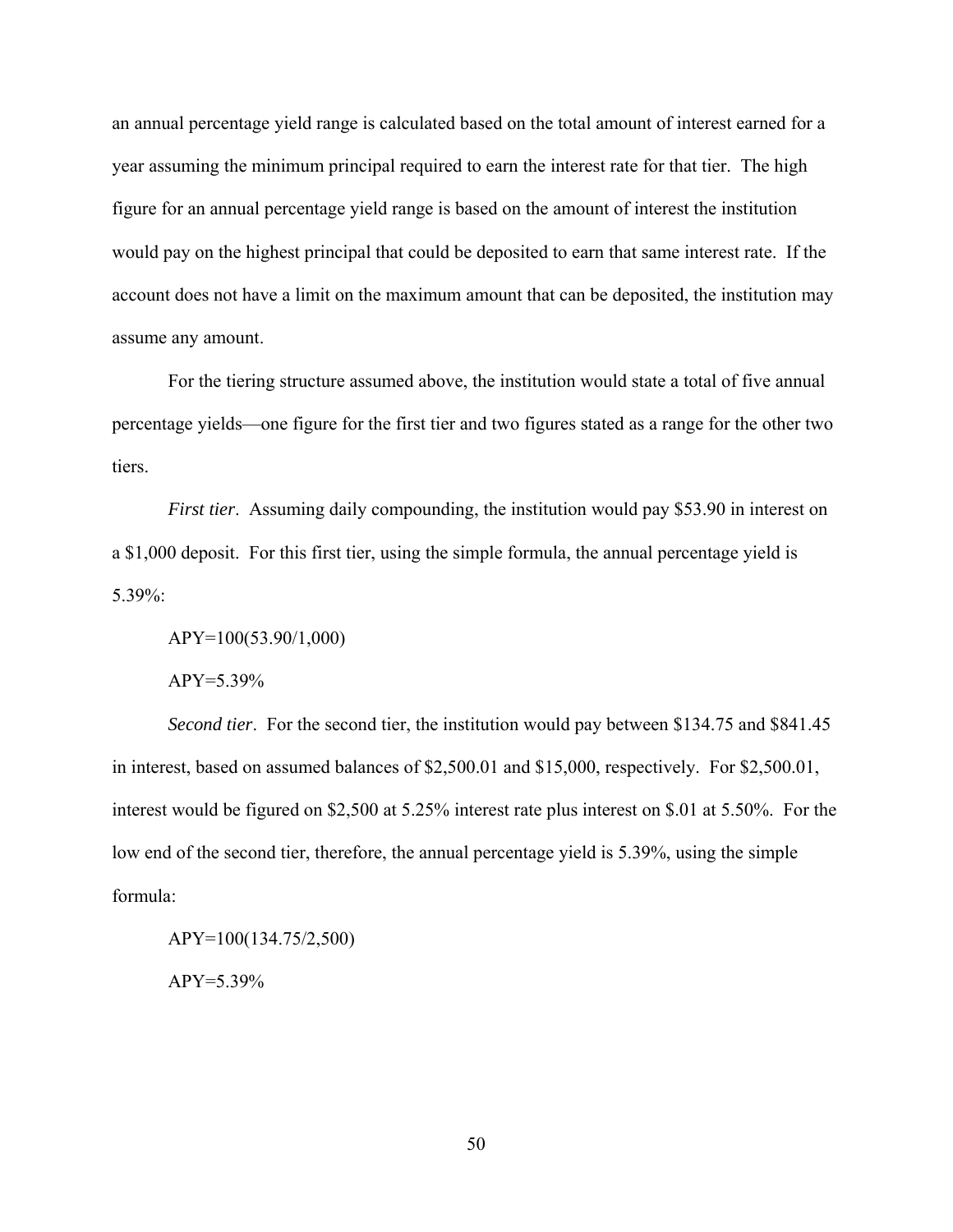For \$15,000, interest is figured on \$2,500 at 5.25% interest rate plus interest on \$12,500 at 5.50% interest rate. For the high end of the second tier, the annual percentage yield, using the simple formula, is 5.61%:

APY=100(841.45/15,000)

 $APY = 5.61\%$ 

Thus, the annual percentage yield range for the second tier is 5.39% to 5.61%.

*Third tier*. For the third tier, the institution would pay \$841.45 in interest on the low end of the third tier (a balance of \$15,000.01). For \$15,000.01, interest would be figured on \$2,500 at 5.25% interest rate, plus interest on \$12,500 at 5.50% interest rate, plus interest on \$.01 at 5.75% interest rate. For the low end of the third tier, therefore, the annual percentage yield (using the simple formula) is 5.61%:

APY=100 (841.45/15,000)

 $APY = 5.61\%$ 

Since the institution does not limit the account balance, it may assume any maximum amount for the purposes of computing the annual percentage yield for the high end of the third tier. For an assumed maximum balance amount of \$100,000, interest would be figured on \$2,500 at 5.25% interest rate, plus interest on \$12,500 at 5.50% interest rate, plus interest on \$85,000 at 5.75% interest rate. For the high end of the third tier, therefore, the annual percentage yield, using the simple formula, is 5.87%.

APY=100 (5,871.79/100,000)

APY=5.87%

Thus, the annual percentage yield range that would be stated for the third tier is 5.61% to 5.87%.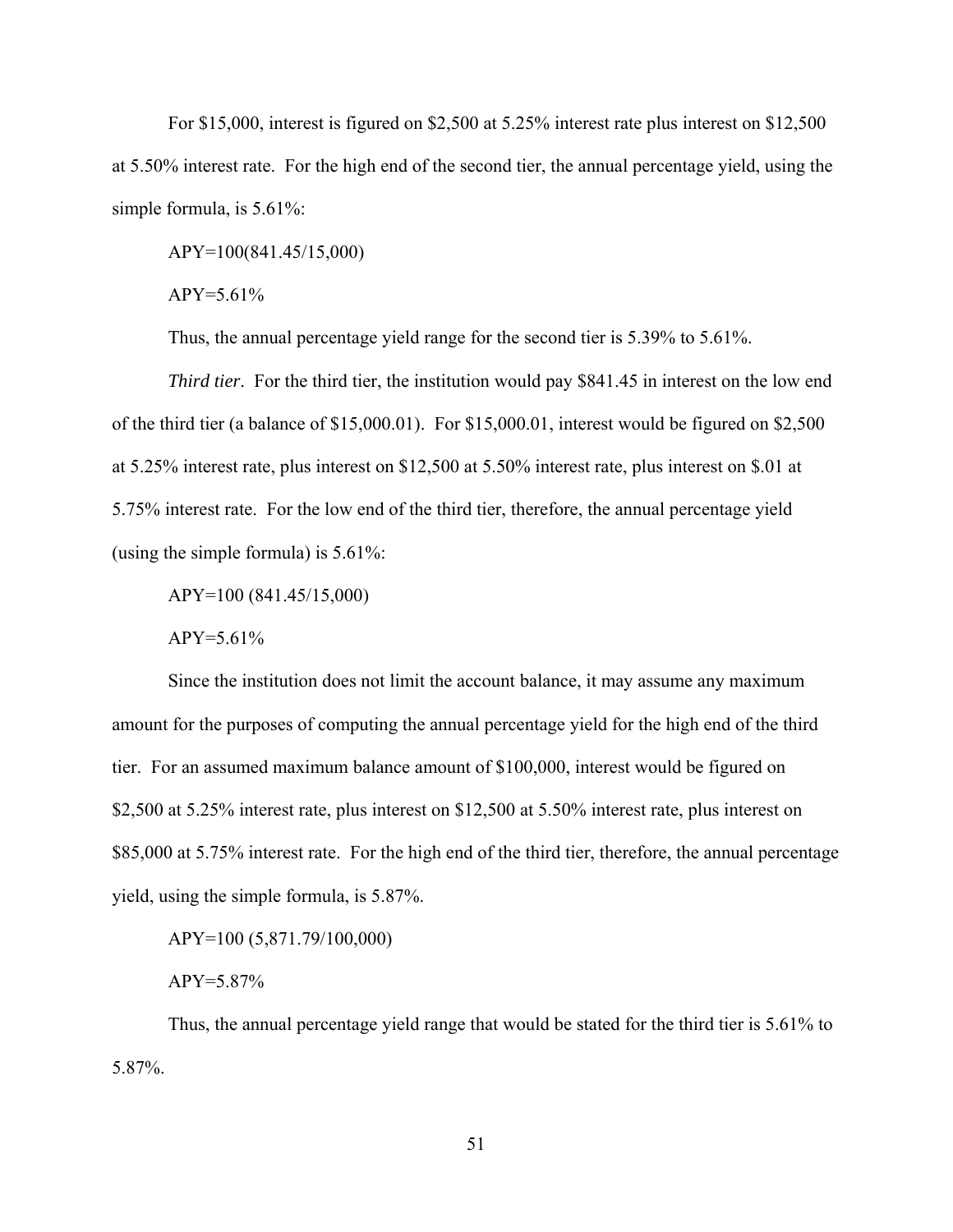If the assumed maximum balance amount is \$1,000,000 instead of \$100,000, the institution would use \$985,000 rather than \$85,000 in the last calculation. In that case, for the high end of the third tier the annual percentage yield, using the simple formula, is 5.91%:

APY=100 (59134.22/1,000,000)

 $APY = 5.91\%$ 

Thus, the annual percentage yield range that would be stated for the third tier is 5.61% to 5.91%.

## *E. Time Accounts with a Stated Maturity Greater than One Year that Pay Interest At Least Annually*

1. For time accounts with a stated maturity greater than one year that do not compound interest on an annual or more frequent basis, and that require the consumer to withdraw interest at least annually, the annual percentage yield may be disclosed as equal to the interest rate.

*Example*

(1) If an institution offers a \$1,000 two-year certificate of deposit that does not compound and that pays out interest semi-annually by check or transfer at a 6.00% interest rate, the annual percentage yield may be disclosed as 6.00%.

(2) For time accounts covered by this paragraph that are also stepped-rate accounts, the annual percentage yield may be disclosed as equal to the composite interest rate.

*Example*

(1) If an institution offers a \$1,000 three-year certificate of deposit that does not compound and that pays out interest annually by check or transfer at a 5.00% interest rate for the first year, 6.00% interest rate for the second year, and 7.00% interest rate for the third year, the institution may compute the composite interest rate and APY as follows:

52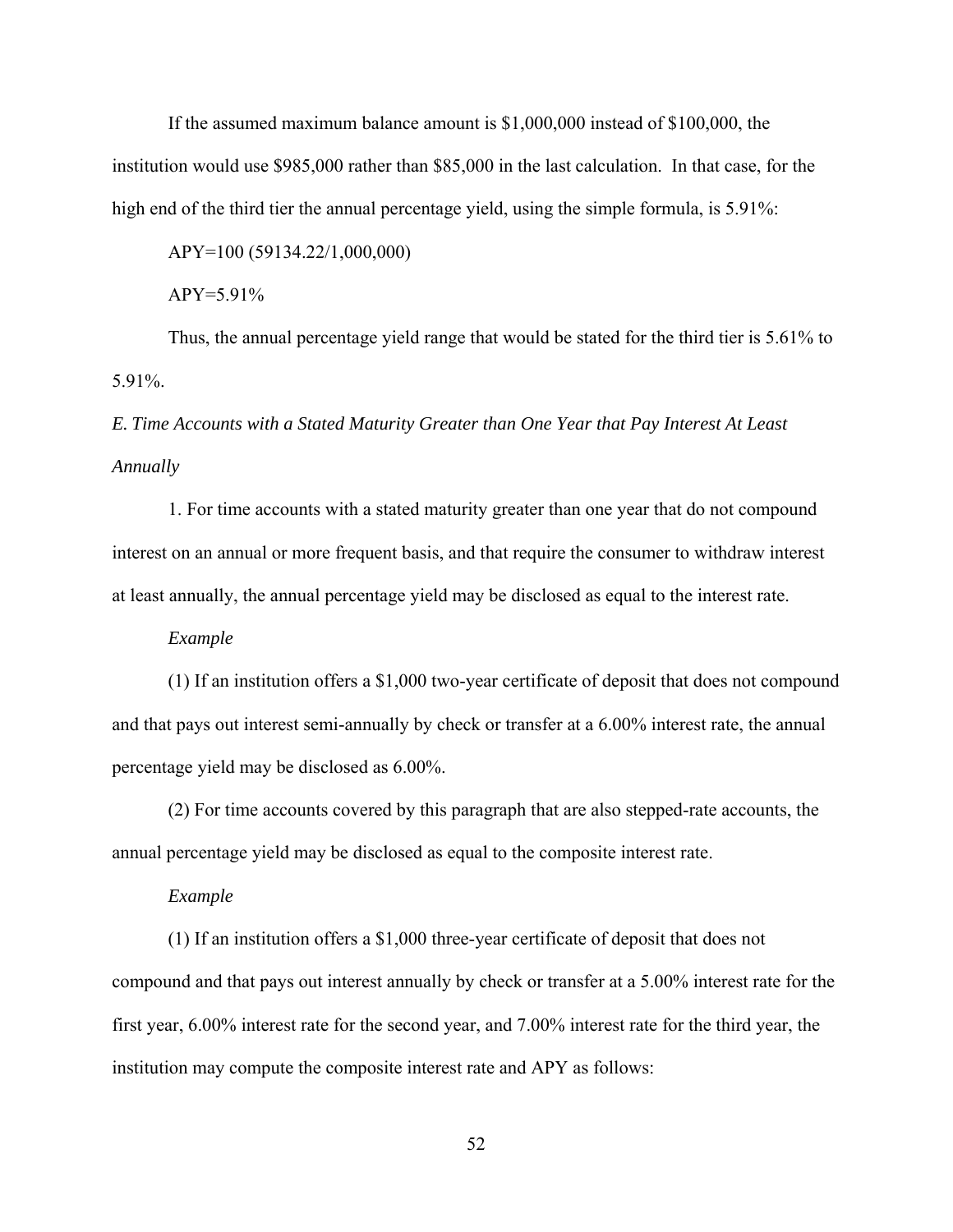(a) Multiply each interest rate by the number of days it will be in effect;

(b) Add these figures together; and

(c) Divide by the total number of days in the term.

(2) Applied to the example, the products of the interest rates and days the rates are in effect are (5.00%×365 days) 1825, (6.00%×365 days) 2190, and (7.00%×365 days) 2555, respectively. The sum of these products, 6570, is divided by 1095, the total number of days in the term. The composite interest rate and APY are both 6.00%.

#### **PART II. ANNUAL PERCENTAGE YIELD EARNED FOR PERIODIC STATEMENTS**

The annual percentage yield earned for periodic statements under  $\S$  1030.6(a) is an annualized rate that reflects the relationship between the amount of interest actually earned on the consumer's account during the statement period and the average daily balance in the account for the statement period. Pursuant to  $\S 1030.6(b)$ , however, if an institution uses the average daily balance method and calculates interest for a period other than the statement period, the annual percentage yield earned shall reflect the relationship between the amount of interest earned and the average daily balance in the account for that other period.

The annual percentage yield earned shall be calculated by using the following formulas ("APY Earned" is used for convenience in the formulas):

*A. General Formula* 

APY Earned=100 [(1+Interest earned/Balance)<sup>(365/Days in period)</sup>-1]

"Balance" is the average daily balance in the account for the period.

"Interest earned" is the actual amount of interest earned on the account for the period.

"Days in period" is the actual number of days for the period.

*Examples*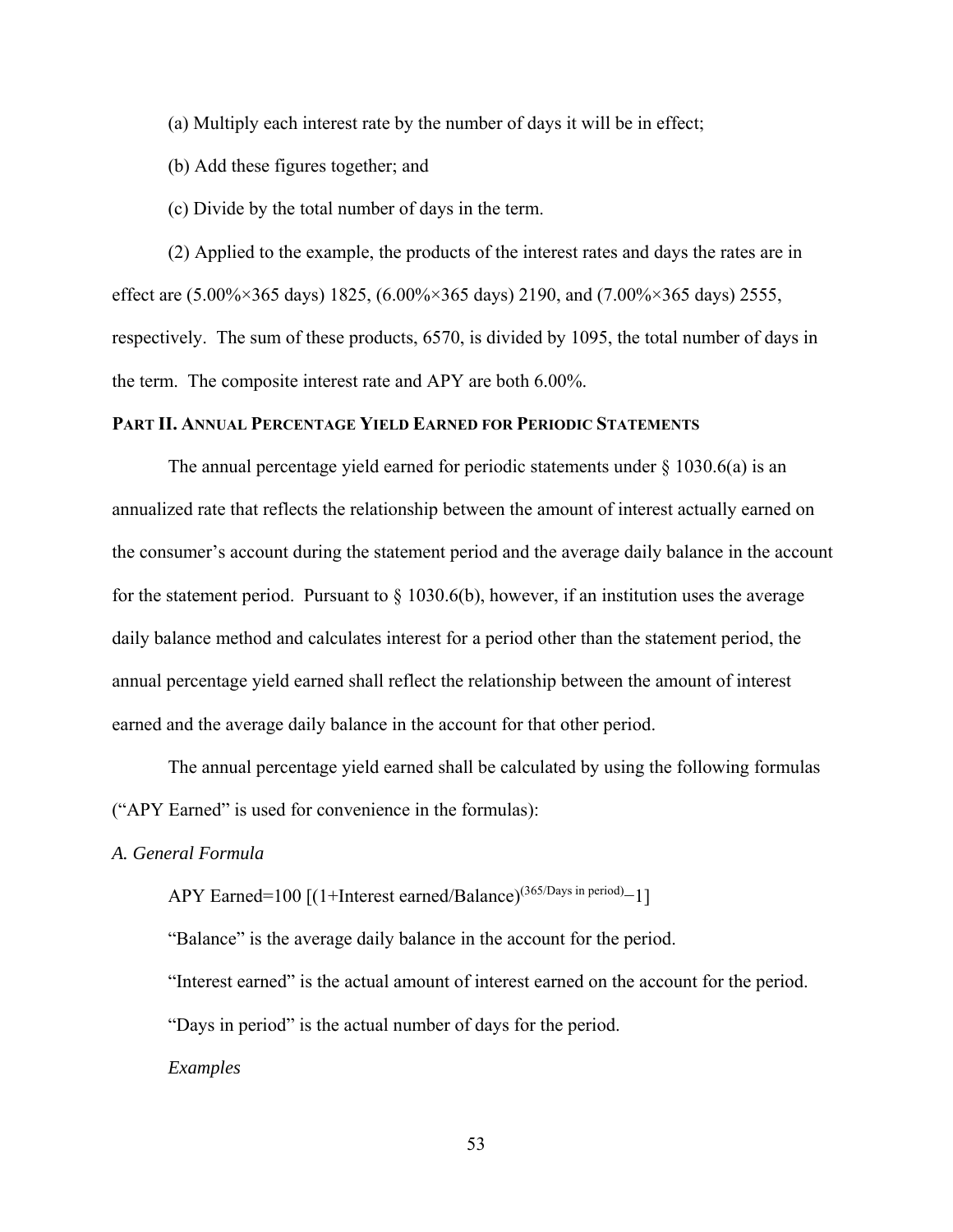(1) Assume an institution calculates interest for the statement period (and uses either the daily balance or the average daily balance method), and the account has a balance of \$1,500 for 15 days and a balance of \$500 for the remaining 15 days of a 30-day statement period. The average daily balance for the period is \$1,000. The interest earned (under either balance computation method) is \$5.25 during the period. The annual percentage yield earned (using the formula above) is 6.58%:

APY Earned=100 [(1+5.25/1,000)<sup>(365/30)</sup>−1]

APY Earned=6.58%

(2) Assume an institution calculates interest on the average daily balance for the calendar month and provides periodic statements that cover the period from the 16th of one month to the 15th of the next month. The account has a balance of \$2,000 September 1 through September 15 and a balance of \$1,000 for the remaining 15 days of September. The average daily balance for the month of September is \$1,500, which results in \$6.50 in interest earned for the month. The annual percentage yield earned for the month of September would be shown on the periodic statement covering September 16 through October 15. The annual percentage yield earned (using the formula above) is 5.40%:

APY Earned=100 [(6.50/1,500)<sup>(365/30)</sup>−1]

APY Earned=5.40%

(3) Assume an institution calculates interest on the average daily balance for a quarter (for example, the calendar months of September through November), and provides monthly periodic statements covering calendar months. The account has a balance of \$1,000 throughout the 30 days of September, a balance of \$2,000 throughout the 31 days of October, and a balance of \$3,000 throughout the 30 days of November. The average daily balance for the quarter is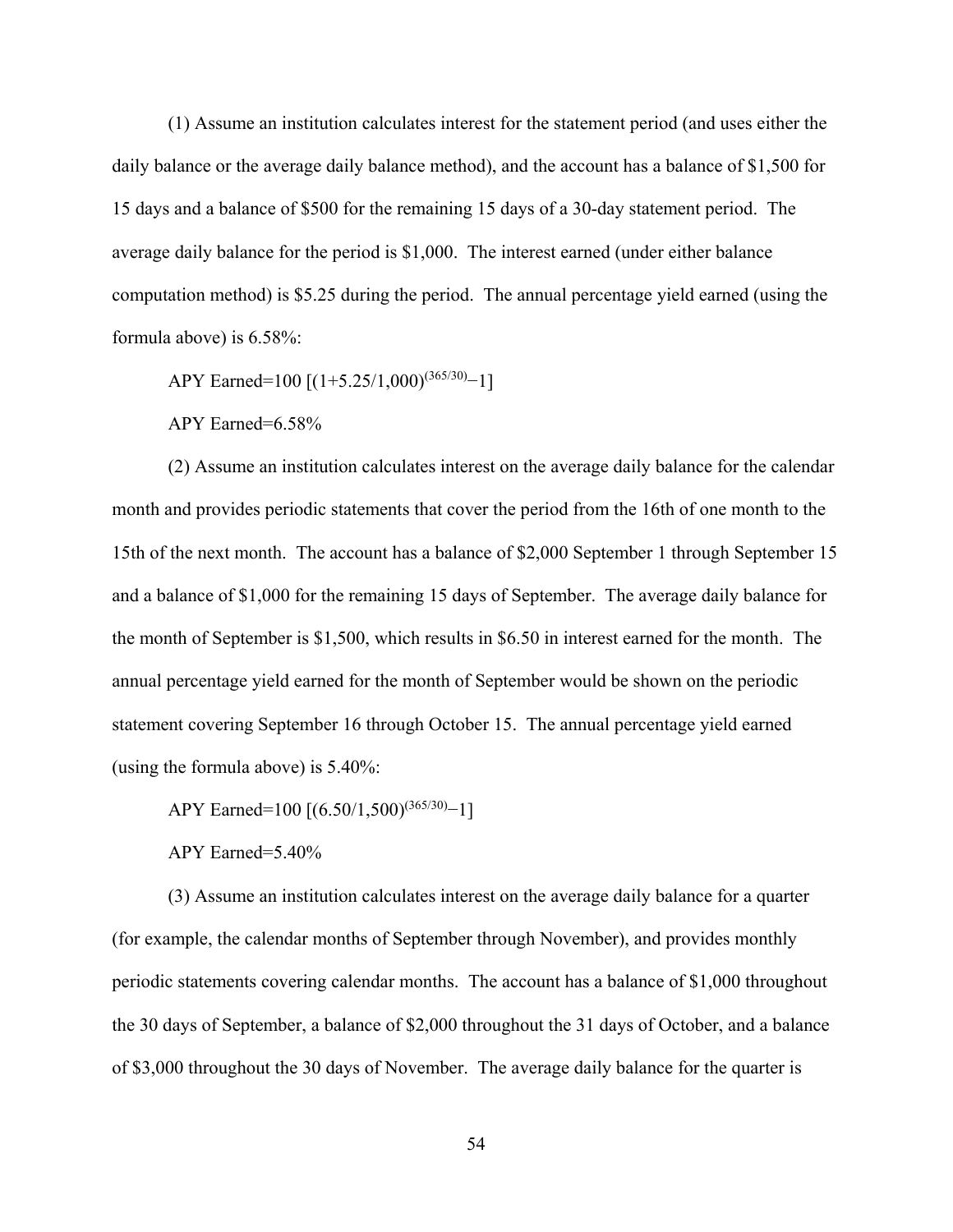\$2,000, which results in \$21 in interest earned for the quarter. The annual percentage yield earned would be shown on the periodic statement for November. The annual percentage yield earned (using the formula above) is 4.28%:

APY Earned=100 [(1+21/2,000)<sup>(365/91)</sup>−1]

APY Earned=4.28%

*B*. *Special Formula for Use Where Periodic Statement Is Sent More Often Than the Period for Which Interest Is Compounded* 

Institutions that use the daily balance method to accrue interest and that issue periodic statements more often than the period for which interest is compounded shall use the following special formula:

$$
APY\;Barned = 100\left\{\left[1 + \frac{(\text{Interest earned} \mid \text{Balance})}{\text{Days in period}}\left(\text{Compounding}\right)\right]\right\}^{(365/\text{Compounds})} - 1\right\}
$$

The following definition applies for use in this formula (all other terms are defined under Part II):

"Compounding" is the number of days in each compounding period.

Assume an institution calculates interest for the statement period using the daily balance method, pays a 5.00% interest rate, compounded annually, and provides periodic statements for each monthly cycle. The account has a daily balance of \$1,000 for a 30-day statement period. The interest earned is \$4.11 for the period, and the annual percentage yield earned (using the special formula above) is 5.00%:

$$
APY\;\;\! = 100 \left\{ \left[ 1 + \frac{(4.11/1,000)}{30} \left( 365 \right) \right] {}^{(365/365)} - 1 \right\}
$$

APY Earned=5.00%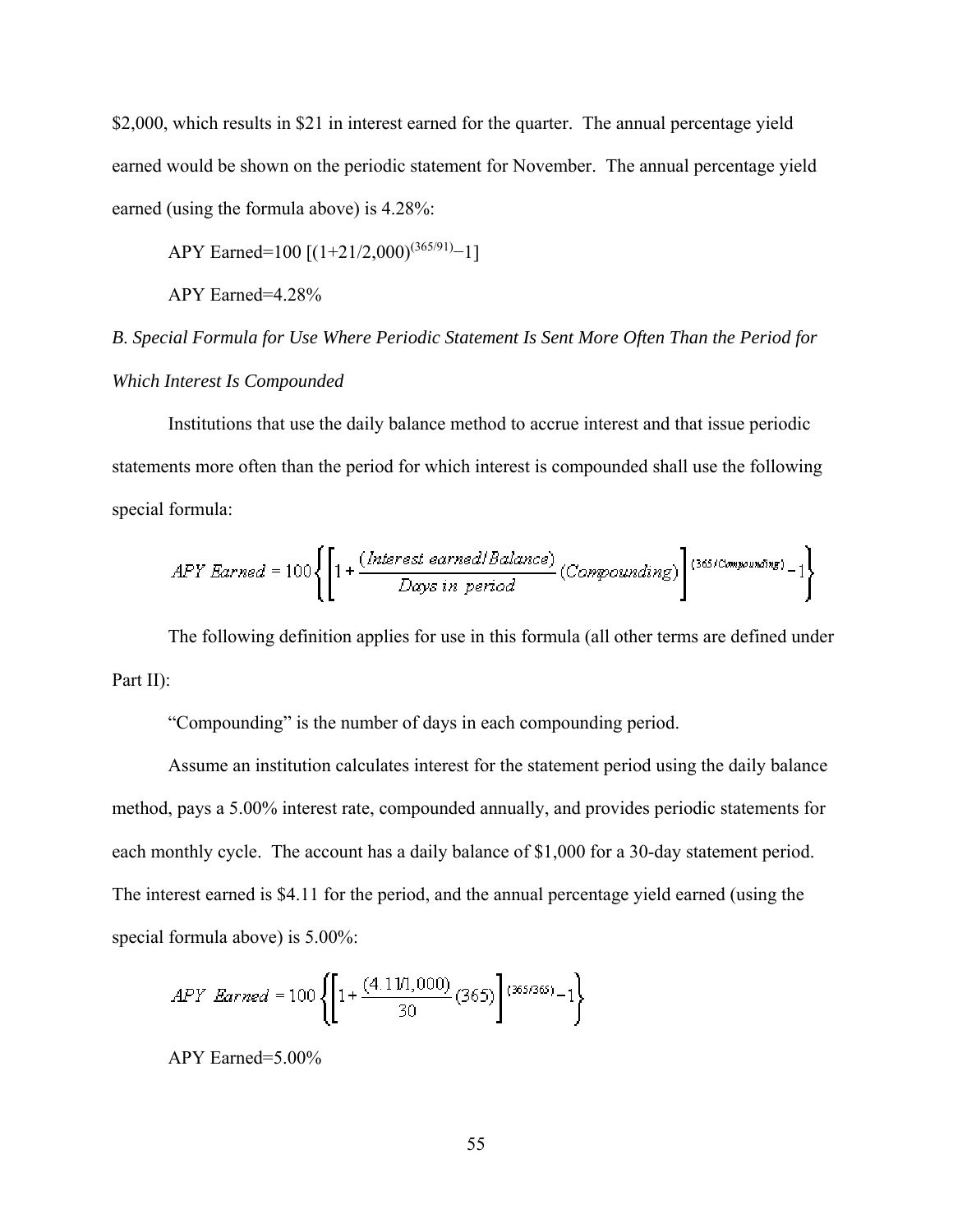11. In Supplement I to part 1030, under Section 1030.7—*Payment of Interest*, paragraph *7(c)—Date interest begins to accrue* is revised to read as follows:

### **Supplement I to Part 1030—Official Interpretations**

\* \* \* \* \*

*Section 1030.7—Payment of Interest* 

\* \* \* \* \*

*(c) Date interest begins to accrue.* 

1. *Relation to Regulation CC.* Institutions may rely on the Expedited Funds Availability Act (EFAA) and Regulation CC (12 CFR part 229) to determine, for example, when a deposit is considered made for purposes of interest accrual, or when interest need not be paid on funds because a deposited check is later returned unpaid.

2. *Ledger and collected balances*. Institutions may calculate interest by using a "ledger" or "collected" balance method, as long as the crediting requirements of the EFAA are met (12 CFR 229.14).

3. *Withdrawal of principal*. Institutions must accrue interest on funds until the funds are withdrawn from the account. For example, if a check is debited to an account on a Tuesday, the institution must accrue interest on those funds through Monday.

56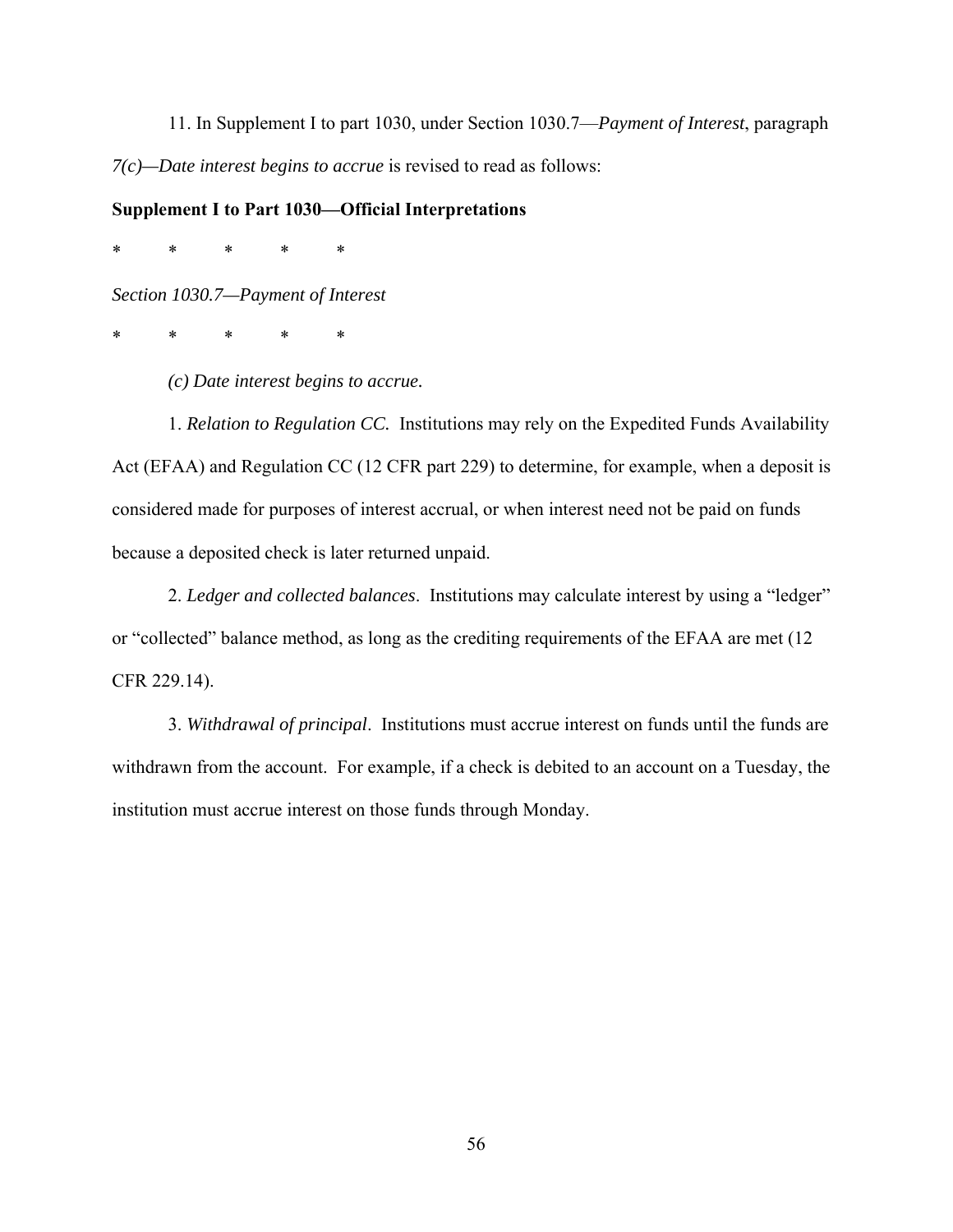## **[THIS SIGNATURE PAGE PERTAINS TO THE PROPOSED RULE TITLED "AVAILABILITY OF FUNDS AND COLLECTION OF CHECKS (REGULATION CC)"]**

By order of the Board of Governors of the Federal Reserve System, November 19, 2018.

(signed)

Ann E. Misback, *Secretary of the Board.*